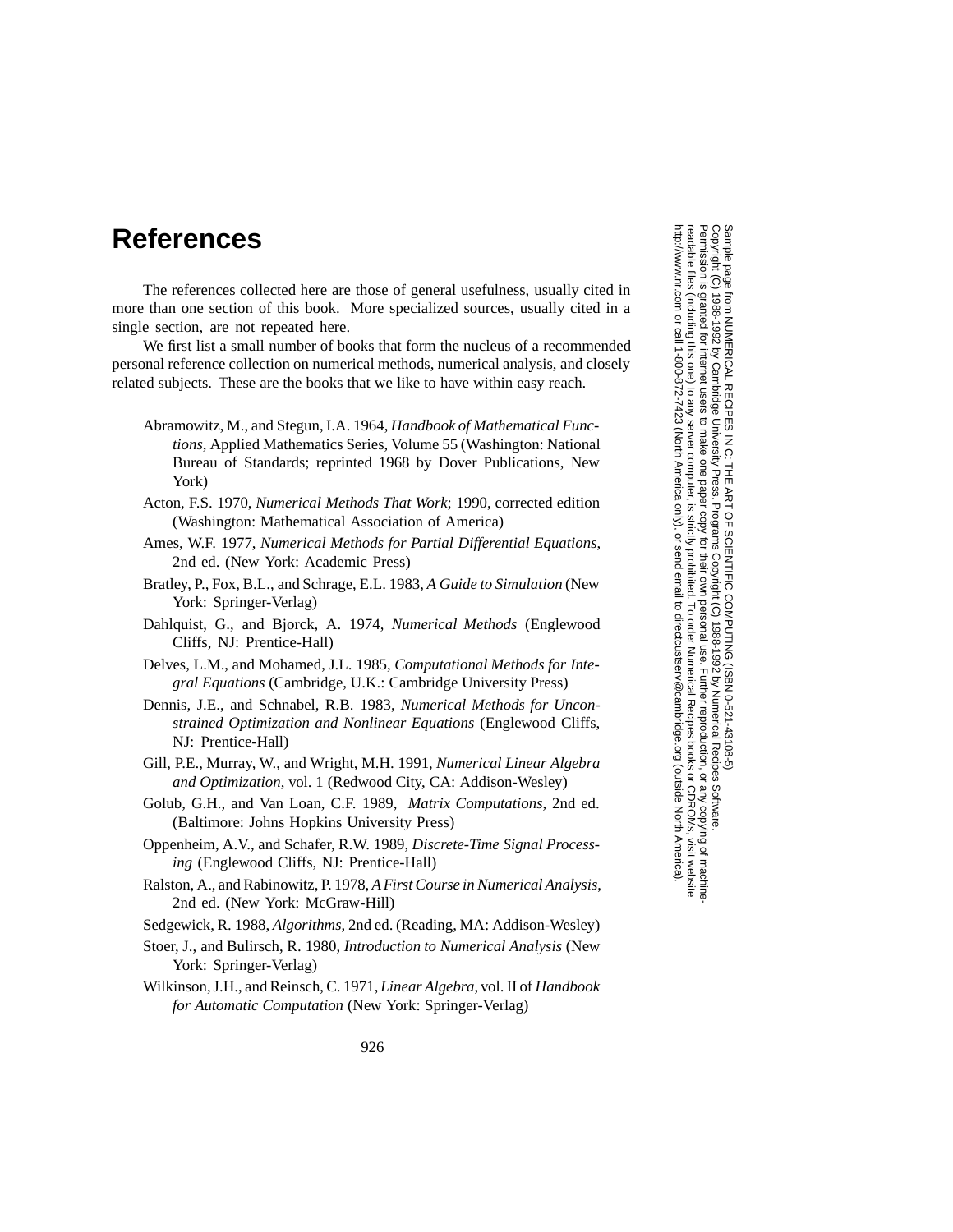We next list the larger collection of books, which, in our view, should be included in any serious research library on computing, numerical methods, or analysis.

- Bevington, P.R. 1969, *Data Reduction and Error Analysis for the Physical Sciences* (New York: McGraw-Hill)
- Bloomfield, P. 1976, *Fourier Analysis of Time Series An Introduction* (New York: Wiley)
- Bowers, R.L., and Wilson, J.R. 1991, *Numerical Modeling in Applied Physics and Astrophysics* (Boston: Jones & Bartlett)
- Brent, R.P. 1973, *Algorithms for Minimization without Derivatives* (Englewood Cliffs, NJ: Prentice-Hall)
- Brigham, E.O. 1974, *The Fast Fourier Transform* (Englewood Cliffs, NJ: Prentice-Hall)
- Brownlee, K.A. 1965, *Statistical Theory and Methodology*, 2nd ed. (New York: Wiley)
- Bunch, J.R., and Rose, D.J. (eds.) 1976, *Sparse Matrix Computations* (New York: Academic Press)
- Canuto, C., Hussaini, M.Y., Quarteroni, A., and Zang, T.A. 1988, *Spectral Methods in Fluid Dynamics* (New York: Springer-Verlag)
- Carnahan, B., Luther, H.A., and Wilkes, J.O. 1969, *Applied Numerical Methods* (New York: Wiley)
- Champeney, D.C. 1973, *Fourier Transforms and Their Physical Applications* (New York: Academic Press)
- Childers, D.G. (ed.) 1978, *Modern Spectrum Analysis* (New York: IEEE Press)
- Cooper, L., and Steinberg, D. 1970, *Introduction to Methods of Optimization* (Philadelphia: Saunders)
- Dantzig, G.B. 1963, *Linear Programming and Extensions* (Princeton, NJ: Princeton University Press)
- Devroye, L. 1986, *Non-Uniform Random Variate Generation* (New York: Springer-Verlag)
- Dongarra, J.J., et al. 1979, *LINPACK User's Guide* (Philadelphia: S.I.A.M.)
- Downie, N.M., and Heath, R.W. 1965, *Basic Statistical Methods*, 2nd ed. (New York: Harper & Row)
- Duff, I.S., and Stewart, G.W. (eds.) 1979, *Sparse Matrix Proceedings 1978* (Philadelphia: S.I.A.M.)
- Elliott, D.F., and Rao, K.R. 1982, *Fast Transforms: Algorithms, Analyses, Applications* (New York: Academic Press)
- Fike, C.T. 1968, *Computer Evaluation of Mathematical Functions* (Englewood Cliffs, NJ: Prentice-Hall)
- Forsythe, G.E., Malcolm, M.A., and Moler, C.B. 1977, *Computer Methods for Mathematical Computations* (Englewood Cliffs, NJ: Prentice-Hall)
- Forsythe, G.E., and Moler, C.B. 1967, *Computer Solution of Linear Algebraic Systems* (Englewood Cliffs, NJ: Prentice-Hall)
- Gass, S.T. 1969, *Linear Programming*, 3rd ed. (New York: McGraw-Hill)
- Gear, C.W. 1971, *Numerical Initial Value Problems in Ordinary Differential Equations* (Englewood Cliffs, NJ: Prentice-Hall)
- Goodwin, E.T. (ed.) 1961, *Modern Computing Methods*, 2nd ed. (New York: Philosophical Library)
- Gottlieb, D. and Orszag, S.A. 1977, *Numerical Analysis of Spectral Methods: Theory and Applications* (Philadelphia: S.I.A.M.)
- Hackbusch, W. 1985, *Multi-Grid Methods and Applications* (New York: Springer-Verlag)

Copyright (C) 1988-1992 by Cambridge University Press.Sample page from NUMERICAL RECIPES IN C: THE ART OF SCIENTIFIC COMPUTING (ISBN 0-521-43108-5) http://www.nr.com or call 1-800-872-7423 (North America only),readable files (including this one) to any serverPermission is granted for internet users to make one paper copy for their own personal use. Further reproduction, or any copyin , University Press. Programs Copyright (C) 1988-1992 by Numerical Recipes Software.<br>to make one paper copy for their own personal use. Further reproduction, or any copying of machine-<br>y server computer, is strictly prohibi computer, is strictly prohibited. To order Numerical Recipes booksPrograms Copyright (C) 1988-1992 by Numerical Recipes Software. SCIENTIFIC COMPUTING or send email to directcustserv@cambridge.org (outside North America). send email to directcustserv@cambridge.org (outside North America). /PUTING (ISBN 0-521-43108-5)<br>11988-1992 by Numerical Recipes or CDROMs, visit website g of machine-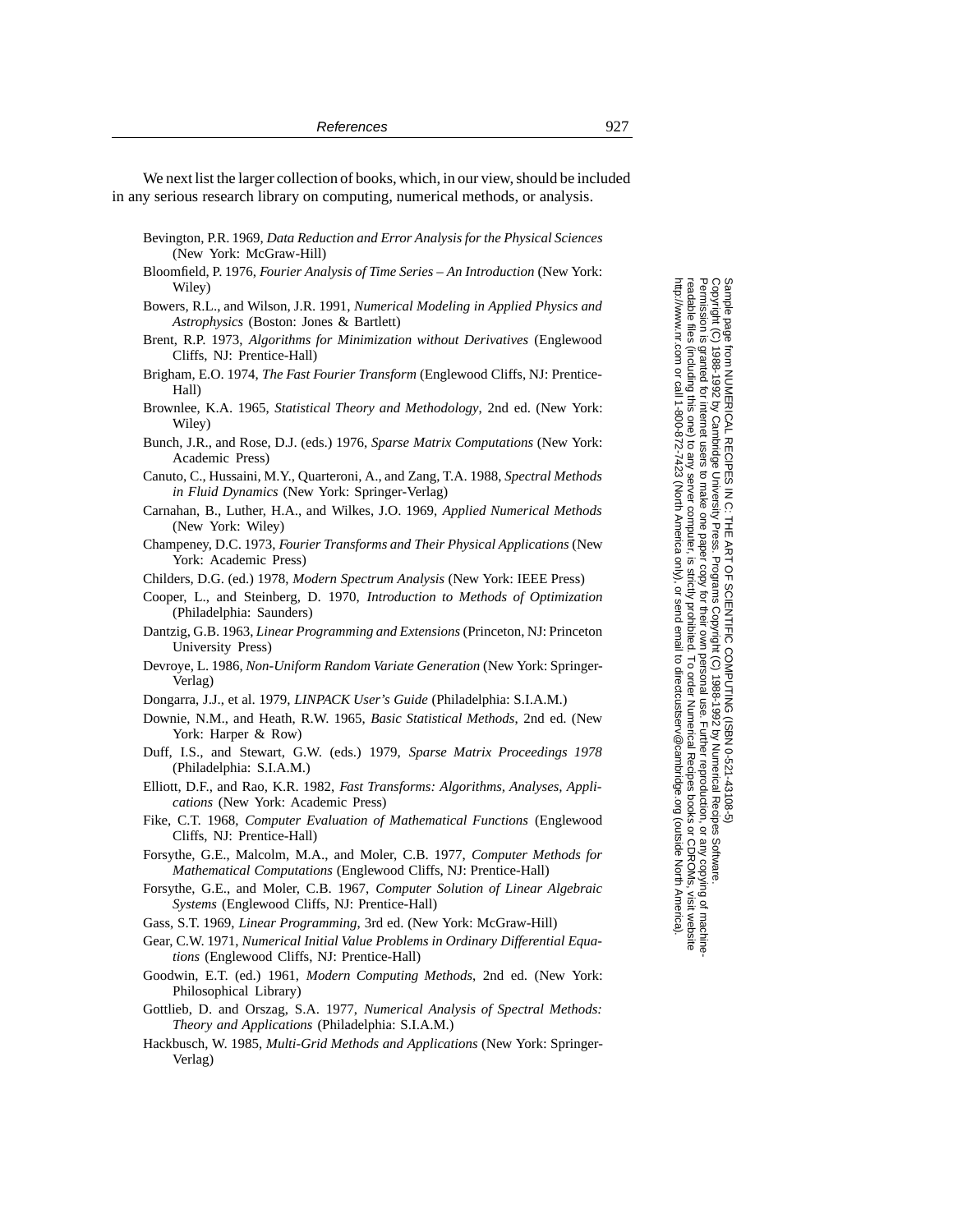- Hamming, R.W. 1962, *Numerical Methods for Engineers and Scientists*; reprinted 1986 (New York: Dover)
- Hart, J.F., et al. 1968, *Computer Approximations* (New York: Wiley)
- Hastings, C. 1955, *Approximations for Digital Computers* (Princeton: Princeton University Press)
- Hildebrand, F.B. 1974, *Introduction to Numerical Analysis*, 2nd ed.; reprinted 1987 (New York: Dover)
- Hoel, P.G. 1971, *Introduction to Mathematical Statistics*, 4th ed. (New York: Wiley)
- Horn, R.A., and Johnson, C.R. 1985, *Matrix Analysis* (Cambridge: Cambridge University Press)
- Householder, A.S. 1970, *The Numerical Treatment of a Single Nonlinear Equation* (New York: McGraw-Hill)
- Huber, P.J. 1981, *Robust Statistics* (New York: Wiley)
- Isaacson, E., and Keller, H.B. 1966, *Analysis of Numerical Methods* (New York: Wiley)
- Jacobs, D.A.H. (ed.) 1977, *The State of the Art in Numerical Analysis* (London: Academic Press)
- Johnson, L.W., and Riess, R.D. 1982, *Numerical Analysis*, 2nd ed. (Reading, MA: Addison-Wesley)
- Kahaner, D., Moler, C., and Nash, S. 1989, *Numerical Methods and Software* (Englewood Cliffs, NJ: Prentice Hall)
- Keller, H.B. 1968, *Numerical Methods for Two-Point Boundary-Value Problems* (Waltham, MA: Blaisdell)
- Knuth, D.E. 1968, *Fundamental Algorithms*, vol. 1 of *The Art of Computer Programming* (Reading, MA: Addison-Wesley)
- Knuth, D.E. 1981, *Seminumerical Algorithms*, 2nd ed., vol. 2 of *The Art of Computer Programming* (Reading, MA: Addison-Wesley)
- Knuth, D.E. 1973, *Sorting and Searching*, vol. 3 of *The Art of Computer Programming* (Reading, MA: Addison-Wesley)
- Koonin, S.E., and Meredith, D.C. 1990, *Computational Physics, Fortran Version* (Redwood City, CA: Addison-Wesley)
- Kuenzi, H.P., Tzschach, H.G., and Zehnder, C.A. 1971, *Numerical Methods of Mathematical Optimization* (New York: Academic Press)
- Lanczos, C. 1956, *Applied Analysis*; reprinted 1988 (New York: Dover)
- Land, A.H., and Powell, S. 1973, *Fortran Codes for Mathematical Programming* (London: Wiley-Interscience)
- Lawson, C.L., and Hanson, R. 1974, *Solving Least Squares Problems* (Englewood Cliffs, NJ: Prentice-Hall)
- Lehmann, E.L. 1975, *Nonparametrics: Statistical Methods Based on Ranks* (San Francisco: Holden-Day)
- Luke, Y.L. 1975, *Mathematical Functions and Their Approximations* (New York: Academic Press)
- Magnus, W., and Oberhettinger, F. 1949, *Formulas and Theorems for the Functions of Mathematical Physics* (New York: Chelsea)
- Martin, B.R. 1971, *Statistics for Physicists* (New York: Academic Press)
- Mathews, J., and Walker, R.L. 1970, *Mathematical Methods of Physics*, 2nd ed. (Reading, MA: W.A. Benjamin/Addison-Wesley)
- von Mises, R. 1964, *Mathematical Theory of Probability and Statistics* (New York: Academic Press)
- Murty, K.G. 1976, *Linear and Combinatorial Programming* (New York: Wiley)
- Norusis, M.J. 1982, *SPSS Introductory Guide: Basic Statistics and Operations*; and 1985, *SPSS-X Advanced Statistics Guide* (New York: McGraw-Hill)

Sample page 1<br>Copyright (C)<br>Permission is Permission is granted for internet users to make one paper copy for their own<br>readable files (including this one) to any server computer, is strictly prohibited. Copyright (C) 1988-1992 by Cambridge University Press.Sample page from NUMERICAL RECIPES IN C: THE ART OF SCIENTIFIC COMPUTING (ISBN 0-521-43108-5) http://www.nr.com or call 1-800-872-7423 (North America only),readable files (including this one) to any serverPermission is granted for internet users to make one paper copy for their own personal use. Further reproduction, or any copyin nttp://www.nr.com or call 1-800-872-7423 (North America only), or from NUMERICAL RECIPES<br>1988-1992 by Cambridge Uni to make one paper copy for their own personal use. Further reproduction, or any copying of machine<br>server computer, is strictly prohibited. To order Numerical Recipes books or CDROMs, visit website University Press. Programs IN C: THE computer, is strictly prohibited. To order Numerical Recipes booksART OF Programs Copyright (C) 1988-1992 by Numerical Recipes Software. SCIENTIFIC COMPUTING or send email to directcustserv@cambridge.org (outside North America). send email to directcustserv@cambridge.org (outside North America). Copyright (C) rPUTING (ISBN 0-521-43108-5)<br>11988-1992 by Numerical Recipes Software or CDROMs, visit website g of machine-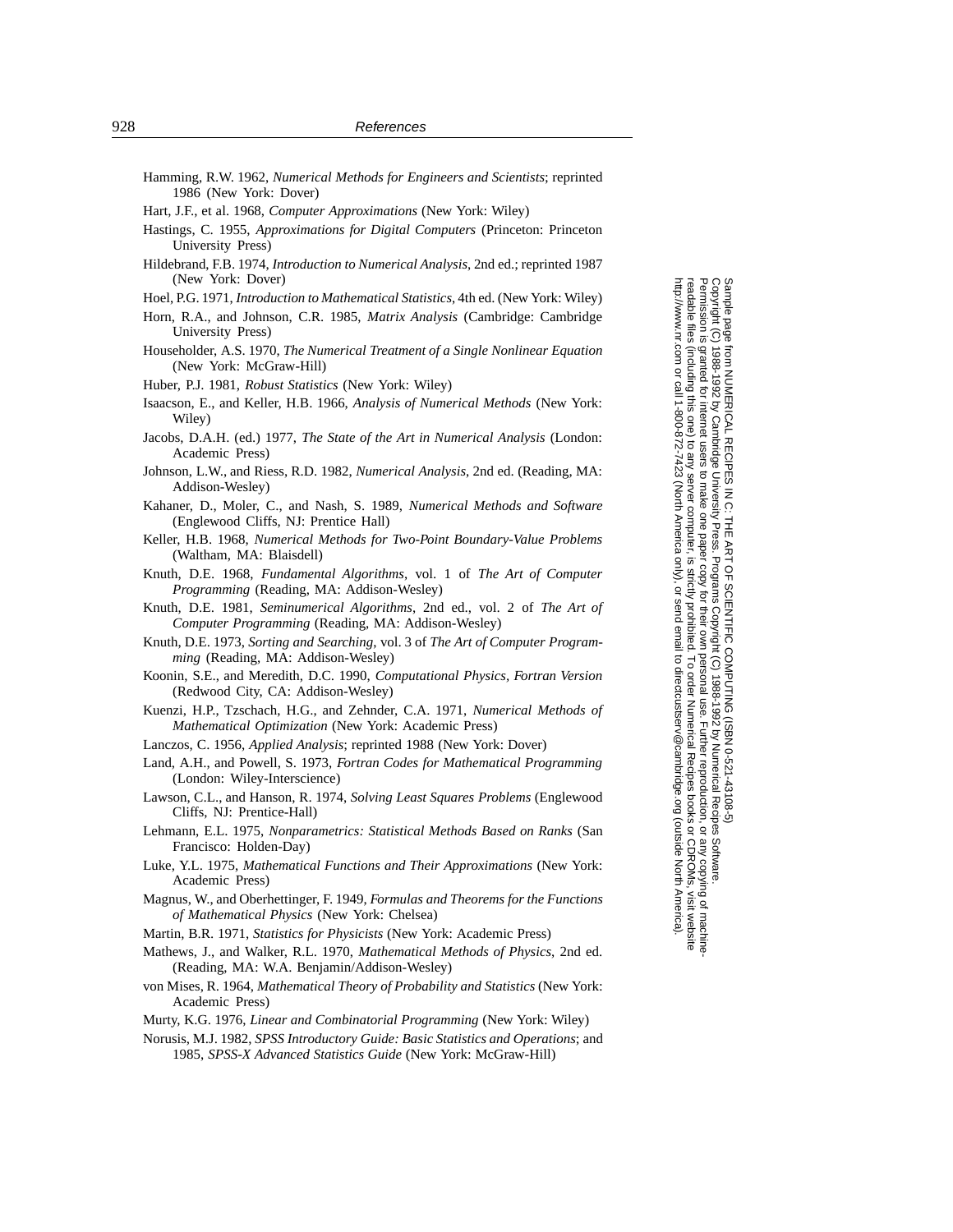- Nussbaumer, H.J. 1982, *Fast Fourier Transform and Convolution Algorithms* (New York: Springer-Verlag)
- Ortega, J., and Rheinboldt, W. 1970, *Iterative Solution of Nonlinear Equations in Several Variables* (New York: Academic Press)
- Ostrowski, A.M. 1966, *Solutions of Equations and Systems of Equations*, 2nd ed. (New York: Academic Press)
- Polak, E. 1971, *Computational Methods in Optimization* (New York: Academic Press)
- Rice, J.R. 1983, *Numerical Methods, Software, and Analysis* (New York: McGraw-Hill)
- Richtmyer, R.D., and Morton, K.W. 1967, *Difference Methods for Initial Value Problems*, 2nd ed. (New York: Wiley-Interscience)

Roache, P.J. 1976, *Computational Fluid Dynamics* (Albuquerque: Hermosa)

- Robinson, E.A., and Treitel, S. 1980, *Geophysical Signal Analysis* (Englewood Cliffs, NJ: Prentice-Hall)
- Smith, B.T., et al. 1976, *Matrix Eigensystem Routines EISPACK Guide*, 2nd ed., vol. 6 of Lecture Notes in Computer Science (New York: Springer-Verlag)
- Stuart, A., and Ord, J.K. 1987, *Kendall's Advanced Theory of Statistics*, 5th ed. (London: Griffin and Co.) [previous eds. published as Kendall, M., and Stuart, A., *The Advanced Theory of Statistics*]
- Tewarson, R.P. 1973, *Sparse Matrices* (New York: Academic Press)
- Westlake, J.R. 1968, *A Handbook of Numerical Matrix Inversion and Solution of Linear Equations* (New York: Wiley)
- Wilkinson, J.H. 1965, *The Algebraic Eigenvalue Problem* (New York: Oxford University Press)
- Young, D.M., and Gregory, R.T. 1973, *A Survey of Numerical Mathematics*, 2 vols.; reprinted 1988 (New York: Dover)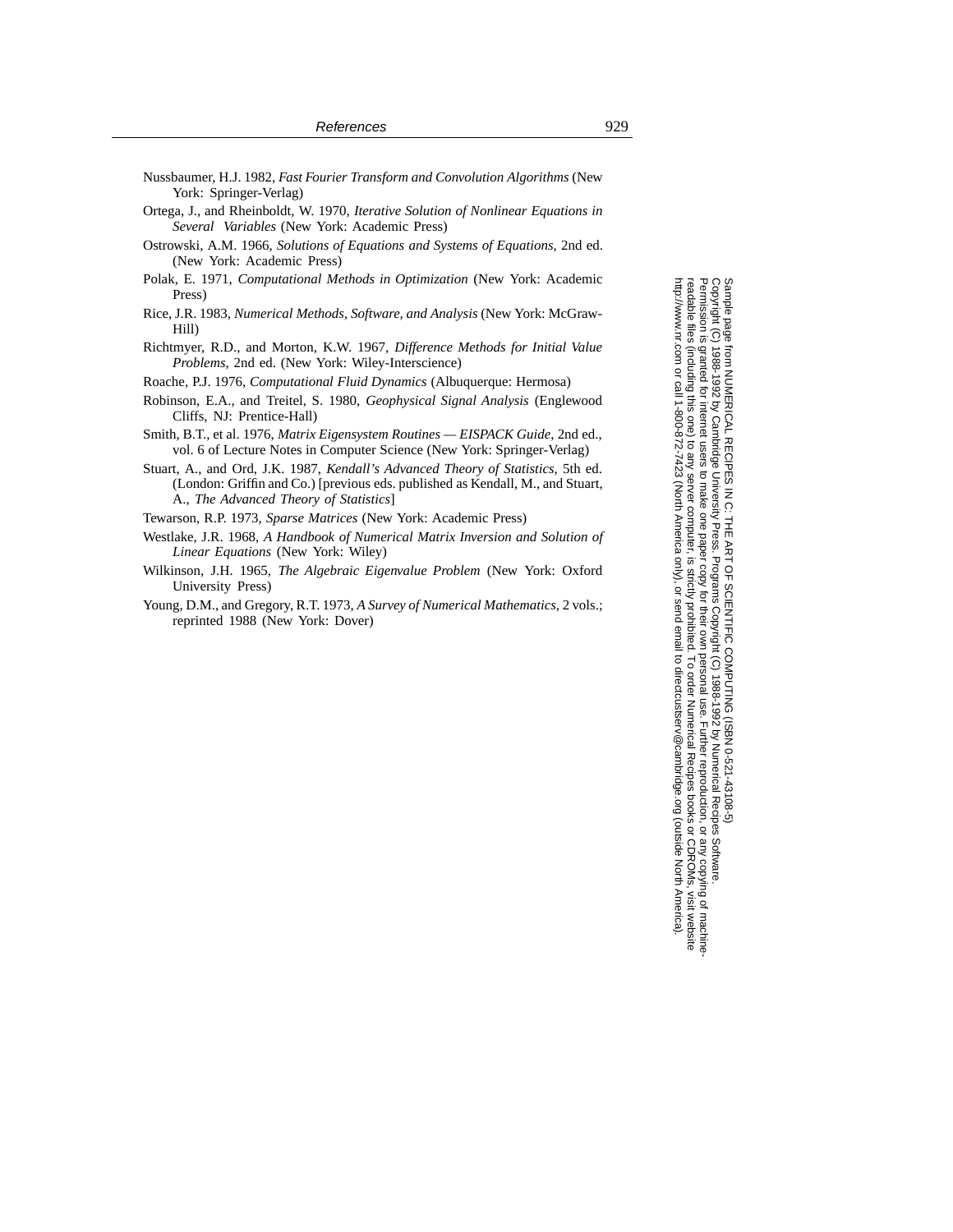# **Appendix A: Table of Prototype Declarations**

We here list ANSI prototype declarations for all the routines in *Numerical Recipes in C*. If, as is preferred, you are using a compiler that implements the ANSI standard, then you should #include this listing (or the relevant lines thereof) in each separately compiled source file that contains or references any routine from this book. That will alert your compiler to the fact that our routines do not generally expect argument conversions, and also allow your compiler to point out possible errors in your invocation of our routines.

On the diskette, this Appendix is in the file nr.h. An important point about the file on the diskette is that it contains *both* ANSI C and "traditional" or "K&R" style declarations. The ANSI forms are invoked if any of the following macros are defined: \_\_STDC\_\_, ANSI, or NRANSI. (The purpose of the last one is to give you an invocation that does not conflict with other possible uses of the first two names.) If you do have an ANSI compiler it is *essential* that you invoke it with one or more of these macros defined. The typical means for doing so is to include a switch like "-DANSI" on the compiler command line.

If you have a "traditional" or "K&R" C compiler, then the above discussion does not apply to you: you do not need the ANSI header file listed here. If you have the diskette nr.h file, you will probably find it helpful to #include nr.h anyway, *without* setting any of the macros \_\_STDC\_\_, ANSI, or NRANSI. That will at least alert your compiler to the returned value types of our routines. You should of course be sure to use the K&R versions of our programs, as included (along with the primary ANSI versions) on the *Numerical Recipes C Diskette*. Your compiler will do the "usual argument conversions" whether you like it or not, but it will also *un*do them upon entering routines whose arguments have been declared differently from the usual conversions.

Here is a listing of the file nr.h:

```
#ifndef _NR_H_
#define _NR_H_
#ifndef _FCOMPLEX_DECLARE_T_
typedef struct FCOMPLEX {float r,i;} fcomplex;
#define _FCOMPLEX_DECLARE_T_
#endif /* _FCOMPLEX_DECLARE_T_
#ifndef _ARITHCODE_DECLARE_T_
```
typedef struct {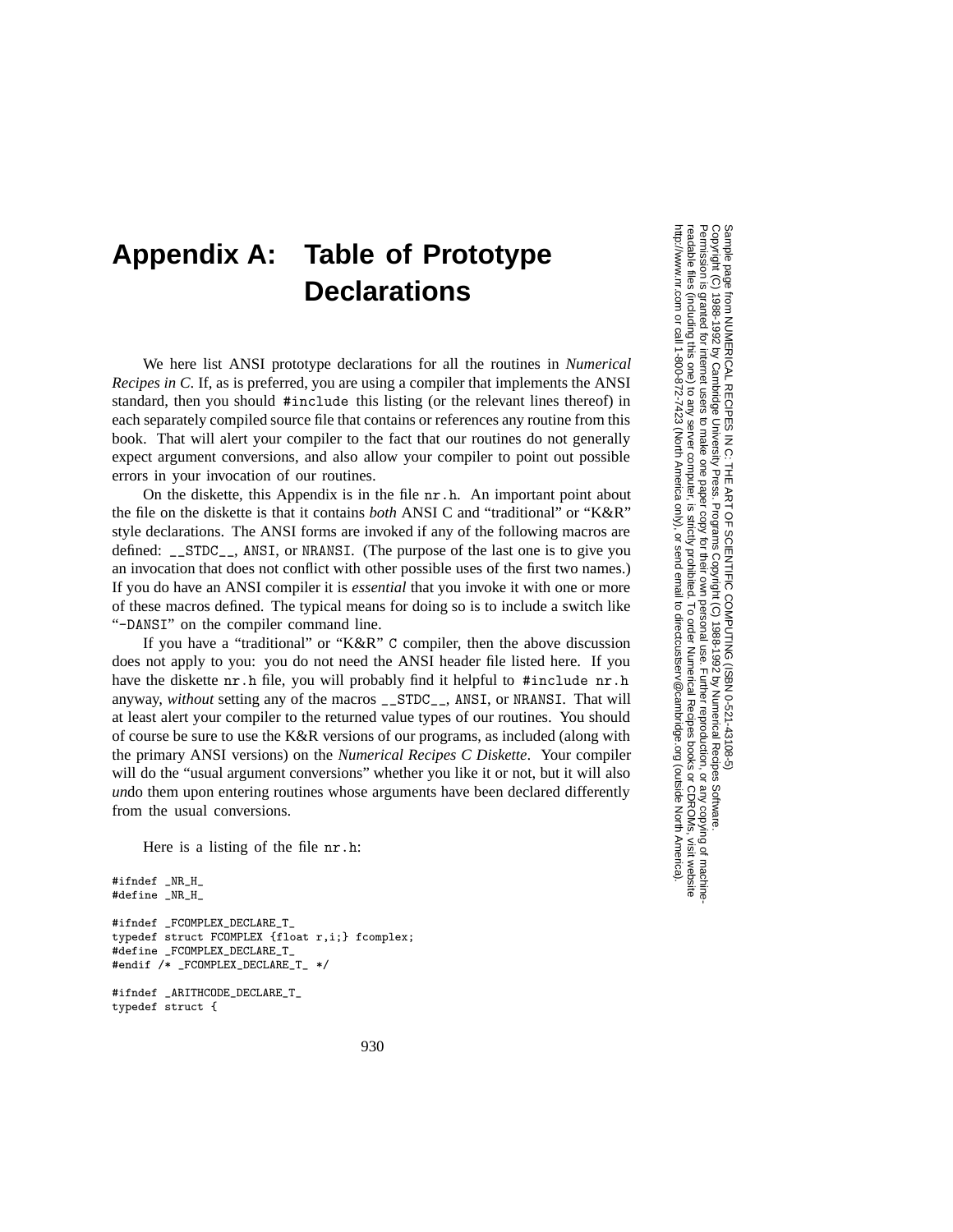```
unsigned long *ilob,*iupb,*ncumfq,jdif,nc,minint,nch,ncum,nrad;
} arithcode;
#define _ARITHCODE_DECLARE_T_
#endif /* _ARITHCODE_DECLARE_T_ */
#ifndef _HUFFCODE_DECLARE_T_
typedef struct {
   unsigned long *icod,*ncod,*left,*right,nch,nodemax;
} huffcode;
#define _HUFFCODE_DECLARE_T_
#endif /* _HUFFCODE_DECLARE_T_ */
#include <stdio.h>
#if defined(__STDC__) || defined(ANSI) || defined(NRANSI) /* ANSI */
void addint(double **uf, double **uc, double **res, int nf);
void airy(float x, float *ai, float *bi, float *aip, float *bip);
void amebsa(float **p, float y[], int ndim, float pb[], float *yb,
   float ftol, float (*funk)(float []), int *iter, float temptr);
void amoeba(float **p, float y[], int ndim, float ftol,
   float (*funk)(float []), int *iter);
float amotry(float **p, float y[], float psum[], int ndim,
   float (*funk)(float []), int ihi, float fac);
float amotsa(float **p, float y[], float psum[], int ndim, float pb[],
   float *yb, float (*funk)(float []), int ihi, float *yhi, float fac);
void anneal(float x[], float y[], int iorder[], int ncity);
double anorm2(double **a, int n);
void arcmak(unsigned long nfreq[], unsigned long nchh, unsigned long nradd,
   arithcode *acode);
void arcode(unsigned long *ich, unsigned char **codep, unsigned long *lcode,
   unsigned long *lcd, int isign, arithcode *acode);
void arcsum(unsigned long iin[], unsigned long iout[], unsigned long ja,
   int nwk, unsigned long nrad, unsigned long nc);
void asolve(unsigned long n, double b[], double x[], int itrnsp);
void atimes(unsigned long n, double x[], double r[], int itrnsp);
void avevar(float data[], unsigned long n, float *ave, float *var);
void balanc(float **a, int n);
void banbks(float **a, unsigned long n, int m1, int m2, float **al,
   unsigned long indx[], float b[]);
void bandec(float **a, unsigned long n, int m1, int m2, float **al,
   unsigned long indx[], float *d);
void banmul(float **a, unsigned long n, int m1, int m2, float x[], float b[]);
void bcucof(float y[], float y1[], float y2[], float y12[], float d1,
   float d2, float **c);
void bcuint(float y[], float y1[], float y2[], float y12[],
   float x1l, float x1u, float x2l, float x2u, float x1,
   float x2, float *ansy, float *ansy1, float *ansy2);
void beschb(double x, double *gam1, double *gam2, double *gampl,
   double *gammi);
float bessi(int n, float x);
float bessi0(float x);
float bessi1(float x);
void bessik(float x, float xnu, float *ri, float *rk, float *rip,
   float *rkp);
float bessj(int n, float x);
float bessj0(float x);
float bessj1(float x);
void bessjy(float x, float xnu, float *rj, float *ry, float *rjp,
   float *ryp);
float bessk(int n, float x);
float bessk0(float x);
float bessk1(float x);
float bessy(int n, float x);
```
Permission is granted for internet users to make one paper copy for their own personal use. Further reproduction, or any copyin

computer, is strictly prohibited. To order Numerical Recipes books

yright (C) 1988-1992 by Numerical Recipes Softwate.<br>r own personal use. Further reproduction, or any copying of machine<br>ibited. To order Numerical Recipes books or CDROMs, visit website<br>email to directcustserv@cambridge.or

or send email to directcustserv@cambridge.org (outside North America).

University Press. Programs Copyright<br>to make one paper copy for their own |

Sample page from NUMERICAL RECIPES IN C: THE ART OF SCIENTIFIC COMPUTING (ISBN 0-521-43108-5)

**SCIENTIFIC COM** 

PUTING

 $\mathbb{R}^2$ t OF

ES IN C: THE AF<br>University Press.

Programs Copyright (C) 1988-1992 by Numerical Recipes Software.

PUTING (ISBN 0-521-43<br>1988-1992 by Numerical

 $108 - 5$ 

g of machine-

or CDROMs, visit website

Copyright (C) 1988-1992 by Cambridge University Press.

from NUMERICAL RECIPES<br>1988-1992 by Cambridge Uni<br>granted for internet users to n

readable files (including this one) to any server

Sample page from I<br>Copyright (C) 1988<br>Permission is grant<br>readable files (inclu<br>http://www.nr.com c

granted for internet users to make one pape<br>(including this one) to any server computer,<br>com or call 1-800-872-7423 (North America

to any server computer, is strictly prohibited<br>172-7423 (North America only), or send email

http://www.nr.com or call 1-800-872-7423 (North America only),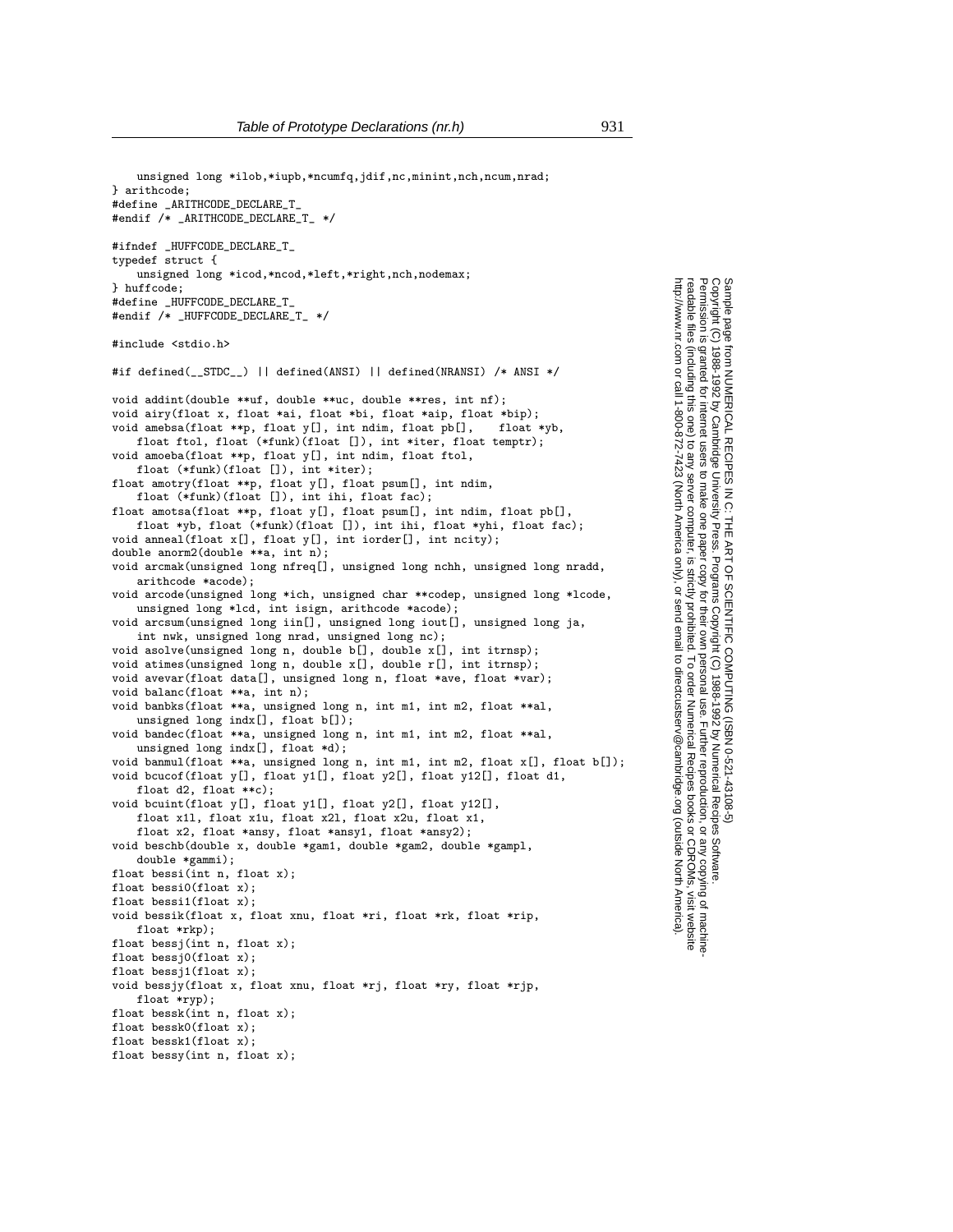float bessy0(float x); float bessy1(float x); float beta(float z, float w); float betacf(float a, float b, float x); float betai(float a, float b, float x); float bico(int n, int k); void bksub(int ne, int nb, int jf, int k1, int k2, float \*\*\*c); float bnldev(float pp, int n, long \*idum); float brent(float ax, float bx, float cx, float (\*f)(float), float tol, float \*xmin); void broydn(float x[], int n, int \*check, void (\*vecfunc)(int, float [], float [])); void bsstep(float y[], float dydx[], int nv, float \*xx, float htry, float eps, float yscal[], float \*hdid, float \*hnext, void (\*derivs)(float, float [], float [])); void caldat(long julian, int \*mm, int \*id, int \*iyyy); void chder(float a, float b, float c[], float cder[], int n); float chebev(float a, float b, float c[], int m, float x); void chebft(float a, float b, float c[], int n, float (\*func)(float)); void chebpc(float c[], float d[], int n); void chint(float a, float b, float c[], float cint[], int n); float chixy(float bang); void choldc(float \*\*a, int n, float p[]); void cholsl(float \*\*a, int n, float p[], float b[], float x[]); void chsone(float bins[], float ebins[], int nbins, int knstrn, float \*df, float \*chsq, float \*prob); void chstwo(float bins1[], float bins2[], int nbins, int knstrn, float \*df, float \*chsq, float \*prob); void cisi(float x, float \*ci, float \*si); void cntab1(int \*\*nn, int ni, int nj, float \*chisq, float \*df, float \*prob, float \*cramrv, float \*ccc); void cntab2(int \*\*nn, int ni, int nj, float \*h, float \*hx, float \*hy, float \*hygx, float \*hxgy, float \*uygx, float \*uxgy, float \*uxy); void convlv(float data[], unsigned long n, float respns[], unsigned long m, int isign, float ans[]); void copy(double \*\*aout, double \*\*ain, int n); void correl(float data1[], float data2[], unsigned long n, float ans[]); void cosft(float y[], int n, int isign); void cosft1(float y[], int n); void cosft2(float y[], int n, int isign); void covsrt(float \*\*covar, int ma, int ia[], int mfit); void crank(unsigned long n, float w[], float \*s); void cyclic(float a[], float b[], float c[], float alpha, float beta, float r[], float x[], unsigned long n); void daub4(float a[], unsigned long n, int isign); float dawson(float x); float dbrent(float ax, float bx, float cx, float (\*f)(float), float (\*df)(float), float tol, float \*xmin); void ddpoly(float c[], int nc, float x, float pd[], int nd); int decchk(char string[], int n, char \*ch); void derivs(float x, float y[], float dydx[]); float df1dim(float x); void dfour1(double data[], unsigned long nn, int isign); void dfpmin(float p[], int n, float gtol, int \*iter, float \*fret, float (\*func)(float []), void (\*dfunc)(float [], float [])); float dfridr(float (\*func)(float), float x, float h, float \*err); void dftcor(float w, float delta, float a, float b, float endpts[], float \*corre, float \*corim, float \*corfac); void dftint(float (\*func)(float), float a, float b, float w, float \*cosint, float \*sinint); void difeq(int k, int k1, int k2, int jsf, int is1, int isf, int indexv[], int ne, float \*\*s, float \*\*y); void dlinmin(float p[], float xi[], int n, float \*fret,

Sample page 1<br>Copyright (C)<br>Permission is readable files (inclı<br>http://www.nr.com Copyright (C) 1988-1992 by Cambridge University Press.Sample page from NUMERICAL RECIPES IN C: THE ART OF SCIENTIFIC COMPUTING (ISBN 0-521-43108-5) http://www.nr.com or call 1-800-872-7423 (North America only),readable files (including this one) to any serverPermission is granted for internet users to make one paper copy for their own personal use. Further reproduction, or any copyin granted for internet users to make one pape<br>(including this one) to any server computer,<br>com or call 1-800-872-7423 (North America from NUMERICAL RECIPES<br>1988-1992 by Cambridge Un<br>granted for internet users to r to any server computer, is strictly prohibited<br>772-7423 (North America only), or send email ES IN C: THE ART OF SCIENTIFIC C<br>University Press. Programs Copyright<br>to make one paper copy for their own computer, is strictly prohibited. To order Numerical Recipes booksART OF Programs Copyright (C) 1988-1992 by Numerical Recipes Software. **SCIENTIF** or send email to directcustserv@cambridge.org (outside North America). email to directcustserv@cambridge.org (outside North America). IC COM personal use. Further reproduction, or any copying of machine.<br>. To order Numerical Recipes books or CDROMs, visit website  $\widehat{O}$ PUTING PUTING (ISBN 0-521-43'<br>1988-1992 by Numerical Recipes  $108 - 5$ or CDROMs, visit website Software g of machine-

float (\*func)(float []), void (\*dfunc)(float [], float[]));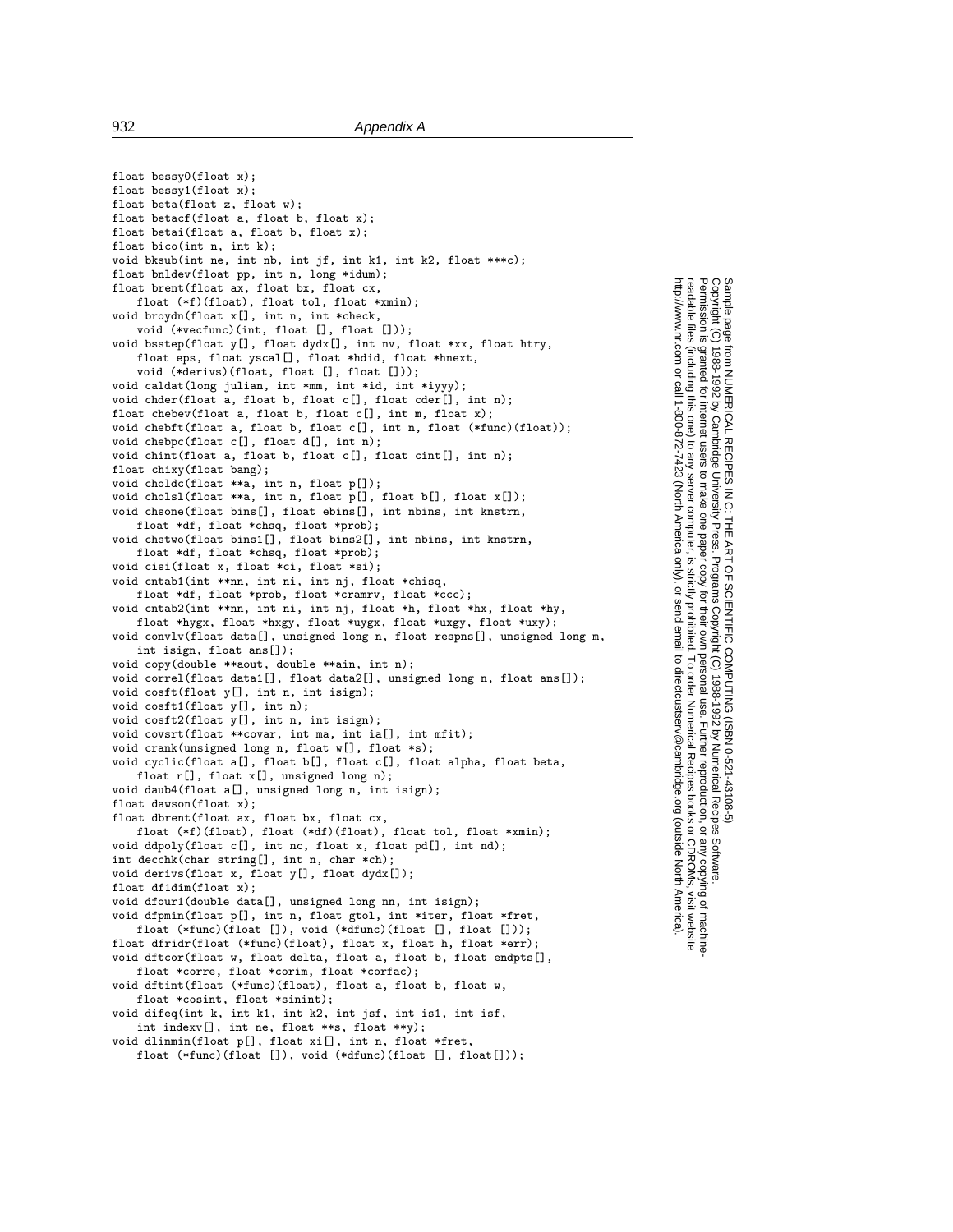double dpythag(double a, double b); void drealft(double data[], unsigned long n, int isign); void dsprsax(double sa[], unsigned long ija[], double x[], double b[], unsigned long n); void dsprstx(double sa[], unsigned long ija[], double x[], double b[], unsigned long n); void dsvbksb(double \*\*u, double w[], double \*\*v, int m, int n, double b[], double x[]); void dsvdcmp(double \*\*a, int m, int n, double w[], double \*\*v); void eclass(int nf[], int n, int lista[], int listb[], int m); void eclazz(int nf[], int n, int (\*equiv)(int, int)); float ei(float x); void eigsrt(float d[], float \*\*v, int n); float elle(float phi, float ak); float ellf(float phi, float ak); float ellpi(float phi, float en, float ak); void elmhes(float \*\*a, int n); float erfcc(float x); float erff(float x); float erffc(float x); void eulsum(float \*sum, float term, int jterm, float wksp[]); float evlmem(float fdt, float d[], int m, float xms); float expdev(long \*idum); float expint(int n, float x); float  $f1(f$ loat  $x)$ ; float f1dim(float x); float f2(float y); float f3(float z); float factln(int n); float factrl(int n); void fasper(float x[], float y[], unsigned long n, float ofac, float hifac, float wk1[], float wk2[], unsigned long nwk, unsigned long \*nout, unsigned long \*jmax, float \*prob); void fdjac(int n, float x[], float fvec[], float \*\*df, void (\*vecfunc)(int, float [], float [])); void fgauss(float x, float a[], float \*y, float dyda[], int na); void fill0(double \*\*u, int n); void fit(float x[], float y[], int ndata, float sig[], int mwt, float \*a, float \*b, float \*siga, float \*sigb, float \*chi2, float \*q); void fitexy(float x[], float y[], int ndat, float sigx[], float sigy[], float \*a, float \*b, float \*siga, float \*sigb, float \*chi2, float \*q); void fixrts(float d[], int m); void fleg(float x, float pl[], int nl); void flmoon(int n, int nph, long \*jd, float \*frac); float fmin(float x[]); void four1(float data[], unsigned long nn, int isign); void fourew(FILE \*file[5], int \*na, int \*nb, int \*nc, int \*nd); void fourfs(FILE \*file[5], unsigned long nn[], int ndim, int isign); void fourn(float data[], unsigned long nn[], int ndim, int isign); void fpoly(float x, float p[], int np); void fred2(int n, float a, float b, float t[], float f[], float w[], float (\*g)(float), float (\*ak)(float, float)); float fredin(float x, int n, float a, float b, float t[], float f[], float w[], float (\*g)(float), float (\*ak)(float, float)); void frenel(float x, float \*s, float \*c); void frprmn(float p[], int n, float ftol, int \*iter, float \*fret, float (\*func)(float []), void (\*dfunc)(float [], float [])); void ftest(float data1[], unsigned long n1, float data2[], unsigned long n2, float \*f, float \*prob); float gamdev(int ia, long \*idum); float gammln(float xx); float gammp(float a, float x); float gammq(float a, float x); float gasdev(long \*idum);

Sample page<br>Copyright (C)<br>Permission is Copyright (C) 1988-1992 by Cambridge University Press.Sample page from NUMERICAL RECIPES IN C: THE ART OF SCIENTIFIC COMPUTING (ISBN 0-521-43108-5) http://www.nr.com or call 1-800-872-7423 (North America only),readable files (including this one) to any serverPermission is granted for internet users to make one paper copy for their own personal use. Further reproduction, or any copyin from NUMERICAL RECIPES<br>1988-1992 by Cambridge Un computer, is strictly prohibited. To order Numerical Recipes booksPrograms Copyright (C) 1988-1992 by Numerical Recipes Software. SCIENTIFIC COMPUTING or send email to directcustserv@cambridge.org (outside North America). email to directcustserv@cambridge.org (outside North America). personal use. Further reproduction, or any copying of machine<br>. To order Numerical Recipes books or CDROMs, visit website  $\widehat{O}$ PUTING (ISBN 0-521-43<br>1988-1992 by Numerical Recipes  $108 - 5$ or CDROMs, visit website Software g of machine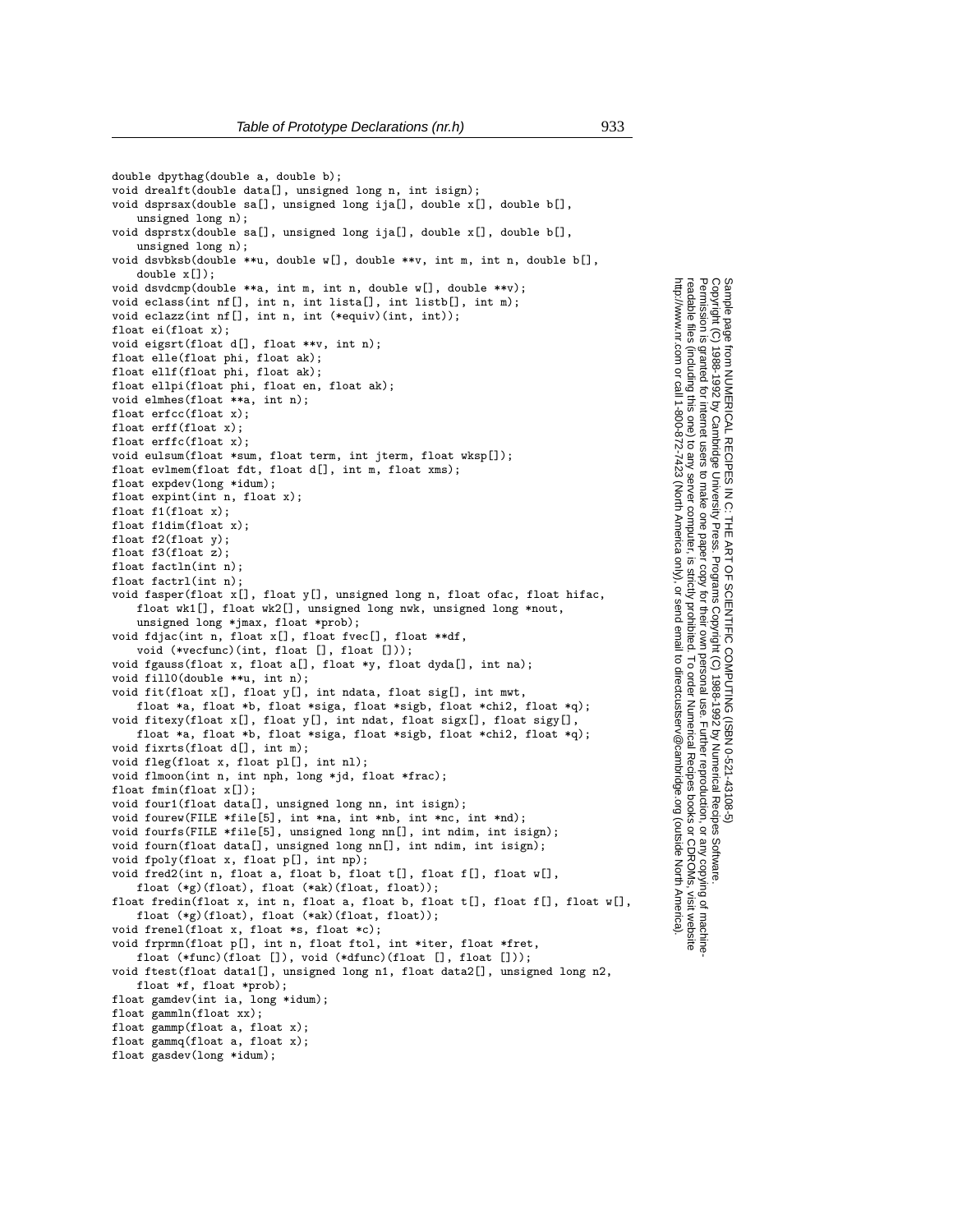void gaucof(int n, float a[], float b[], float amu0, float x[], float w[]); void gauher(float  $x[]$ , float  $w[]$ , int n); void gaujac(float x[], float w[], int n, float alf, float bet); void gaulag(float x[], float w[], int n, float alf); void gauleg(float x1, float x2, float x[], float w[], int n); void gaussj(float \*\*a, int n, float \*\*b, int m); void gcf(float \*gammcf, float a, float x, float \*gln); float golden(float ax, float bx, float cx, float (\*f)(float), float tol, float \*xmin); void gser(float \*gamser, float a, float x, float \*gln); void hpsel(unsigned long m, unsigned long n, float arr[], float heap[]); void hpsort(unsigned long n, float ra[]); void hqr(float \*\*a, int n, float wr[], float wi[]); void hufapp(unsigned long index[], unsigned long nprob[], unsigned long n, unsigned long i); void hufdec(unsigned long \*ich, unsigned char \*code, unsigned long lcode, unsigned long \*nb, huffcode \*hcode); void hufenc(unsigned long ich, unsigned char \*\*codep, unsigned long \*lcode, unsigned long \*nb, huffcode \*hcode); void hufmak(unsigned long nfreq[], unsigned long nchin, unsigned long \*ilong, unsigned long \*nlong, huffcode \*hcode); void hunt(float xx[], unsigned long n, float x, unsigned long \*jlo); void hypdrv(float s, float yy[], float dyyds[]); fcomplex hypgeo(fcomplex a, fcomplex b, fcomplex c, fcomplex z); void hypser(fcomplex a, fcomplex b, fcomplex c, fcomplex z, fcomplex \*series, fcomplex \*deriv); unsigned short icrc(unsigned short crc, unsigned char \*bufptr, unsigned long len, short jinit, int jrev); unsigned short icrc1(unsigned short crc, unsigned char onech); unsigned long igray(unsigned long n, int is); void iindexx(unsigned long n, long arr[], unsigned long indx[]); void indexx(unsigned long n, float arr[], unsigned long indx[]); void interp(double \*\*uf, double \*\*uc, int nf); int irbit1(unsigned long \*iseed); int irbit2(unsigned long \*iseed); void jacobi(float \*\*a, int n, float d[], float \*\*v, int \*nrot); void jacobn(float x, float y[], float dfdx[], float \*\*dfdy, int n); long julday(int mm, int id, int iyyy); void kendl1(float data1[], float data2[], unsigned long n, float \*tau, float \*z, float \*prob); void kendl2(float \*\*tab, int i, int j, float \*tau, float \*z, float \*prob); void kermom(double  $w[]$ , double  $y$ , int m); void ks2d1s(float x1[], float y1[], unsigned long n1, void (\*quadvl)(float, float, float \*, float \*, float \*, float \*), float \*d1, float \*prob); void ks2d2s(float x1[], float y1[], unsigned long n1, float x2[], float y2[], unsigned long n2, float \*d, float \*prob); void ksone(float data[], unsigned long n, float (\*func)(float), float \*d, float \*prob): void kstwo(float data1[], unsigned long n1, float data2[], unsigned long n2, float \*d, float \*prob); void laguer(fcomplex a[], int m, fcomplex \*x, int \*its); void lfit(float x[], float y[], float sig[], int ndat, float a[], int ia[], int ma, float \*\*covar, float \*chisq, void (\*funcs)(float, float [], int)); void linbcg(unsigned long n, double b[], double x[], int itol, double tol, int itmax, int \*iter, double \*err); void linmin(float p[], float xi[], int n, float \*fret, float  $(*func)(float []$ ); void lnsrch(int n, float xold[], float fold, float g[], float p[], float x[], float \*f, float stpmax, int \*check, float (\*func)(float [])); void load(float x1, float v[], float y[]); void load1(float x1, float v1[], float y[]); void load2(float x2, float v2[], float y[]);

void locate(float  $xx[]$ , unsigned long n, float x, unsigned long \*j);

Sample page<br>Copyright (C)<br>Permission is readable files (inclı<br>http://www.nr.com Copyright (C) 1988-1992 by Cambridge University Press.Sample page from NUMERICAL RECIPES IN C: THE ART OF SCIENTIFIC COMPUTING (ISBN 0-521-43108-5) http://www.nr.com or call 1-800-872-7423 (North America only),readable files (including this one) to any serverPermission is granted for internet users to make one paper copy for their own personal use. Further reproduction, or any copyin granted for internet users to make one pape<br>(including this one) to any server computer,<br>com or call 1-800-872-7423 (North America from NUMERICAL RECIPES<br>1988-1992 by Cambridge Un<br>granted for internet users to r to any server computer, is strictly prohibited<br>172-7423 (North America only), or send email ES IN C: THE ART OF SCIENTIFIC C<br>University Press. Programs Copyright<br>to make one paper copy for their own computer, is strictly prohibited. To order Numerical Recipes booksART OF Programs Copyright (C) 1988-1992 by Numerical Recipes Software. **SCIENTIFIC COM** or send email to directcustserv@cambridge.org (outside North America). email to directcustserv@cambridge.org (outside North America) t (C) 1988-1992 by Numerical Recipes Software.<br>personal use. Further reproduction, or any copying of machine<br>personal use. Further reproduction, or any copying of machine<br>. To order Numerical Recipes books or CDROMs, visit PUTING (ISBN 0-521-43'<br>2 by Numerical  $108 - 5$ or CDROMs, visit website g of machine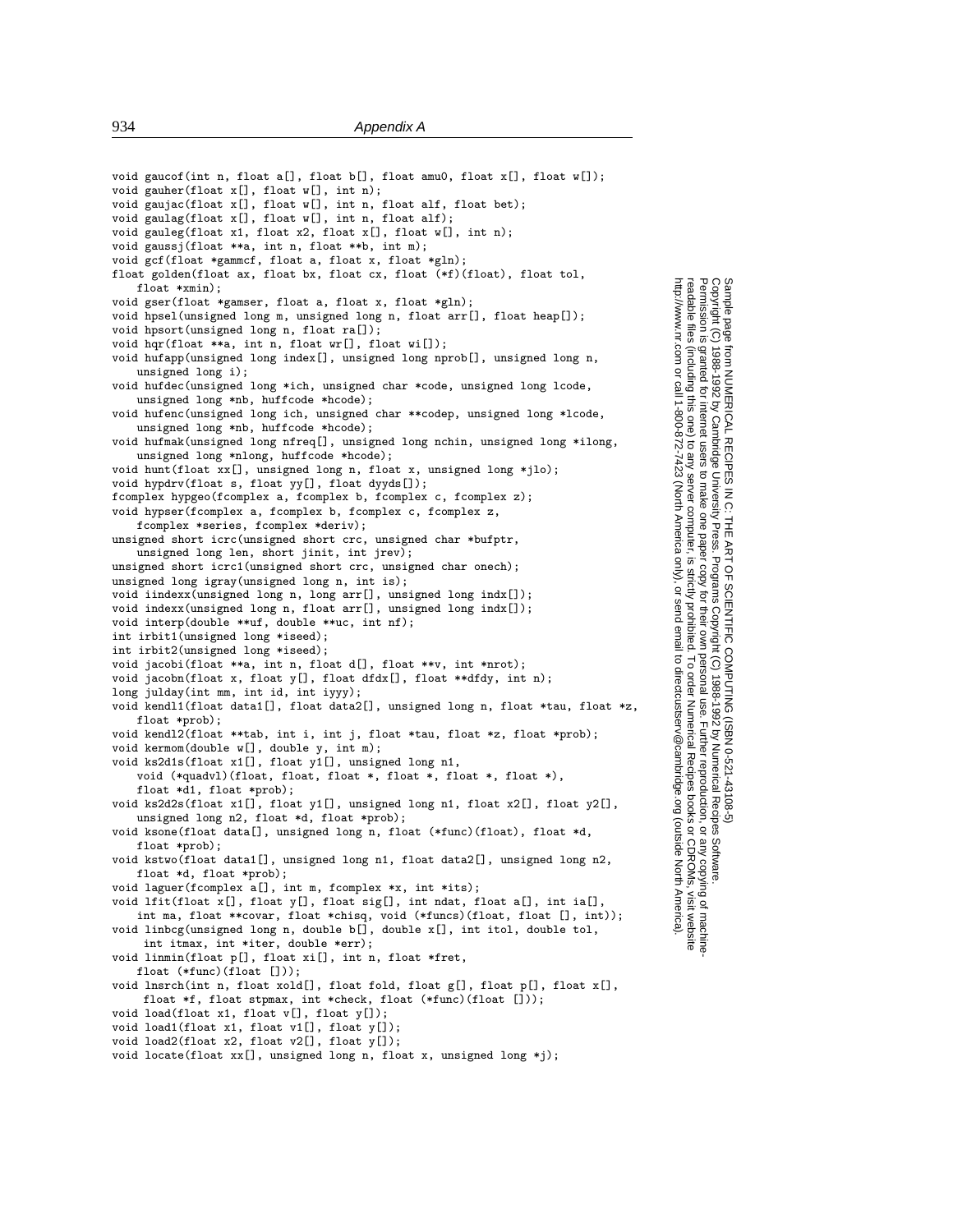void lop(double \*\*out, double \*\*u, int n); void lubksb(float \*\*a, int n, int \*indx, float b[]); void ludcmp(float \*\*a, int n, int \*indx, float \*d); void machar(int \*ibeta, int \*it, int \*irnd, int \*ngrd, int \*machep, int \*negep, int \*iexp, int \*minexp, int \*maxexp, float \*eps, float \*epsneg, float \*xmin, float \*xmax); void matadd(double \*\*a, double \*\*b, double \*\*c, int n); void matsub(double \*\*a, double \*\*b, double \*\*c, int n); void medfit(float x[], float y[], int ndata, float \*a, float \*b, float \*abdev); void memcof(float data[], int n, int m, float \*xms, float d[]); int metrop(float de, float t); void mgfas(double \*\*u, int n, int maxcyc); void mglin(double \*\*u, int n, int ncycle); float midexp(float (\*funk)(float), float aa, float bb, int n); float midinf(float (\*funk)(float), float aa, float bb, int n); float midpnt(float (\*func)(float), float a, float b, int n); float midsql(float (\*funk)(float), float aa, float bb, int n); float midsqu(float (\*funk)(float), float aa, float bb, int n); void miser(float (\*func)(float []), float regn[], int ndim, unsigned long npts, float dith, float \*ave, float \*var); void mmid(float y[], float dydx[], int nvar, float xs, float htot, int nstep, float yout[], void (\*derivs)(float, float[], float[])); void mnbrak(float \*ax, float \*bx, float \*cx, float \*fa, float \*fb, float \*fc, float (\*func)(float)); void mnewt(int ntrial, float x[], int n, float tolx, float tolf); void moment(float data[], int n, float \*ave, float \*adev, float \*sdev, float \*var, float \*skew, float \*curt); void mp2dfr(unsigned char a[], unsigned char s[], int n, int  $*m$ ); void mpadd(unsigned char w[], unsigned char u[], unsigned char v[], int n); void mpdiv(unsigned char q[], unsigned char r[], unsigned char u[], unsigned char v[], int n, int m); void mpinv(unsigned char u[], unsigned char v[], int n, int m); void mplsh(unsigned char u[], int n); void mpmov(unsigned char u[], unsigned char v[], int n); void mpmul(unsigned char w[], unsigned char u[], unsigned char v[], int n, int m); void mpneg(unsigned char u[], int n); void mppi(int n); void mprove(float \*\*a, float \*\*alud, int n, int indx[], float b[], float x[]); void mpsad(unsigned char w[], unsigned char u[], int n, int iv); void mpsdv(unsigned char w[], unsigned char u[], int n, int iv, int \*ir); void mpsmu(unsigned char w[], unsigned char u[], int n, int iv); void mpsqrt(unsigned char w[], unsigned char u[], unsigned char v[], int n, int m); void mpsub(int \*is, unsigned char w[], unsigned char u[], unsigned char v[], int n); void mrqcof(float x[], float y[], float sig[], int ndata, float a[], int ia[], int ma, float \*\*alpha, float beta[], float \*chisq, void (\*funcs)(float, float [], float \*, float [], int)); void mrqmin(float x[], float y[], float sig[], int ndata, float a[], int ia[], int ma, float \*\*covar, float \*\*alpha, float \*chisq, void (\*funcs)(float, float [], float \*, float [], int), float \*alamda); void newt(float x[], int n, int \*check, void (\*vecfunc)(int, float [], float [])); void odeint(float ystart[], int nvar, float x1, float x2, float eps, float h1, float hmin, int \*nok, int \*nbad, void (\*derivs)(float, float [], float []), void (\*rkqs)(float [], float [], int, float \*, float, float, float [], float \*, float \*, void (\*)(float, float [], float []))); void orthog(int n, float anu[], float alpha[], float beta[], float a[], float b[]); void pade(double cof[], int n, float \*resid);

void pccheb(float d[], float c[], int n);

Permission is granted for internet users to make one paper copy for their own personal use. Further reproduction, or any copyin

to any server computer, is strictly prohibited<br>372-7423 (North America only), or send email

computer, is strictly prohibited. To order Numerical Recipes books

ES IN C: THE ART OF SCIENTIFIC C<br>University Press. Programs Copyright<br>to make one paper copy for their own

Sample page from NUMERICAL RECIPES IN C: THE ART OF SCIENTIFIC COMPUTING (ISBN 0-521-43108-5)

**SCIENTIFIC COM** 

PUTING 1988-1992

 $\mathbb{R}^2$ t OF

 $\overline{\xi}$   $\overline{z}$ 

Programs Copyright (C) 1988-1992 by Numerical Recipes Software.

(ISBN 0-521-43\*<br>2 by Numerical

Recipes  $108 - 5$ 

Software

 $\widehat{O}$ 

g of machine-

or CDROMs, visit website

personal use. Further reproduction, or any copying of machine<br>. To order Numerical Recipes books or CDROMs, visit website

or send email to directcustserv@cambridge.org (outside North America).

email to directcustserv@cambridge.org (outside North America).

Copyright (C) 1988-1992 by Cambridge University Press.

from NUMERICAL RECIPES<br>1988-1992 by Cambridge Uni<br>granted for internet users to n

Sample page<br>Copyright (C)<br>Permission is

readable files (including this one) to any serverPermission is granted for internet users to make one pape<br>readable files (including this one) to any server computer,<br>http://www.nr.com or call 1-800-872-7423 (North America

http://www.nr.com or call 1-800-872-7423 (North America only),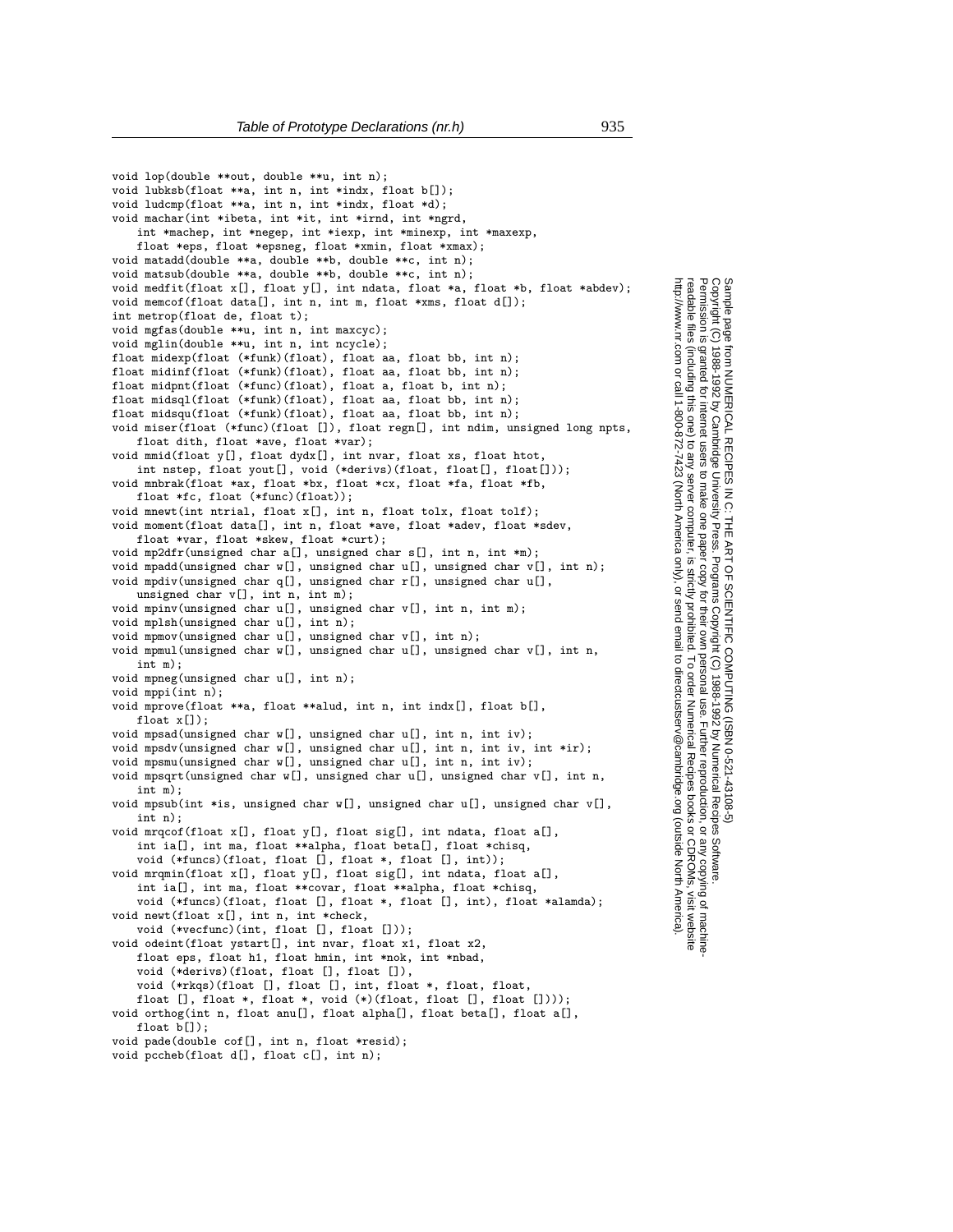void pcshft(float a, float b, float d[], int n); void pearsn(float x[], float y[], unsigned long n, float \*r, float \*prob, float \*z); void period(float  $x[]$ , float  $y[]$ , int n, float ofac, float hifac, float px[], float py[], int np, int \*nout, int \*jmax, float \*prob); void piksr2(int n, float arr[], float brr[]); void piksrt(int n, float arr[]); void pinvs(int ie1, int ie2, int je1, int jsf, int jc1, int k, float \*\*\*c, float \*\*s); float plgndr(int l, int m, float x); float poidev(float xm, long \*idum); void polcoe(float x[], float y[], int n, float cof[]); void polcof(float xa[], float ya[], int n, float cof[]); void poldiv(float u[], int n, float v[], int nv, float q[], float r[]); void polin2(float x1a[], float x2a[], float \*\*ya, int m, int n, float x1, float x2, float \*y, float \*dy); void polint(float xa[], float ya[], int n, float x, float \*y, float \*dy); void powell(float p[], float \*\*xi, int n, float ftol, int \*iter, float \*fret, float  $(*func)(float []$ ); void predic(float data[], int ndata, float d[], int m, float future[], int nfut); float probks(float alam); void psdes(unsigned long \*lword, unsigned long \*irword); void pwt(float a[], unsigned long n, int isign); void pwtset(int n); float pythag(float a, float b); void pzextr(int iest, float xest, float yest[], float yz[], float dy[], int nv); float qgaus(float (\*func)(float), float a, float b); void qrdcmp(float \*\*a, int n, float \*c, float \*d, int \*sing); float qromb(float (\*func)(float), float a, float b); float qromo(float (\*func)(float), float a, float b, float (\*choose)(float (\*)(float), float, float, int)); void qroot(float p[], int n, float \*b, float \*c, float eps); void qrsolv(float \*\*a, int n, float c[], float d[], float b[]); void qrupdt(float \*\*r, float \*\*qt, int n, float u[], float v[]); float qsimp(float (\*func)(float), float a, float b); float qtrap(float (\*func)(float), float a, float b); float quad3d(float (\*func)(float, float, float), float x1, float x2); void quadct(float x, float y, float xx[], float yy[], unsigned long nn, float \*fa, float \*fb, float \*fc, float \*fd); void quadmx(float \*\*a, int n); void quadvl(float x, float y, float \*fa, float \*fb, float \*fc, float \*fd); float ran0(long \*idum); float ran1(long \*idum); float ran2(long \*idum); float ran3(long \*idum); float ran4(long \*idum); void rank(unsigned long n, unsigned long indx[], unsigned long irank[]); void ranpt(float pt[], float regn[], int n); void ratint(float xa[], float ya[], int n, float x, float \*y, float \*dy); void ratlsq(double (\*fn)(double), double a, double b, int mm, int kk, double cof[], double \*dev); double ratval(double x, double cof[], int mm, int kk); float rc(float x, float y); float rd(float x, float y, float z); void realft(float data[], unsigned long n, int isign); void rebin(float rc, int nd, float r[], float xin[], float xi[]); void red(int iz1, int iz2, int jz1, int jz2, int jm1, int jm2, int jmf, int ic1, int jc1, int jcf, int kc, float \*\*\*c, float \*\*s); void relax(double \*\*u, double \*\*rhs, int n); void relax2(double \*\*u, double \*\*rhs, int n); void resid(double \*\*res, double \*\*u, double \*\*rhs, int n); float revcst(float x[], float y[], int iorder[], int ncity, int n[]); void reverse(int iorder[], int ncity, int n[]);

Sample page<br>Copyright (C)<br>Permission is readable files (inclı<br>http://www.nr.com Copyright (C) 1988-1992 by Cambridge University Press.Sample page from NUMERICAL RECIPES IN C: THE ART OF SCIENTIFIC COMPUTING (ISBN 0-521-43108-5) http://www.nr.com or call 1-800-872-7423 (North America only),readable files (including this one) to any serverPermission is granted for internet users to make one paper copy for their own personal use. Further reproduction, or any copyin from NUMERICAL RECIPES<br>1988-1992 by Cambridge Uni<br>granted for internet users to n ES IN C: THE ART OF SCIENTIFIC C<br>University Press. Programs Copyright<br>to make one paper copy for their own computer, is strictly prohibited. To order Numerical Recipes booksART OF Programs Copyright (C) 1988-1992 by Numerical Recipes Software. SCIENTIFIC COMPUTING or send email to directcustserv@cambridge.org (outside North America). email to directcustserv@cambridge.org (outside North America). personal use. Further reproduction, or any copying of machine<br>. To order Numerical Recipes books or CDROMs, visit website  $\widehat{O}$ PUTING (ISBN 0-521-43<br>1988-1992 by Numerical Recipes  $108 - 5$ or CDROMs, visit website Software g of machine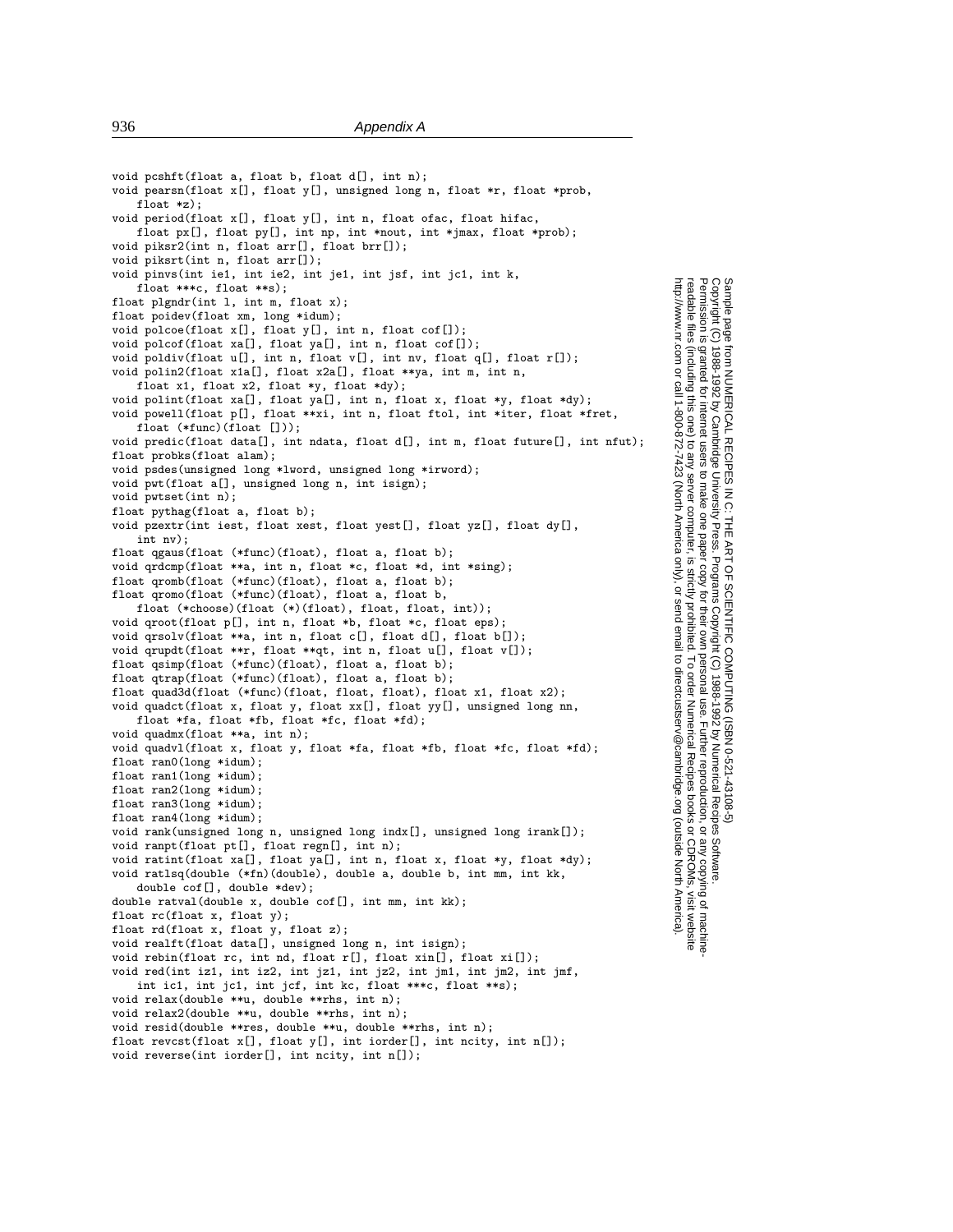float rf(float x, float y, float z); float rj(float x, float y, float z, float p); void rk4(float y[], float dydx[], int n, float x, float h, float yout[], void (\*derivs)(float, float [], float [])); void rkck(float y[], float dydx[], int n, float x, float h, float yout[], float yerr[], void (\*derivs)(float, float [], float [])); void rkdumb(float vstart[], int nvar, float x1, float x2, int nstep, void (\*derivs)(float, float [], float [])); void rkqs(float y[], float dydx[], int n, float \*x, float htry, float eps, float yscal[], float \*hdid, float \*hnext, void (\*derivs)(float, float [], float [])); void rlft3(float \*\*\*data, float \*\*speq, unsigned long nn1, unsigned long nn2, unsigned long nn3, int isign); float rofunc(float b); void rotate(float \*\*r, float \*\*qt, int n, int i, float a, float b); void rsolv(float \*\*a, int n, float d[], float b[]); void rstrct(double \*\*uc, double \*\*uf, int nc); float rtbis(float (\*func)(float), float x1, float x2, float xacc); float rtflsp(float (\*func)(float), float x1, float x2, float xacc); float rtnewt(void (\*funcd)(float, float \*, float \*), float x1, float x2, float xacc); float rtsafe(void (\*funcd)(float, float \*, float \*), float x1, float x2, float xacc); float rtsec(float (\*func)(float), float x1, float x2, float xacc); void rzextr(int iest, float xest, float yest[], float yz[], float dy[], int nv); void savgol(float c[], int np, int nl, int nr, int ld, int m); void score(float xf, float y[], float f[]); void scrsho(float (\*fx)(float)); float select(unsigned long k, unsigned long n, float arr[]); float selip(unsigned long k, unsigned long n, float arr[]); void shell(unsigned long n, float a[]); void shoot(int n, float v[], float f[]); void shootf(int n, float v[], float f[]); void simp1(float \*\*a, int mm, int ll[], int nll, int iabf, int \*kp, float \*bmax); void simp2(float \*\*a, int m, int n, int \*ip, int kp); void simp3(float \*\*a, int i1, int k1, int ip, int kp); void simplx(float \*\*a, int m, int n, int m1, int m2, int m3, int \*icase, int izrov[], int iposv[]); void simpr(float y[], float dydx[], float dfdx[], float \*\*dfdy, int n, float xs, float htot, int nstep, float yout[], void (\*derivs)(float, float [], float [])); void sinft(float y[], int n); void slvsm2(double \*\*u, double \*\*rhs); void slvsml(double \*\*u, double \*\*rhs); void sncndn(float uu, float emmc, float \*sn, float \*cn, float \*dn); double snrm(unsigned long n, double sx[], int itol); void sobseq(int \*n, float x[]); void solvde(int itmax, float conv, float slowc, float scalv[], int indexv[], int ne, int nb, int m, float \*\*y, float \*\*\*c, float \*\*s); void sor(double \*\*a, double \*\*b, double \*\*c, double \*\*d, double \*\*e, double \*\*f, double \*\*u, int jmax, double rjac); void sort(unsigned long n, float arr[]); void sort2(unsigned long n, float arr[], float brr[]); void sort3(unsigned long n, float ra[], float rb[], float rc[]); void spctrm(FILE \*fp, float p[], int m, int k, int ovrlap); void spear(float data1[], float data2[], unsigned long n, float \*d, float \*zd, float \*probd, float \*rs, float \*probrs); void sphbes(int n, float x, float \*sj, float \*sy, float \*sjp, float \*syp); void splie2(float x1a[], float x2a[], float \*\*ya, int m, int n, float \*\*y2a); void splin2(float x1a[], float x2a[], float \*\*ya, float \*\*y2a, int m, int n, float x1, float x2, float \*y); void spline(float x[], float y[], int n, float yp1, float ypn, float y2[]);

void splint(float xa[], float ya[], float y2a[], int n, float x, float \*y);

Sample page 1<br>Copyright (C)<br>Permission is Copyright (C) 1988-1992 by Cambridge University Press.Sample page from NUMERICAL RECIPES IN C: THE ART OF SCIENTIFIC COMPUTING (ISBN 0-521-43108-5) readable files (incll)<br>nttp://www.nr.com http://www.nr.com or call 1-800-872-7423 (North America only),readable files (including this one) to any serverPermission is granted for internet users to make one paper copy for their own personal use. Further reproduction, or any copyin e from NUMERICAL R<br>) 1988-1992 by Camb<br>s granted for internet u granted for internet users to make one pape<br>(including this one) to any server computer,<br>com or call 1-800-872-7423 (North America **RECIPES** to any server computer, is strictly prohibited<br>172-7423 (North America only), or send email University Press. Programs Copyright<br>to make one paper copy for their own s IN C: THE *I*<br>niversity Pres<br>make one pa computer, is strictly prohibited. To order Numerical Recipes books $\mathbb{R}^2$ t OF Programs Copyright (C) 1988-1992 by Numerical Recipes Software. **SCIENTIF** or send email to directcustserv@cambridge.org (outside North America). email to ਨੌ COM personal use. Further reproduction, or any copying of machine<br>. To order Numerical Recipes books or CDROMs, visit website  $\widehat{\Omega}$ directcustserv@cambridge.org (outside North America) PUTING 1988-1992 (ISBN 0-521-43<br>92 by Numerical Recipes  $108 - 5$ or CDROMs, visit website Software g of machine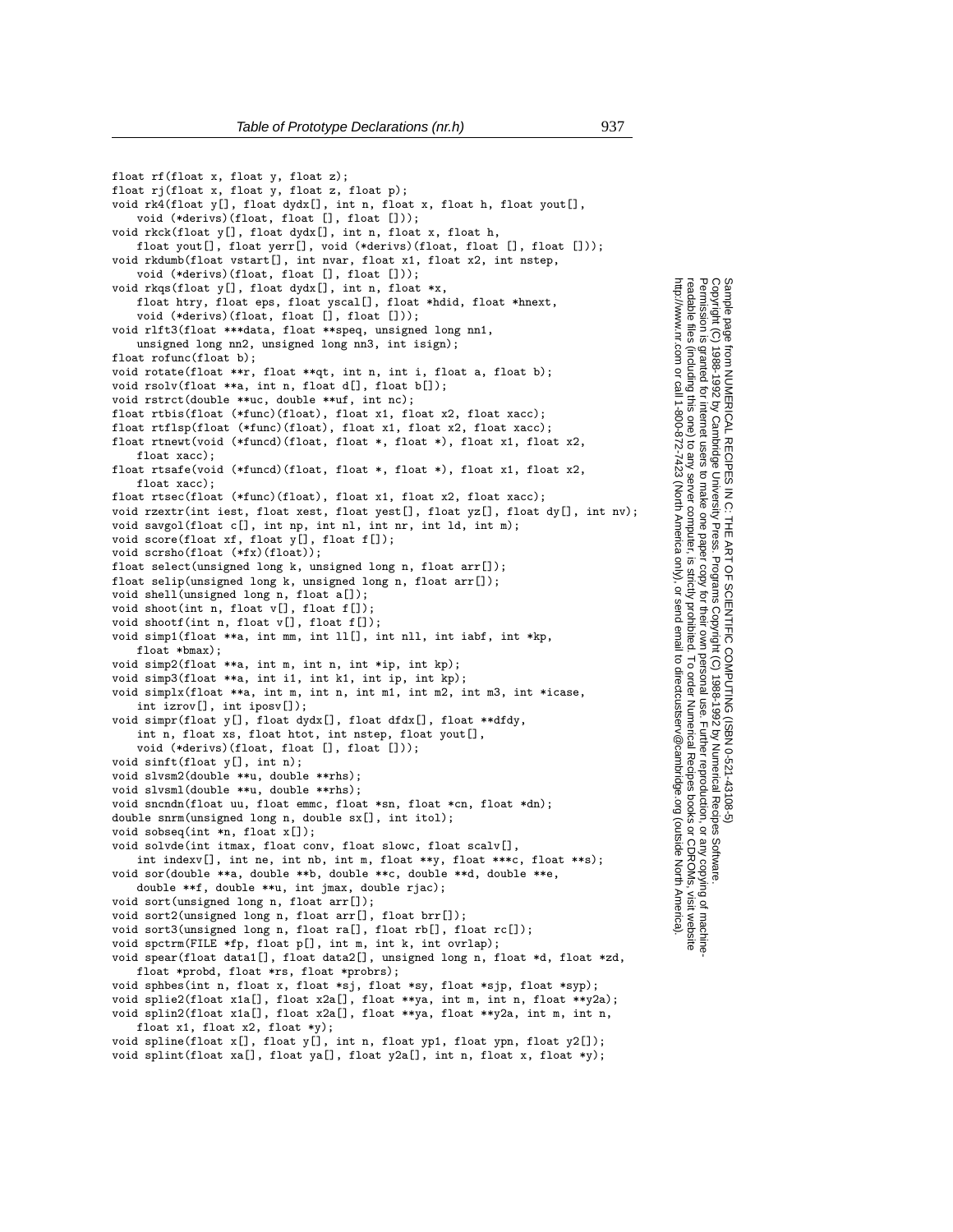void spread(float y, float yy[], unsigned long n, float x, int m); void sprsax(float sa[], unsigned long ija[], float x[], float b[], unsigned long n); void sprsin(float \*\*a, int n, float thresh, unsigned long nmax, float sa[], unsigned long ija[]); void sprspm(float sa[], unsigned long ija[], float sb[], unsigned long ijb[], float sc[], unsigned long ijc[]); void sprstm(float sa[], unsigned long ija[], float sb[], unsigned long ijb[], http://www.nr.com or call 1-800-872-7423 (North America only),readable files readable files (including this one) to any serverfloat thresh, unsigned long nmax, float sc[], unsigned long ijc[]); http://www.nr.com void sprstp(float sa[], unsigned long ija[], float sb[], unsigned long ijb[]); void sprstx(float sa[], unsigned long ija[], float x[], float b[], unsigned long n); void stifbs(float y[], float dydx[], int nv, float \*xx, granted for internet users to make one pape<br>(including this one) to any server computer,<br>com or call 1-800-872-7423 (North America float htry, float eps, float yscal[], float \*hdid, float \*hnext, void (\*derivs)(float, float [], float [])); void stiff(float y[], float dydx[], int n, float \*x, float htry, float eps, float yscal[], float \*hdid, float \*hnext, void (\*derivs)(float, float [], float [])); void stoerm(float y[], float d2y[], int nv, float xs, float htot, int nstep, float yout[], to any server computer, is strictly prohibited<br>372-7423 (North America only), or send email void (\*derivs)(float, float [], float [])); void svbksb(float \*\*u, float w[], float \*\*v, int m, int n, float b[], float  $x[]$ ); void svdcmp(float \*\*a, int m, int n, float w[], float \*\*v); void svdfit(float x[], float y[], float sig[], int ndata, float a[], computer, is strictly prohibited. To order Numerical Recipes booksint ma, float \*\*u, float \*\*v, float w[], float \*chisq, void (\*funcs)(float, float [], int)); void svdvar(float \*\*v, int ma, float w[], float \*\*cvm); void toeplz(float r[], float x[], float y[], int n); void tptest(float data1[], float data2[], unsigned long n, float \*t, float \*prob); void tqli(float d[], float e[], int n, float \*\*z); or send email to directcustserv@cambridge.org (outside North America). float trapzd(float (\*func)(float), float a, float b, int n); void tred2(float \*\*a, int n, float d[], float e[]); email to directcustserv@cambridge.org (outside North America). void tridag(float a[], float b[], float c[], float r[], float u[], unsigned long n); t (C) 1988-1992 by Numerical Recipes Software.<br>personal use. Further reproduction, or any copying of machine-<br>. To order Numerical Recipes books or CDROMs, visit website<br>. To order Numerical Recipes books or CDROMs, visit float trncst(float x[], float y[], int iorder[], int ncity, int n[]); void trnspt(int iorder[], int ncity, int n[]); void ttest(float data1[], unsigned long n1, float data2[], unsigned long n2, float \*t, float \*prob); void tutest(float data1[], unsigned long n1, float data2[], unsigned long n2, float \*t, float \*prob); void twofft(float data1[], float data2[], float fft1[], float fft2[], unsigned long n); void vander(double x[], double w[], double q[], int n); void vegas(float regn[], int ndim, float (\*fxn)(float [], float), int init, unsigned long ncall, int itmx, int nprn, float \*tgral, float \*sd, float \*chi2a); void voltra(int n, int m, float t0, float h, float \*t, float \*\*f, or CDROMs, visit website float  $(*g)(int, float), float (*ak)(int, int, float, float));$ void wt1(float a[], unsigned long n, int isign, void (\*wtstep)(float [], unsigned long, int)); void wtn(float a[], unsigned long nn[], int ndim, int isign, void (\*wtstep)(float [], unsigned long, int)); void wwghts(float wghts[], int n, float h, void (\*kermom)(double [], double ,int)); int zbrac(float (\*func)(float), float \*x1, float \*x2); void zbrak(float (\*fx)(float), float x1, float x2, int n, float xb1[], float xb2[], int \*nb); float zbrent(float (\*func)(float), float x1, float x2, float tol); void zrhqr(float a[], int m, float rtr[], float rti[]); float zriddr(float (\*func)(float), float x1, float x2, float xacc); void zroots(fcomplex a[], int m, fcomplex roots[], int polish);

Permission is granted for internet users to make one paper copy for their own personal use. Further reproduction, or any copyin

to make one paper copy for their own

Programs Copyright (C) 1988-1992 by Numerical Recipes Software.

(ISBN 0-521-43<br>92 by Numerical

 $108 - 5$ 

g of machine-

**V C: THE ART OF SCII**<br>ersity Press. Programs

 $\frac{1}{8}$   $\leq$ 

Sample page from NUMERICAL RECIPES IN C: THE ART OF SCIENTIFIC COMPUTING (ISBN 0-521-43108-5)

ART OF **SCI ENTIFI** Copyr

ਨੌ COM

PUTING

**RECIPES** 

Copyright (C) 1988-1992 by Cambridge University Press.

from NUMERICAL RECIF<br>1988-1992 by Cambridge<br>granted for internet users

Sample page<br>Copyright (C)<br>Permission is

#else /\* ANSI \*/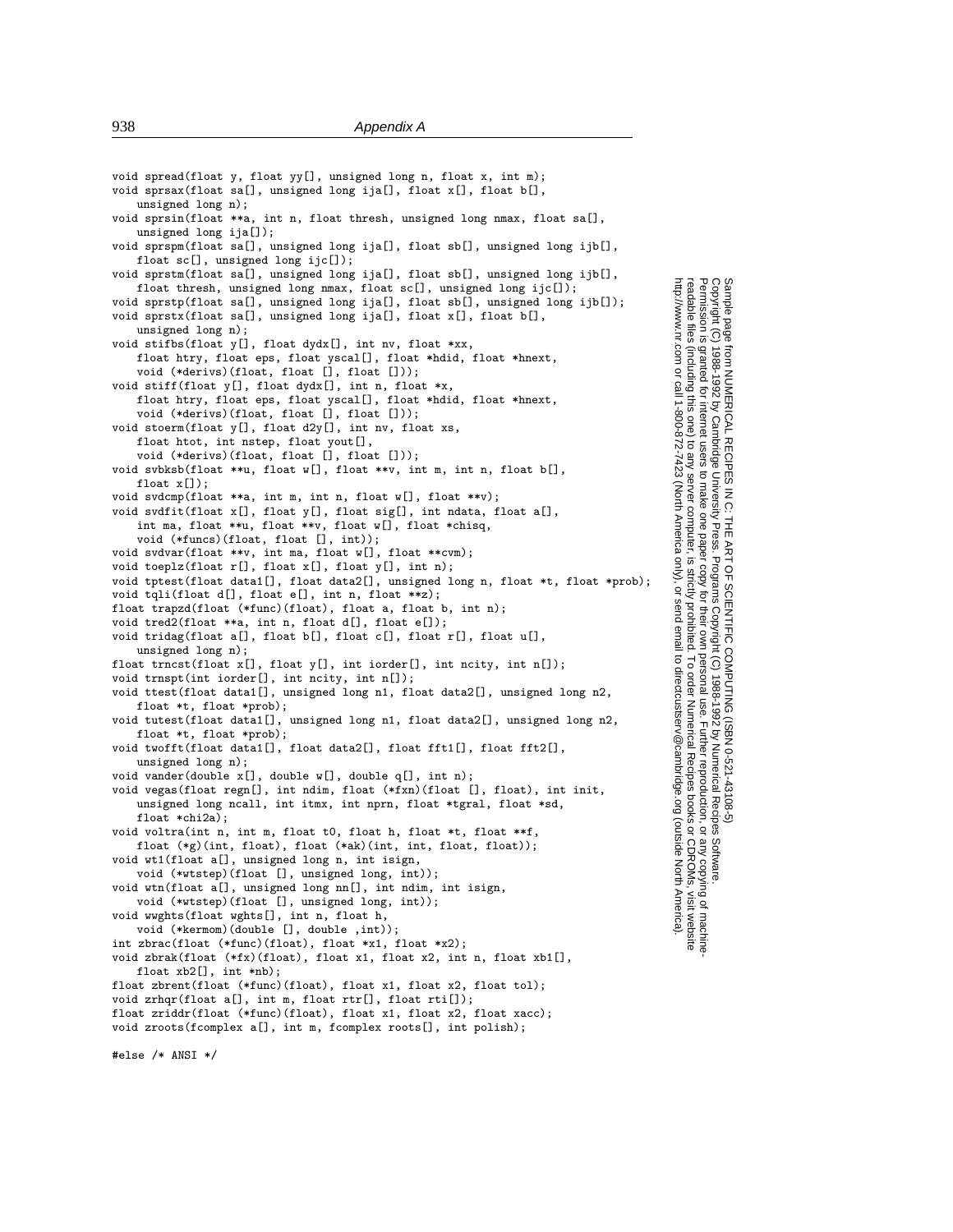void addint(); void airy(); Rest of traditional declarations are here on the diskette.

#endif /\* ANSI \*/

#endif /\* \_NR\_H\_ \*/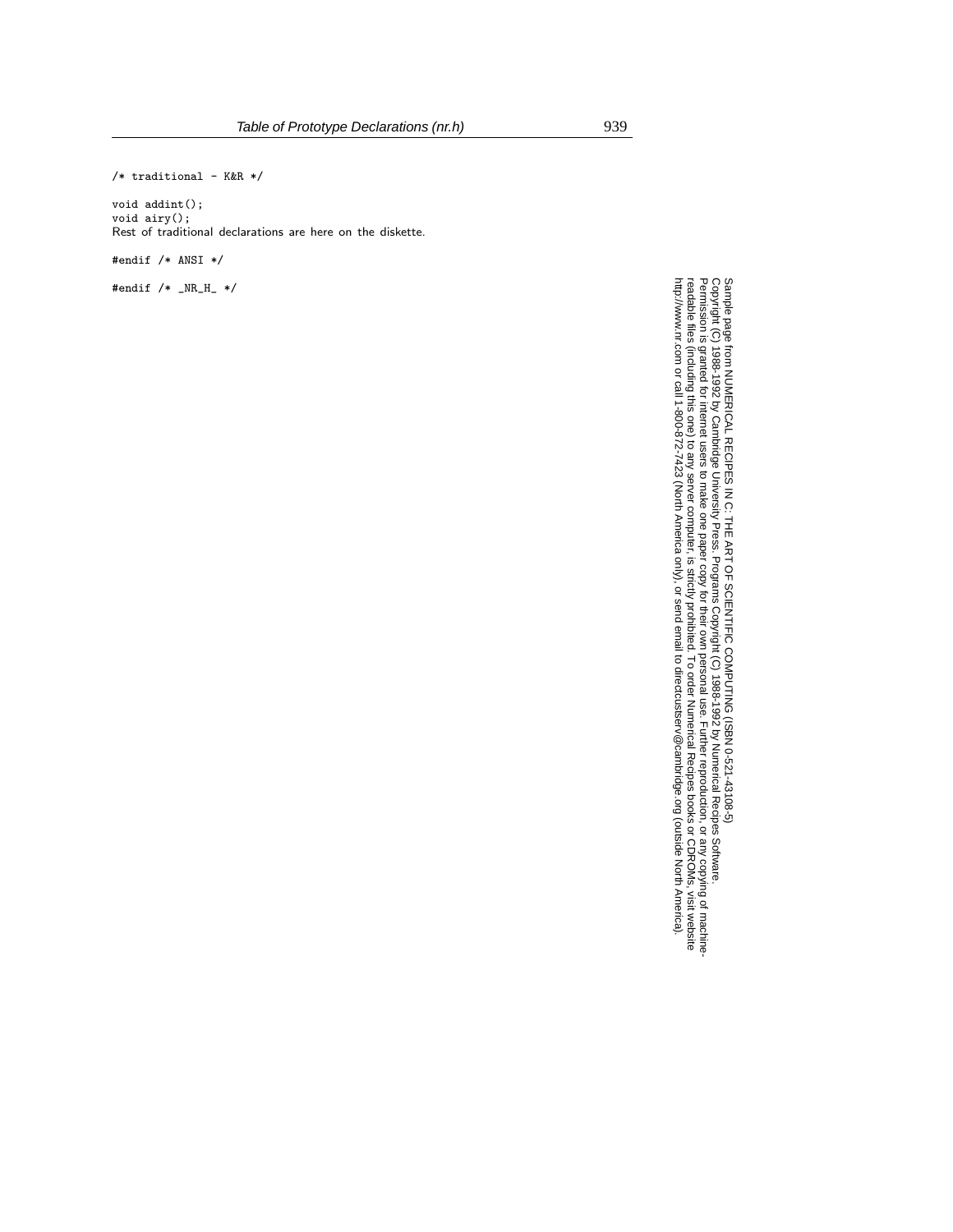# **Appendix B: Utility Routines**

#### **Non-Copyright Notice: This Appendix and its utility routines are herewith placed into the public domain. Anyone may copy them freely for any purpose. We of course accept no liability whatsoever for any such use.**

The routines listed below are used by many of the Recipes in this book. The first routine, nrerror, is invoked to terminate program execution — with an appropriate message — when a fatal error is encountered. The other routines are used to allocate and deallocate memory for vectors and matrices, as explained in detail in *§*1.2. *All* memory allocation and deallocation in *Numerical Recipes in C* is done using these routines as intermediaries. Therefore, if you want to allocate memory in some different way, you need change only these routines, not the programs themselves.

On the diskette, these routines are in the file nrutil.c. Also listed here is the header file nrutil.h. Besides the declarations for the routines in nrutil.h, it contains several macros that are used throughout the book. The ideas behind some of these macros were described in *§*1.2.

#### **Memory Allocation: Advanced Topics**

Two issues regarding vector and matrix memory allocation are worth discussing here: first, a "back-door" compatibility between our matrices and those used by other C software; second, the question of whether our pointer arithmetic for unit-offset vectors and matrices violates the ANSI C standard.

*1. Back-door compatibility.* As explained in *§*1.2, we *always* allocate matrices via the scheme "pointer to an array of pointers to rows" (shown in Figure 1.2.1). With this scheme, once storage for a matrix is allocated, the top level pointer (the "name" of the matrix) can be used to store a matrix of any size whose dimensions are less than or equal to the size of the dimensions allocated. The only time that the allocated size ever again becomes relevant is when the matrix storage is finally deallocated.

In this scheme, the rows of a matrix need not be stored in physically contiguous storage; each row has its own pointer addressing it (see Figure 1.2.1). However, the allocation routines printed below *in fact* (and by design) allocate an entire matrix as one contiguous block, via a single call to malloc(). This "back-door" fact allows you to use matrices created with our routines directly with other software: The address of the first element in a matrix \*\*a (usually  $\&a[1][1]$  if a has been allocated with a statement like  $a=\text{matrix}(1,m,1,n)$ ; but possibly &a[0][0] if a was created with zero-offsets) is guaranteed to point to the beginning of a contiguous block containing the full physical matrix, stored by rows. This address can be used as an argument to other software. (Note that this other software will generally also need to know the physical size of the matrix, or at least the number of columns.)

*2. Unit-offset vectors.* In *§*1.2, we described how a unit-offset vector bb[1..4] could be obtained from a zero-offset array b[0..3] by the pointer arithmetic operation bb=b-1. Since bb points to one location before b, bb[1] addresses the same element as b[0], and so on.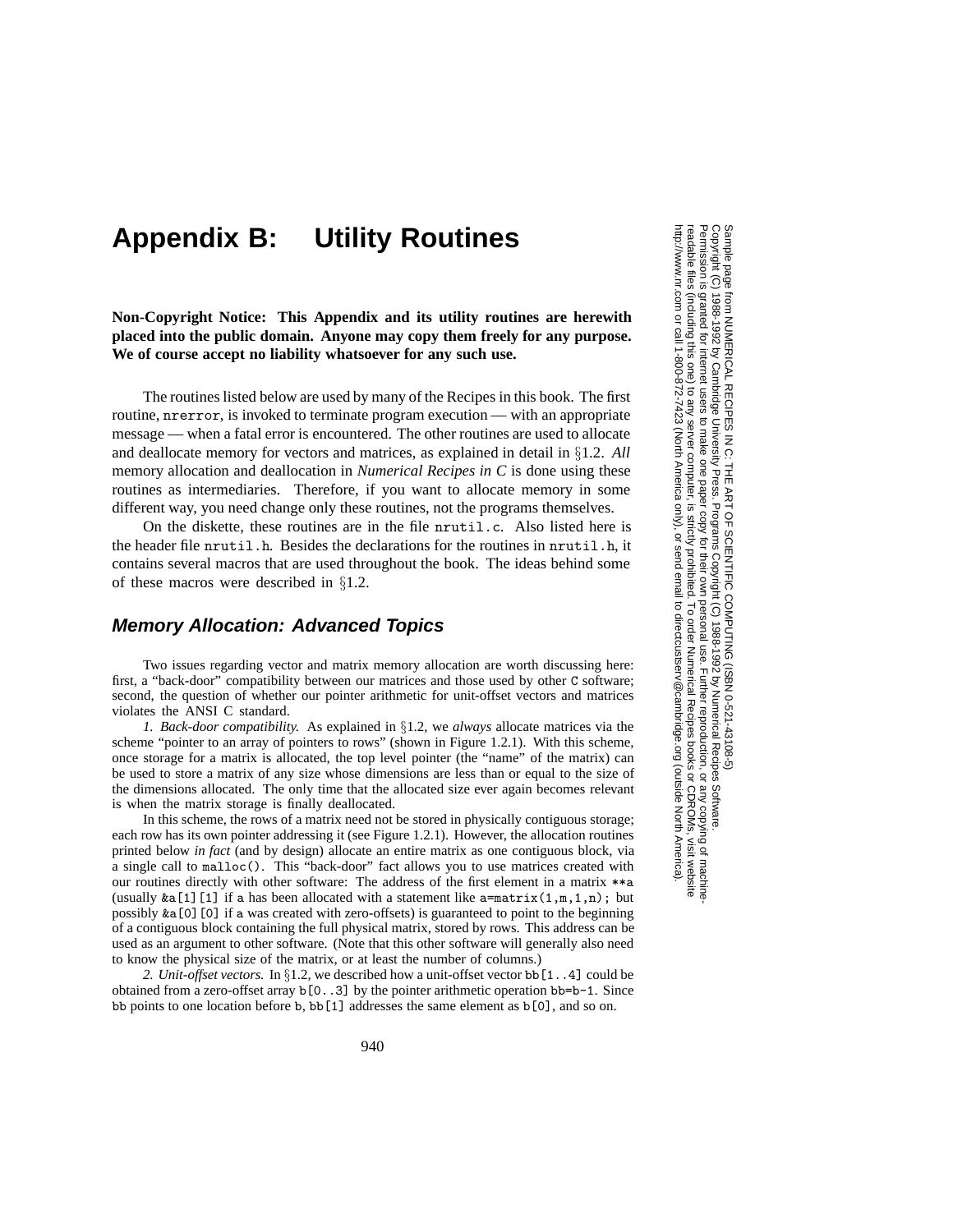Strictly speaking, this scheme is not blessed by the ANSI C standard. The problem is *not* the fact that b-1 points to unallocated storage: location b-1 will never be referenced without an increment back into the allocated region. Rather, the problem is that it might happen in rare cases (and probably only on a segmented machine) that the expression b-1 has *no representation at all*. If this occurs, then there is no guarantee that the relation  $b=(b-1)+1$  is satisfied.

In practice, this is much less of a problem than one might think. We are not aware of any compiler or machine on which  $b=(b-n)+n$  fails to be true for small integer *n*. Even on a segmented machine, what typically happens is that the compiler stores *some* (perhaps illegal) representation of  $b - n$ , and that b is recovered when *n* is added back to this representation. The memory allocation routines in the First Edition of *Numerical Recipes in C*, in wide use since 1988, all have this "problem", and we have had not even a single report of their failure in this respect (notwithstanding the many readers who have told us that *theoretically* it could fail). We have also communicated to standards bodies the desirability of blessing " $b = (b - n) + n$ " (at least for some range of *n*, say *n* representable as type short) in a future standard, since there would seem to be no conflict with existing compilers in doing so.

Despite the absence of any experimental (as opposed to theoretical) problem, we have taken some steps in this edition to make our vector and matrix allocation routines more ANSI compliant. In the listing that follows, the parameter NR\_END is used as a number of extra storage locations allocated *at the beginning* of every vector or matrix block, simply for the purpose of making offset pointer references guaranteed-representable. We set NR\_END to a default value of 1. This has the effect of making all *unit-offset* allocations (e.g., b=vector(1,7); or  $a = matrix(1,128,1,128)$ ; be strictly ANSI compliant. With  $NR$ <sub>-END</sub> = 1, the number of storage locations wasted is fairly negligible. Allocations with offsets other than 1 (e.g.,  $b=vector(2,10)$  are still theoretically non-compliant, but are virtually unknown in our routines. If you need to make such allocations, you may wish to consider increasing the value of NR\_END (noting that larger values increase the amount of wasted storage).

Here is a listing of nrutil.h:

```
#ifndef _NR_UTILS_H_
#define _NR_UTILS_H_
static float sqrarg;
#define \text{SQR}(a) ((sqrarg=(a)) == 0.0 ? 0.0 : sqrarg*sqrarg)
static double dsqrarg;
#define DSQR(a) ((dsqrarg=(a)) == 0.0 ? 0.0 : dsqrarg*dsqrarg)
static double dmaxarg1,dmaxarg2;
#define DMAX(a,b) (dmaxarg1=(a),dmaxarg2=(b),(dmaxarg1) > (dmaxarg2) ?\
(dmaxarg1) : (dmaxarg2))
static double dminarg1,dminarg2;
#define DMIN(a,b) (dminarg1=(a),dminarg2=(b),(dminarg1) < (dminarg2) ?\
(dminarg1) : (dminarg2))
static float maxarg1,maxarg2;
#define FMAX(a,b) (maxarg1=(a), maxarg2=(b), (maxarg1) > (maxarg2) ?
(maxarg1) : (maxarg2))
static float minarg1,minarg2;
#define FMIN(a,b) (\text{minarg1}=(a), \text{minarg2}=(b), (\text{minarg1}) < (\text{minarg2}) ?
(minarg1) : (minarg2))
static long lmaxarg1,lmaxarg2;
#define LMAX(a,b) (lmaxarg1=(a),lmaxarg2=(b),(lmaxarg1) > (lmaxarg2) ?\
(lmaxarg1) : (lmaxarg2))
static long lminarg1,lminarg2;
```
Sample page 1<br>Copyright (C)<br>Permission is Copyright (C) 1988-1992 by Cambridge University Press.Sample page from NUMERICAL RECIPES IN C: THE ART OF SCIENTIFIC COMPUTING (ISBN 0-521-43108-5) http://www.nr.com or call 1-800-872-7423 (North America only),readable files (including this one) to any serverPermission is granted for internet users to make one paper copy for their own personal use. Further reproduction, or any copyin , from NUMERICAL RECIPES IN C: THE ART OF SCIENTIFIC COMPUTING (ISBN 0-521-43108-5)<br>) 1988-1992 by Cambridge University Press. Programs Copyright (C) 1988-1992 by Numerical Recipes Software.<br>s granted tor internet users to computer, is strictly prohibited. To order Numerical Recipes booksPrograms Copyright (C) 1988-1992 by Numerical Recipes Software. or send email to directcustserv@cambridge.org (outside North America). or CDROMs, visit website

g of machine-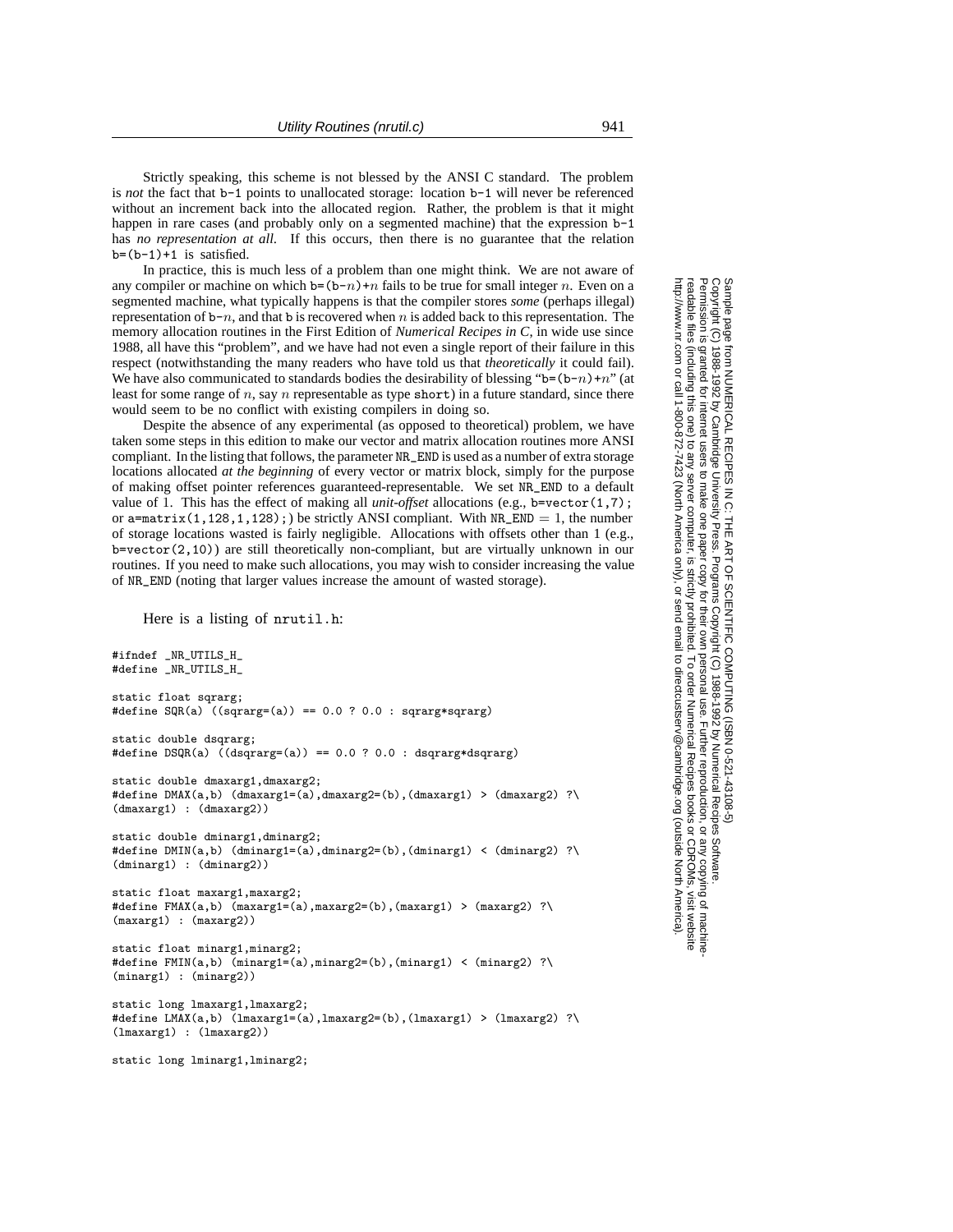#define LMIN(a,b) (lminarg1=(a),lminarg2=(b),(lminarg1) < (lminarg2) ?\

(lminarg1) : (lminarg2)) static int imaxarg1,imaxarg2; #define IMAX(a,b) (imaxarg1=(a),imaxarg2=(b),(imaxarg1) > (imaxarg2) ?\ (imaxarg1) : (imaxarg2)) static int iminarg1,iminarg2; #define IMIN(a,b) (iminarg1=(a),iminarg2=(b),(iminarg1) < (iminarg2) ?\ (iminarg1) : (iminarg2)) #define SIGN(a,b) ((b) >=  $0.0$  ? fabs(a) : -fabs(a)) #if defined(\_\_STDC\_\_) || defined(ANSI) || defined(NRANSI) /\* ANSI \*/ void nrerror(char error\_text[]); float \*vector(long nl, long nh); int \*ivector(long nl, long nh); unsigned char \*cvector(long nl, long nh); unsigned long \*lvector(long nl, long nh); double \*dvector(long nl, long nh); float \*\*matrix(long nrl, long nrh, long ncl, long nch); double \*\*dmatrix(long nrl, long nrh, long ncl, long nch); int \*\*imatrix(long nrl, long nrh, long ncl, long nch); float \*\*submatrix(float \*\*a, long oldrl, long oldrh, long oldcl, long oldch, long newrl, long newcl); float \*\*convert\_matrix(float \*a, long nrl, long nrh, long ncl, long nch); float \*\*\*f3tensor(long nrl, long nrh, long ncl, long nch, long ndl, long ndh); void free\_vector(float \*v, long nl, long nh); void free\_ivector(int \*v, long nl, long nh); void free\_cvector(unsigned char \*v, long nl, long nh); void free\_lvector(unsigned long \*v, long nl, long nh); void free\_dvector(double \*v, long nl, long nh); void free\_matrix(float \*\*m, long nrl, long nrh, long ncl, long nch); void free\_dmatrix(double \*\*m, long nrl, long nrh, long ncl, long nch); void free\_imatrix(int \*\*m, long nrl, long nrh, long ncl, long nch); void free\_submatrix(float \*\*b, long nrl, long nrh, long ncl, long nch); void free\_convert\_matrix(float \*\*b, long nrl, long nrh, long ncl, long nch); void free\_f3tensor(float \*\*\*t, long nrl, long nrh, long ncl, long nch, long ndl, long ndh); #else /\* ANSI \*/ /\* traditional - K&R \*/ void nrerror(); float \*vector(); Rest of traditional declarations are here on the diskette. #endif /\* ANSI \*/ #endif /\* \_NR\_UTILS\_H\_ \*/ And here is nrutil.c: #include <stdio.h> #include <stddef.h> #include <stdlib.h> #define NR\_END 1 #define FREE\_ARG char\* void nrerror(char error\_text[]) /\* Numerical Recipes standard error handler \*/ {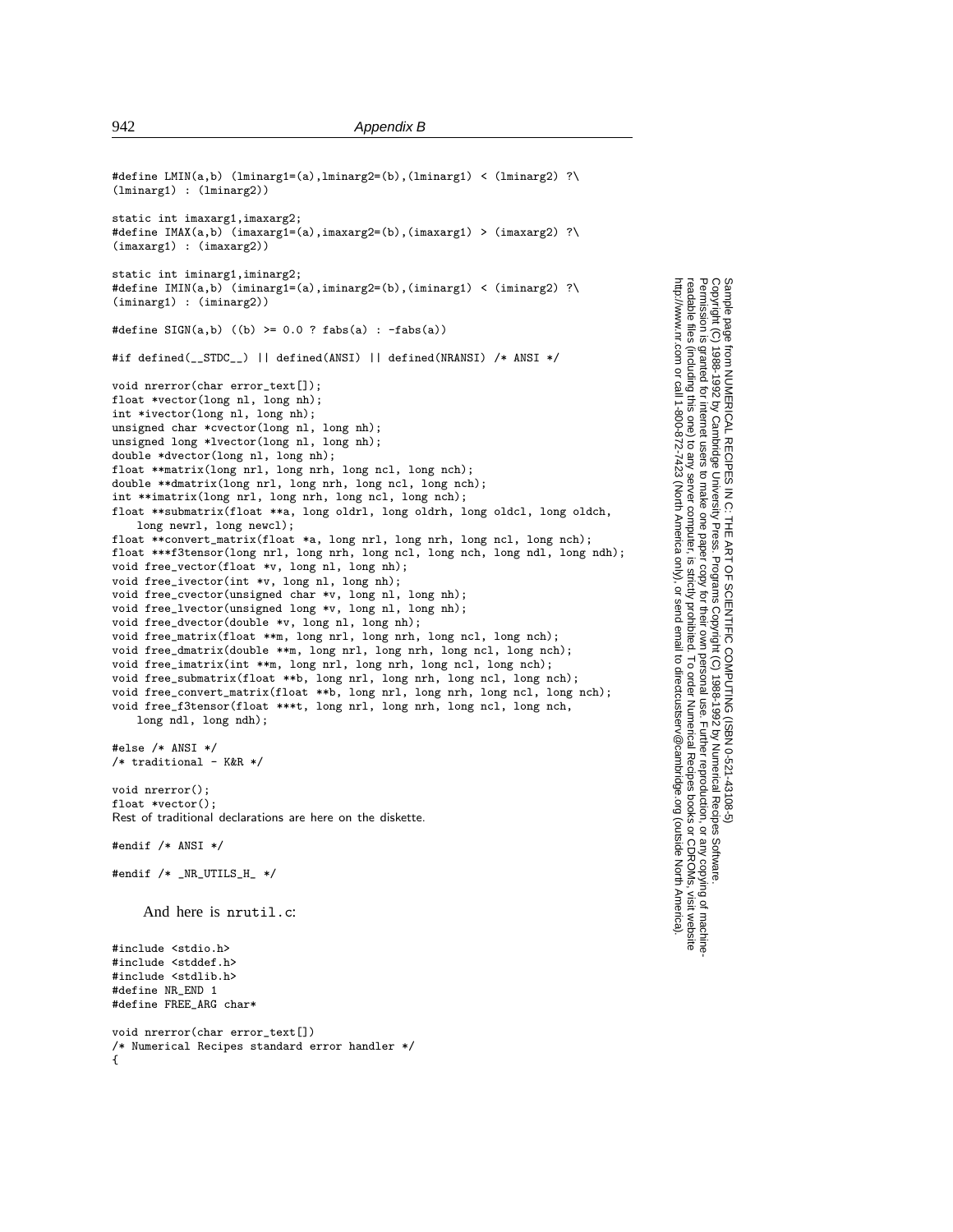```
fprintf(stderr,"Numerical Recipes run-time error...\n");
    fprintf(stderr,"%s\n",error_text);
    fprintf(stderr,"...now exiting to system...\n");
   exit(1);}
float *vector(long nl, long nh)
/* allocate a float vector with subscript range v[nl..nh] */
{
   float *v;
   v=(float *)malloc((size_t) ((nh-nl+1+NR_END)*sizeof(float)));
   if (!v) nrerror("allocation failure in vector()");
   return v-nl+NR_END;
}
int *ivector(long nl, long nh)
/* allocate an int vector with subscript range v[nl..nh] */
{
    int *v;
   \verb|v=(int *) \verb|malloc((size_t) ( (nh-nl+1+NR\_END)*sizeof(int)));if (!v) nrerror("allocation failure in ivector()");
   return v-nl+NR_END;
}
unsigned char *cvector(long nl, long nh)
/* allocate an unsigned char vector with subscript range v[nl..nh] */
{
   unsigned char *v;
   v=(unsigned char *)malloc((size_t) ((nh-nl+1+NR_END)*sizeof(unsigned char)));
   if (!v) nrerror("allocation failure in cvector()");
   return v-nl+NR_END;
}
unsigned long *lvector(long nl, long nh)
/* allocate an unsigned long vector with subscript range v[nl..nh] */
{
    unsigned long *v;
   v=(unsigned long *)malloc((size_t) ((nh-nl+1+NR_END)*sizeof(long)));
   if (!v) nrerror("allocation failure in lvector()");
   return v-nl+NR_END;
}
double *dvector(long nl, long nh)
/* allocate a double vector with subscript range v[nl..nh] */
{
   double *v;
   v=(double *)malloc((size_t) ((nh-nl+1+NR_END)*sizeof(double)));
   if (!v) nrerror("allocation failure in dvector()");
   return v-nl+NR_END;
}
float **matrix(long nrl, long nrh, long ncl, long nch)
/* allocate a float matrix with subscript range m[nrl..nrh][ncl..nch] */
{
   long i, nrow=nrh-nrl+1,ncol=nch-ncl+1;
   float **m;
   /* allocate pointers to rows */
   m=(float **) malloc((size_t)((nrow+NR_END)*sizeof(float*)));
```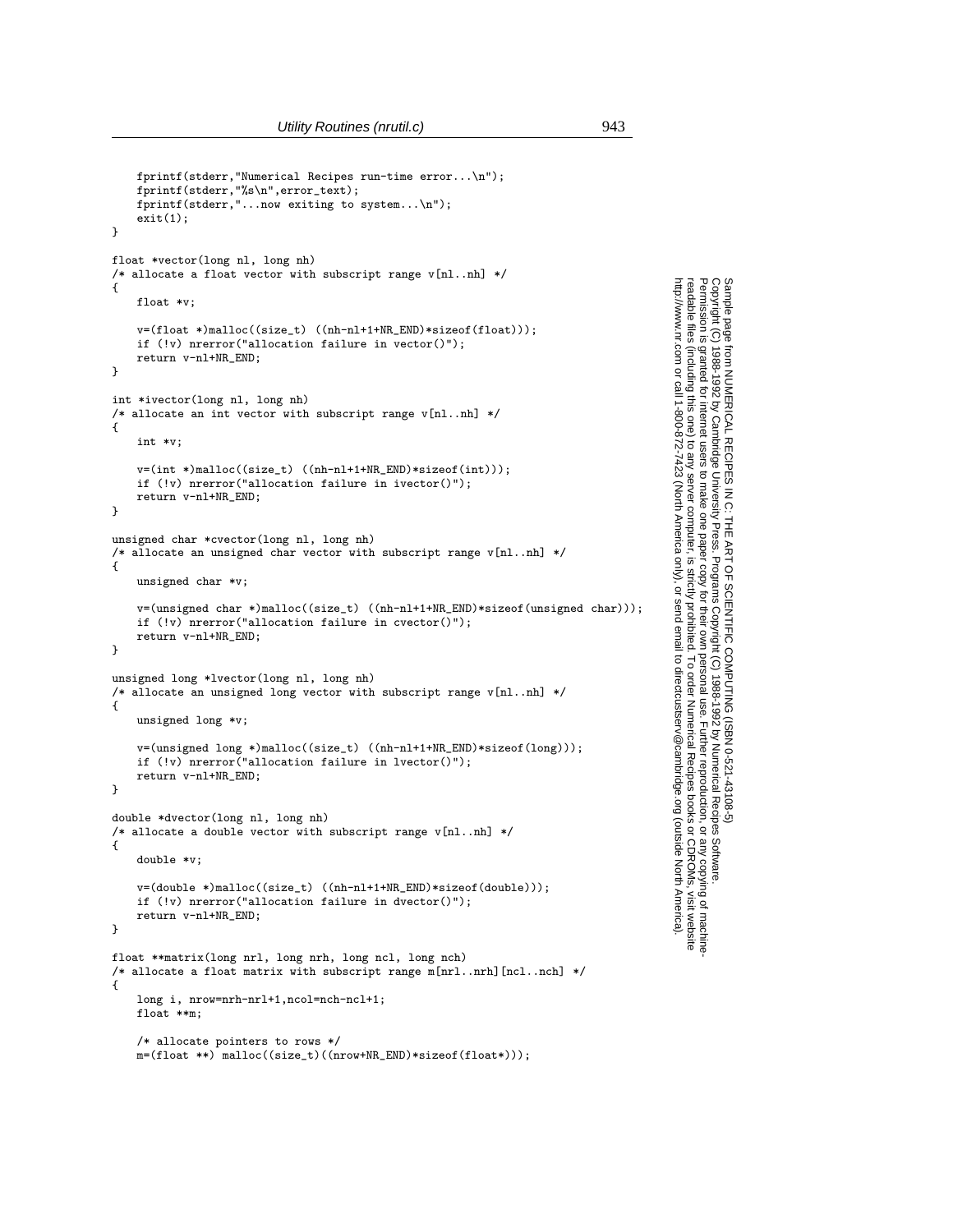```
if (!m) nrerror("allocation failure 1 in matrix()");
   m += NR<sub>_</sub>END;
   m -= nr1;
    /* allocate rows and set pointers to them */
   m[nrl]=(float *) malloc((size_t)((nrow*ncol+NR_END)*sizeof(float)));
   if (!m[nrl]) nrerror("allocation failure 2 in matrix()");
    m[nr1] += NR<sub>-</sub>END;m[nr1] -= ncl;for(i=nrl+1;i<=nrh;i++) m[i]=m[i-1]+ncol;
    /* return pointer to array of pointers to rows */
   return m;
}
double **dmatrix(long nrl, long nrh, long ncl, long nch)
/* allocate a double matrix with subscript range m[nrl..nrh][ncl..nch] */
{
    long i, nrow=nrh-nrl+1,ncol=nch-ncl+1;
    double **m;
    /* allocate pointers to rows */
   m=(double **) malloc((size_t)((nrow+NR_END)*sizeof(double*)));
   if (!m) nrerror("allocation failure 1 in matrix()");
   m += NR<sub>_</sub>END;
   m = nr1;
    /* allocate rows and set pointers to them */
   m[nr] = (double *) malloc((size_t)((nrow*ncol+NR\_END)*sizeof(double)));
    if (!m[nrl]) nrerror("allocation failure 2 in matrix()");
   m[nr1] += NR<sub>-</sub>END;m[nr] -= ncl;
    for(i=nrl+1;i<=nrh;i++) m[i]=m[i-1]+ncol;
    /* return pointer to array of pointers to rows */
    return m;
}
int **imatrix(long nrl, long nrh, long ncl, long nch)
/* allocate a int matrix with subscript range m[nrl..nrh][ncl..nch] */
{
    long i, nrow=nrh-nrl+1,ncol=nch-ncl+1;
   int **m;
    /* allocate pointers to rows */
   m=(int **) malloc((size_t)((nrow+NR_END)*sizeof(int*)));
   if (!m) nrerror("allocation failure 1 in matrix()");
   m += NR END:
   m - nr1:
    /* allocate rows and set pointers to them */
   m[nrl]=(int *) malloc((size_t)((nrow*ncol+NR_END)*sizeof(int)));
    if (!m[nrl]) nrerror("allocation failure 2 in matrix()");
   m[nr1] += NR<sub>_</sub>END;
   m[nr1] -= ncl;for(i=nrl+1; i<=nrh; i++) m[i]=m[i-1]+ncol;/* return pointer to array of pointers to rows */
    return m;
}
```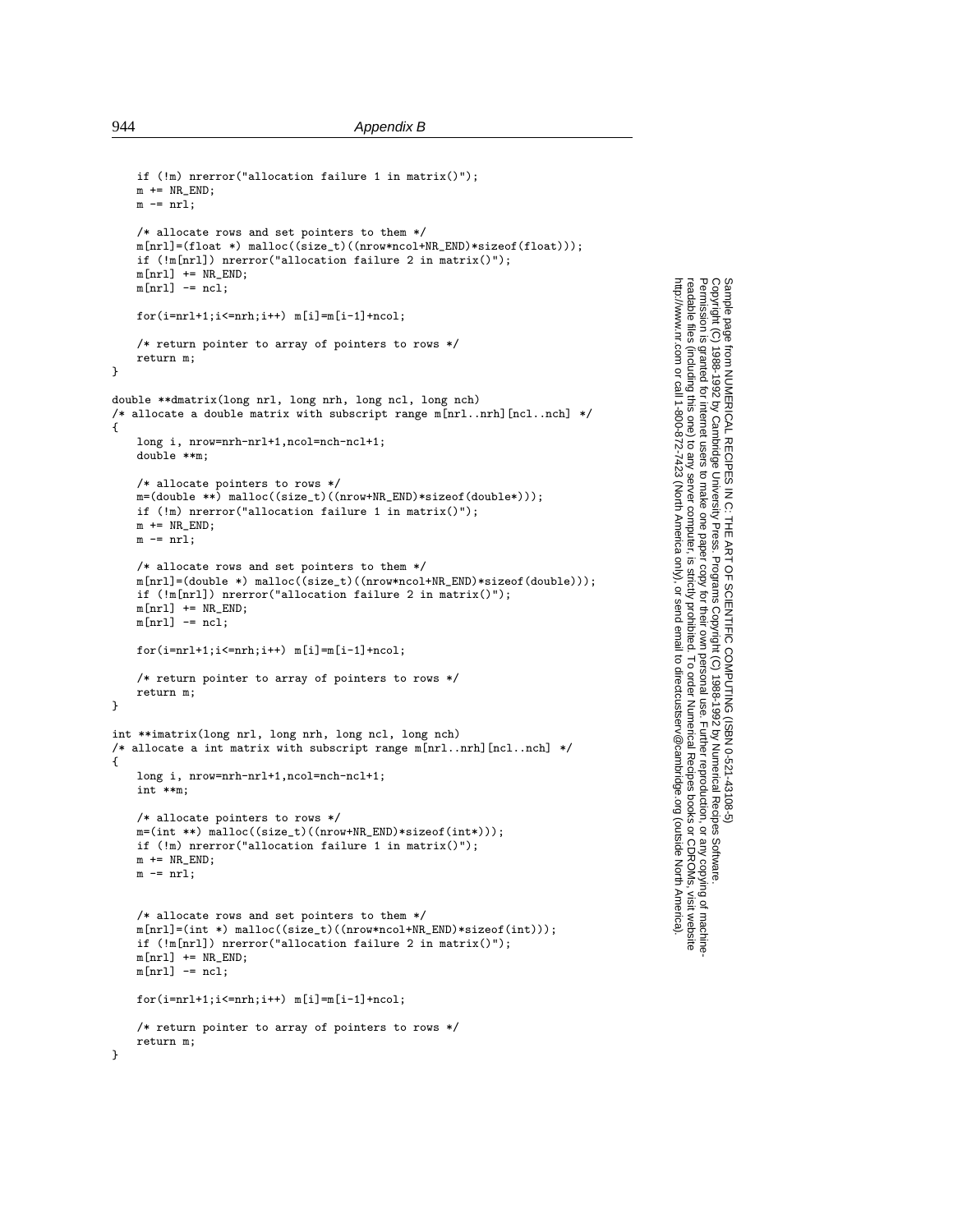```
float **submatrix(float **a, long oldrl, long oldrh, long oldcl, long oldch,
   long newrl, long newcl)
/* point a submatrix [newrl..][newcl..] to a[oldrl..oldrh][oldcl..oldch] */
{
    long i,j,nrow=oldrh-oldrl+1,ncol=oldcl-newcl;
   float **m;
   /* allocate array of pointers to rows */
   m=(float **) malloc((size_t) ((nrow+NR_END)*sizeof(float*)));
   if (!m) nrerror("allocation failure in submatrix()");
   m += NR<sub>-</sub>END;
   m -= newrl;
   /* set pointers to rows */
   for(i=oldrl,j=newrl;i<=oldrh;i++,j++) m[j]=a[i]+ncol;
    /* return pointer to array of pointers to rows */
   return m;
}
float **convert_matrix(float *a, long nrl, long nrh, long ncl, long nch)
/* allocate a float matrix m[nrl..nrh][ncl..nch] that points to the matrix
declared in the standard C manner as a[nrow][ncol], where nrow=nrh-nrl+1
and ncol=nch-ncl+1. The routine should be called with the address
&a[0][0] as the first argument. */
{
   long i,j,nrow=nrh-nrl+1,ncol=nch-ncl+1;
   float **m;
   /* allocate pointers to rows */
   m=(float **) malloc((size_t) ((nrow+NR_END)*sizeof(float*)));
   if (!m) nrerror("allocation failure in convert_matrix()");
   m += NR<sub>_</sub>END;
   m -= nr1;
   /* set pointers to rows */
   m[nrl]=a-ncl;
   for(i=1,j=nrl+1;i\leq nrow;i++) m[i]=m[i-1]+ncol;/* return pointer to array of pointers to rows */
   return m;
}
float ***f3tensor(long nrl, long nrh, long ncl, long nch, long ndl, long ndh)
/* allocate a float 3tensor with range t[nrl..nrh][ncl..nch][ndl..ndh] */
{
    long i,j,nrow=nrh-nrl+1,ncol=nch-ncl+1,ndep=ndh-ndl+1;
   float ***t;
   /* allocate pointers to pointers to rows */
   t=(float ***) malloc((size_t)((nrow+NR_END)*sizeof(float**)));
   if (!t) nrerror("allocation failure 1 in f3tensor()");
   t += NR END:
   t -= nr1;
   /* allocate pointers to rows and set pointers to them */
   t[nrl]=(float **) malloc((size_t)((nrow*ncol+NR_END)*sizeof(float*)));
   if (!t[nrl]) nrerror("allocation failure 2 in f3tensor()");
   t[nr1] += NR<sub>_</sub>END;t[nrl] -= ncl;/* allocate rows and set pointers to them */
   t[nrl][ncl]=(float *) malloc((size_t)((nrow*ncol*ndep+NR_END)*sizeof(float)));
   if (!t[nrl][ncl]) nrerror("allocation failure 3 in f3tensor()");
```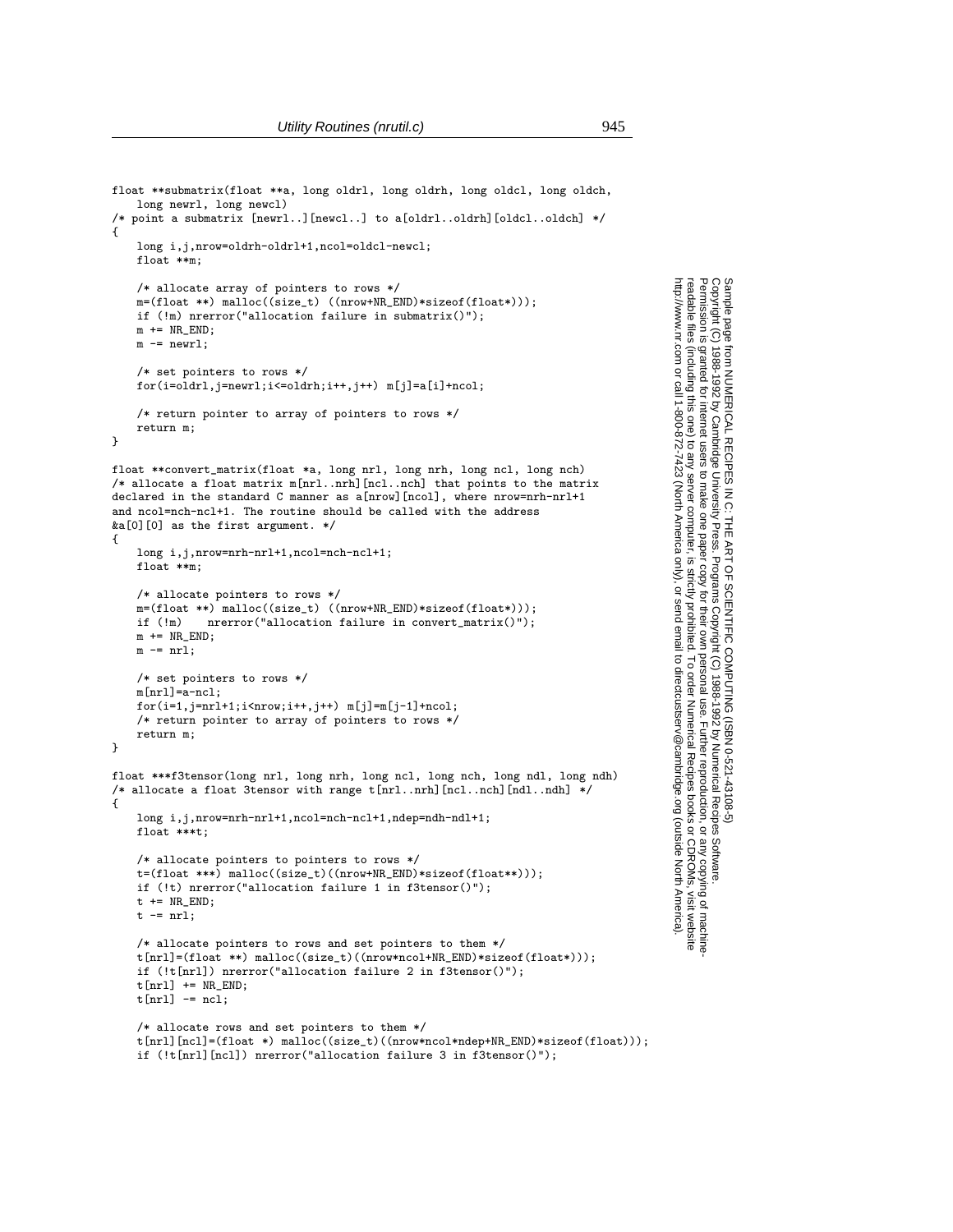```
t[nr1][nc1] += NR_END;t[nr1][nc1] -= nd1;for(j=ncl+1;j\leq nch;j++) t[nrl][j]=t[nrl][j-1]+ndep;for(i=nrl+1; i<=nrh; i++) {
       t[i]=t[i-1]+ncol;
       t[i][ncl]=t[i-1][ncl]+ncol*ndep;
       for(j=ncl+1;j\leq=nch;j++) t[i][j]=t[i][j-1]+ndep;}
    /* return pointer to array of pointers to rows */
   return t;
}
void free_vector(float *v, long nl, long nh)
/* free a float vector allocated with vector() */
{
   free((FREE_ARG) (v+nl-NR_END));
}
void free_ivector(int *v, long nl, long nh)
/* free an int vector allocated with ivector() */{
    free((FREE_ARG) (v+nl-NR_END));
}
void free_cvector(unsigned char *v, long nl, long nh)
/* free an unsigned char vector allocated with cvector() */
{
   free((FREE_ARG) (v+nl-NR_END));
}
void free_lvector(unsigned long *v, long nl, long nh)
/* free an unsigned long vector allocated with lvector() */
{
    free((FREE_ARG) (v+nl-NR_END));
}
void free_dvector(double *v, long nl, long nh)
/* free a double vector allocated with dvector() */
{
   free((FREE_ARG) (v+nl-NR_END));
}
void free_matrix(float **m, long nrl, long nrh, long ncl, long nch)
/* free a float matrix allocated by matrix() */
{
   free((FREE_ARG) (m[nrl]+ncl-NR_END));
   free((FREE_ARG) (m+nrl-NR_END));
}
void free_dmatrix(double **m, long nrl, long nrh, long ncl, long nch)
/* free a double matrix allocated by dmatrix() */
{
   free((FREE_ARG) (m[nrl]+ncl-NR_END));
   free((FREE_ARG) (m+nrl-NR_END));
}
void free_imatrix(int **m, long nrl, long nrh, long ncl, long nch)
/* free an int matrix allocated by imatrix() */
{
   free((FREE_ARG) (m[nrl]+ncl-NR_END));
    free((FREE_ARG) (m+nrl-NR_END));
}
```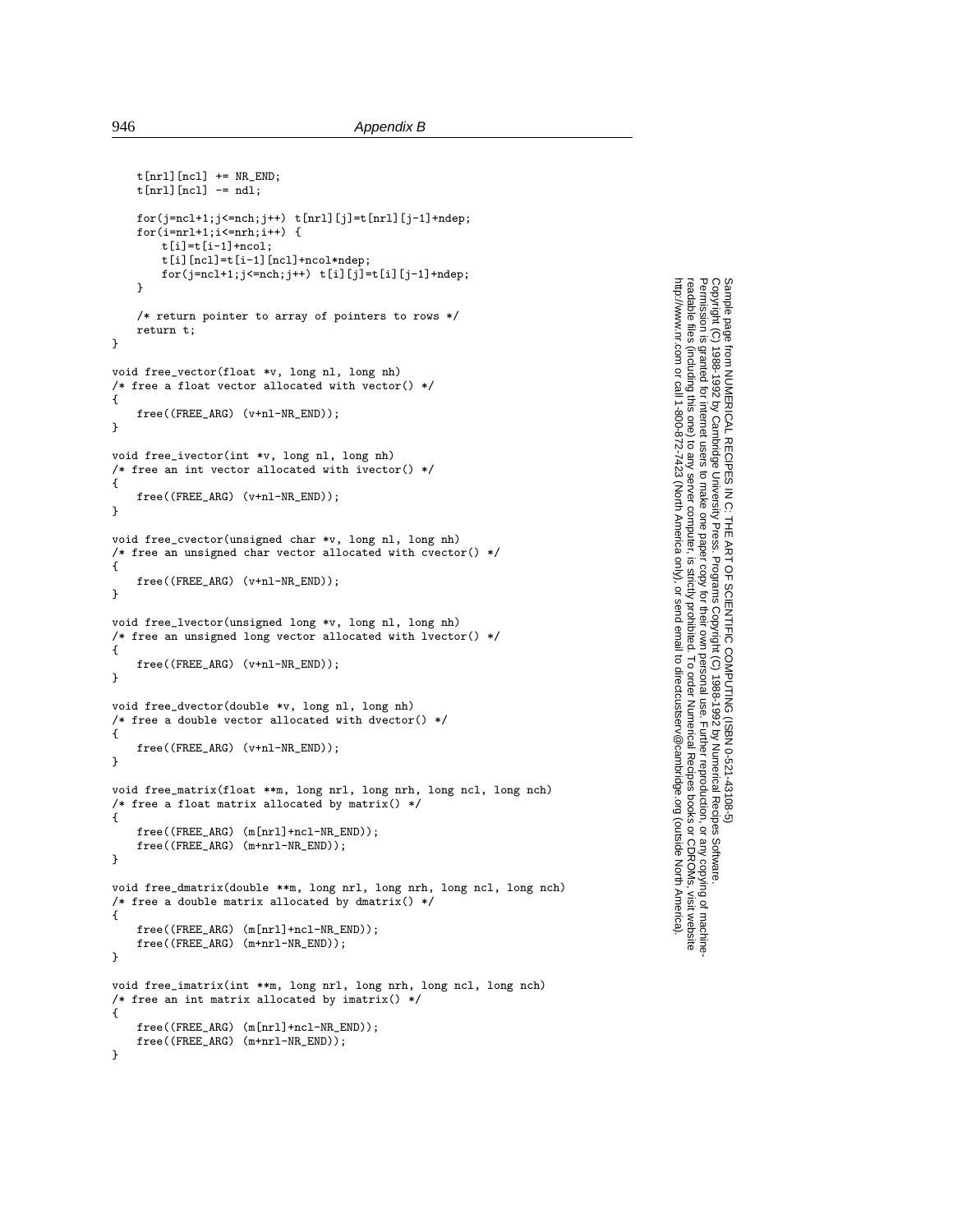```
void free_submatrix(float **b, long nrl, long nrh, long ncl, long nch)
/* free a submatrix allocated by submatrix() */
{
   free((FREE_ARG) (b+nrl-NR_END));
}
void free_convert_matrix(float **b, long nrl, long nrh, long ncl, long nch)
/* free a matrix allocated by convert_matrix() */
{
   free((FREE_ARG) (b+nrl-NR_END));
}
void free_f3tensor(float ***t, long nrl, long nrh, long ncl, long nch,
   long ndl, long ndh)
/* free a float f3tensor allocated by f3tensor() */
{
   free((FREE_ARG) (t[nrl][ncl]+ndl-NR_END));
   free((FREE_ARG) (t[nrl]+ncl-NR_END));
   free((FREE_ARG) (t+nrl-NR_END));
}
```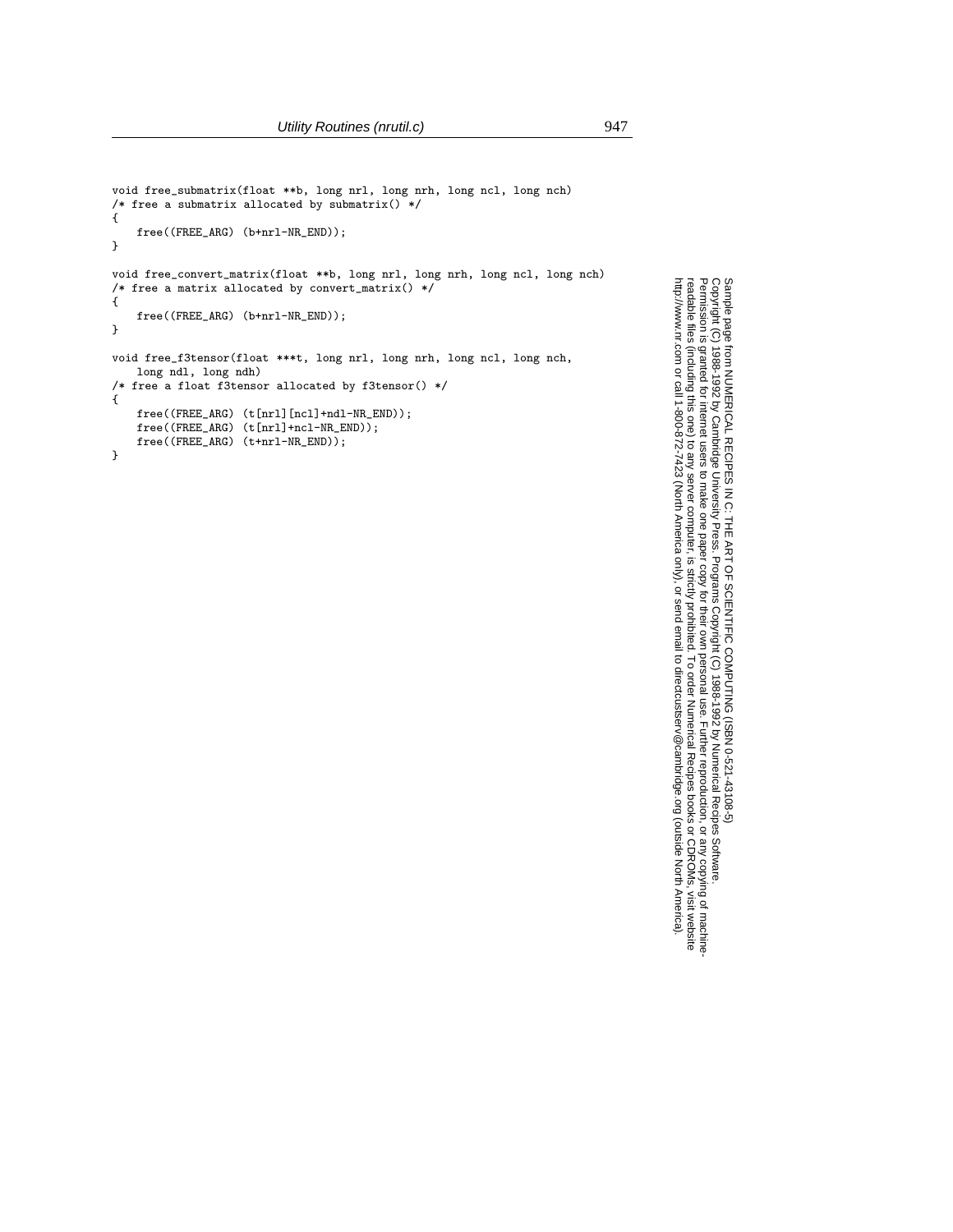# **Appendix C: Complex Arithmetic**

The functions listed below are used by the Recipes cisi, frenel, hypdrv, hypgeo, hypser, laguer, zroots, and fixrts for complex arithmetic. A complex number is defined to be a structure containing two float values, the real  $(.r)$  and imaginary (.i) parts. Complex arguments are passed and returned *by value*. See additional discussion in *§*1.2.

On the diskette, this Appendix is in the file complex.c.

```
#include <math.h>
```

```
typedef struct FCOMPLEX {float r,i;} fcomplex;
fcomplex Cadd(fcomplex a, fcomplex b)
{
    fcomplex c;
   c.r=a.r+b.r;
    c.i=a.i+b.i;
   return c;
}
fcomplex Csub(fcomplex a, fcomplex b)
{
   fcomplex c;
   c.r=a.r-b.r;c.i=a.i-b.i;
   return c;
}
fcomplex Cmul(fcomplex a, fcomplex b)
{
    fcomplex c;
    c.r=a.r*b.r-a.i*b.i;
    c.i=a.i*b.r+a.r*b.i;
    return c;
}
fcomplex Complex(float re, float im)
{
    fcomplex c;
    c.r=re;
   c.i=im;
    return c;
}
fcomplex Conjg(fcomplex z)
{
    fcomplex c;
    c.r=z.r;
```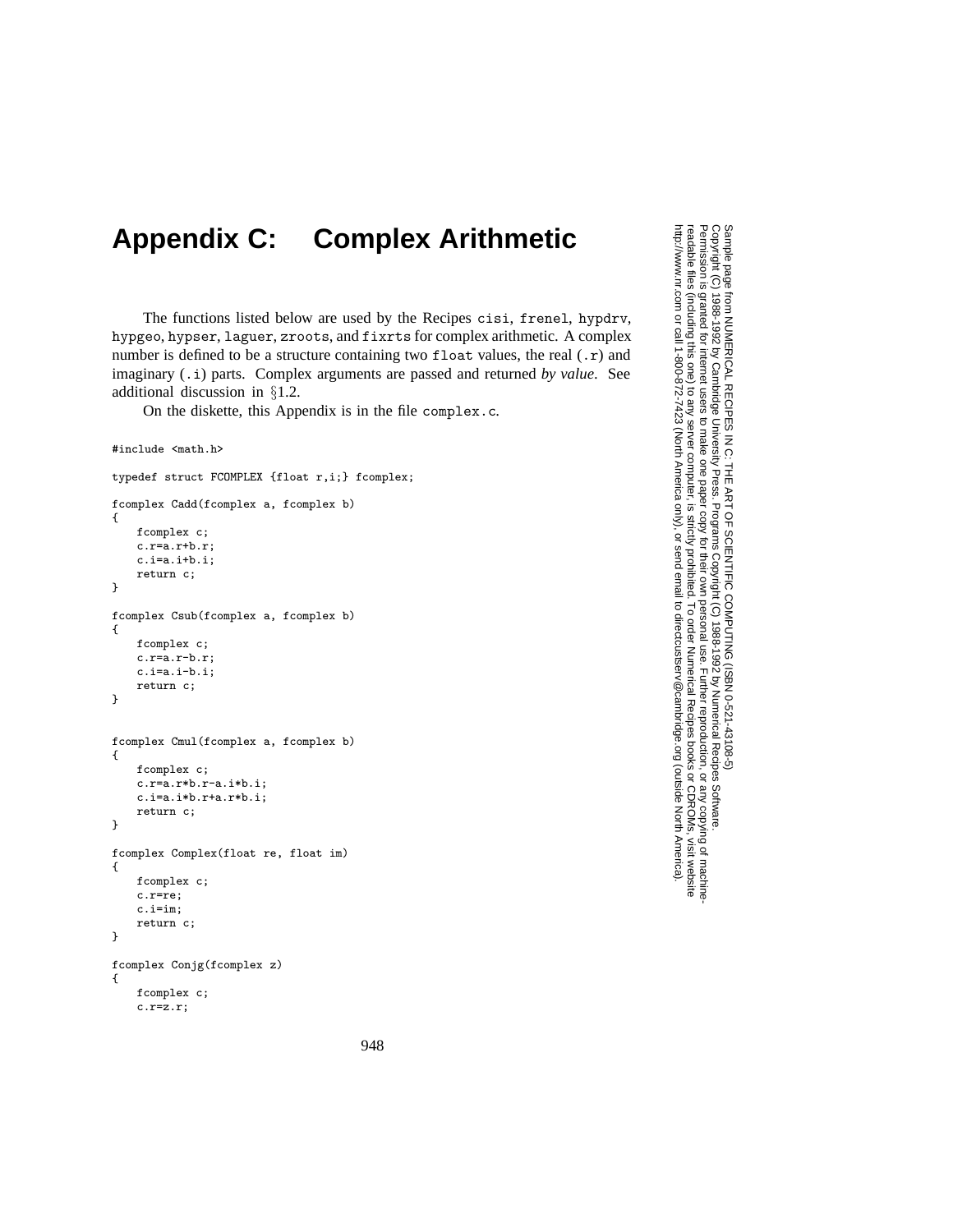```
c.i = -z.i;return c;
}
fcomplex Cdiv(fcomplex a, fcomplex b) {
    fcomplex c;
   float r,den;
   if (fabs(b.r) \geq fabs(b.i)) {
       r=b.i/b.r;
       den=b.r+r*b.i;
       c.r=(a.r+r*a.i)/den;c.i=(a.i-r*a.r)/den;
   } else {
       r=b.r/b.i;
       den=b.i+r*b.r;
       c.r=(a.r*r+a.i)/den;c.i=(a.i*r-a.r)/den;}
   return c;
}
float Cabs(fcomplex z) {
   float x,y,ans,temp;
   x=fabs(z.r);y=fabs(z,i);if (x == 0.0)ans=y;
    else if (y == 0.0)ans=x;
    else if (x > y) {
       temp=y/x;
       ans=x*sqrt(1.0+temp*temp);
   } else {
       temp=x/y;
       ans=y*sqrt(1.0+temp*temp);
    }
   return ans;
}
fcomplex Csqrt(fcomplex z) {
   fcomplex c;
    float x,y,w,r;
    if ((z.r == 0.0) && (z.i == 0.0)) {
       c.r=0.0;c.i=0.0;return c;
    } else {
       x=fabs(z.r);y=fabs(z,i);if (x \ge y) {
           r=y/x;w = sqrt(x)*sqrt(0.5*(1.0+sqrt(1.0+rr*)));} else {
           r=x/y;w=sqrt(y)*sqrt(0.5*(r+sqrt(1.0+r*r)));
       }
       if (z.r > = 0.0) {
           c.r=w;c.i = z.i/(2.0*w);} else {
           c.i=(z.i \ge 0) ? w : -w;
```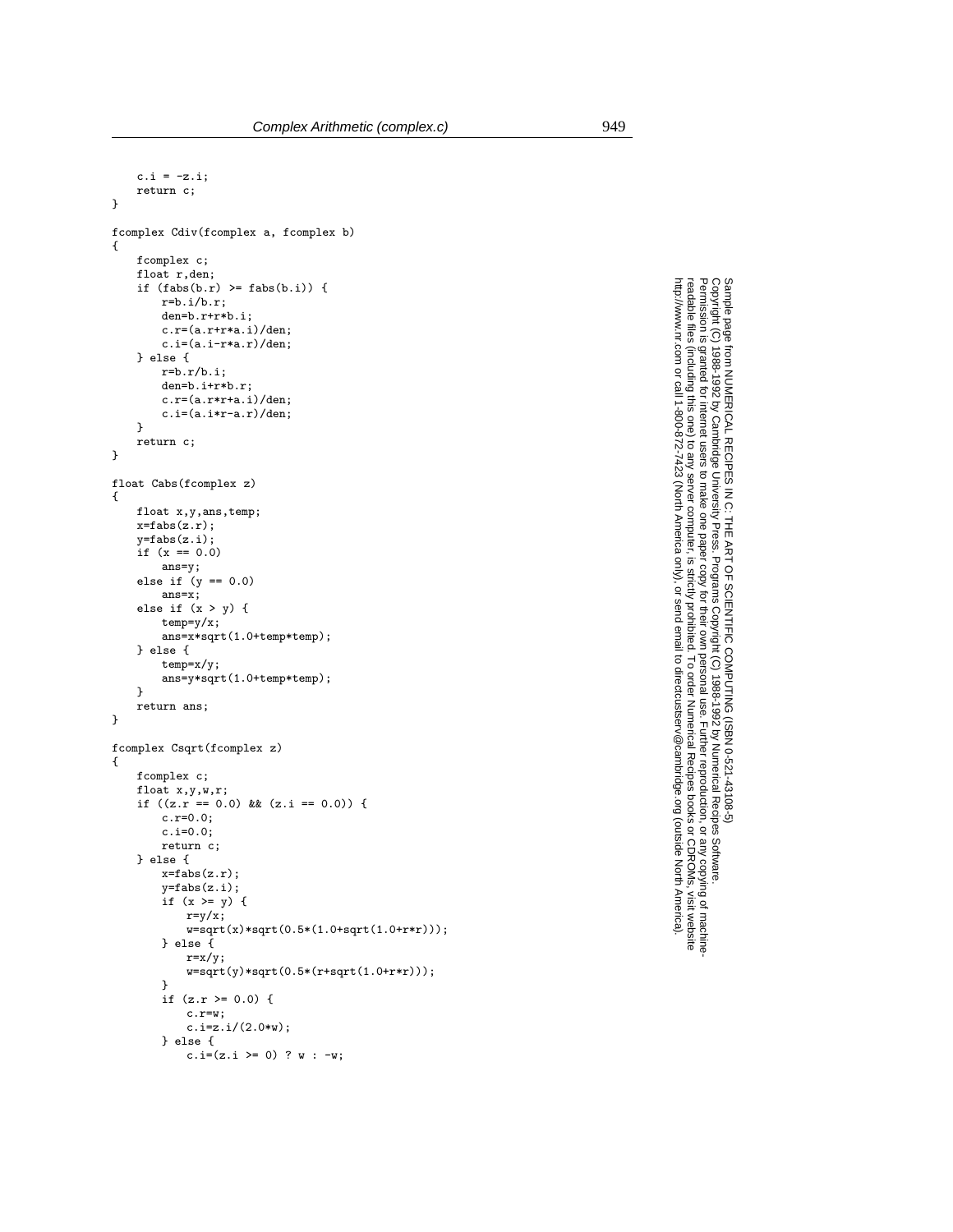```
c.r=z.i/(2.0*c.i);
        }
        return c;
   }
}
fcomplex RCmul(float x, fcomplex a) \{fcomplex c;
    c.r=x*a.r;
    c.i=x*a.i;
    return c;
}
```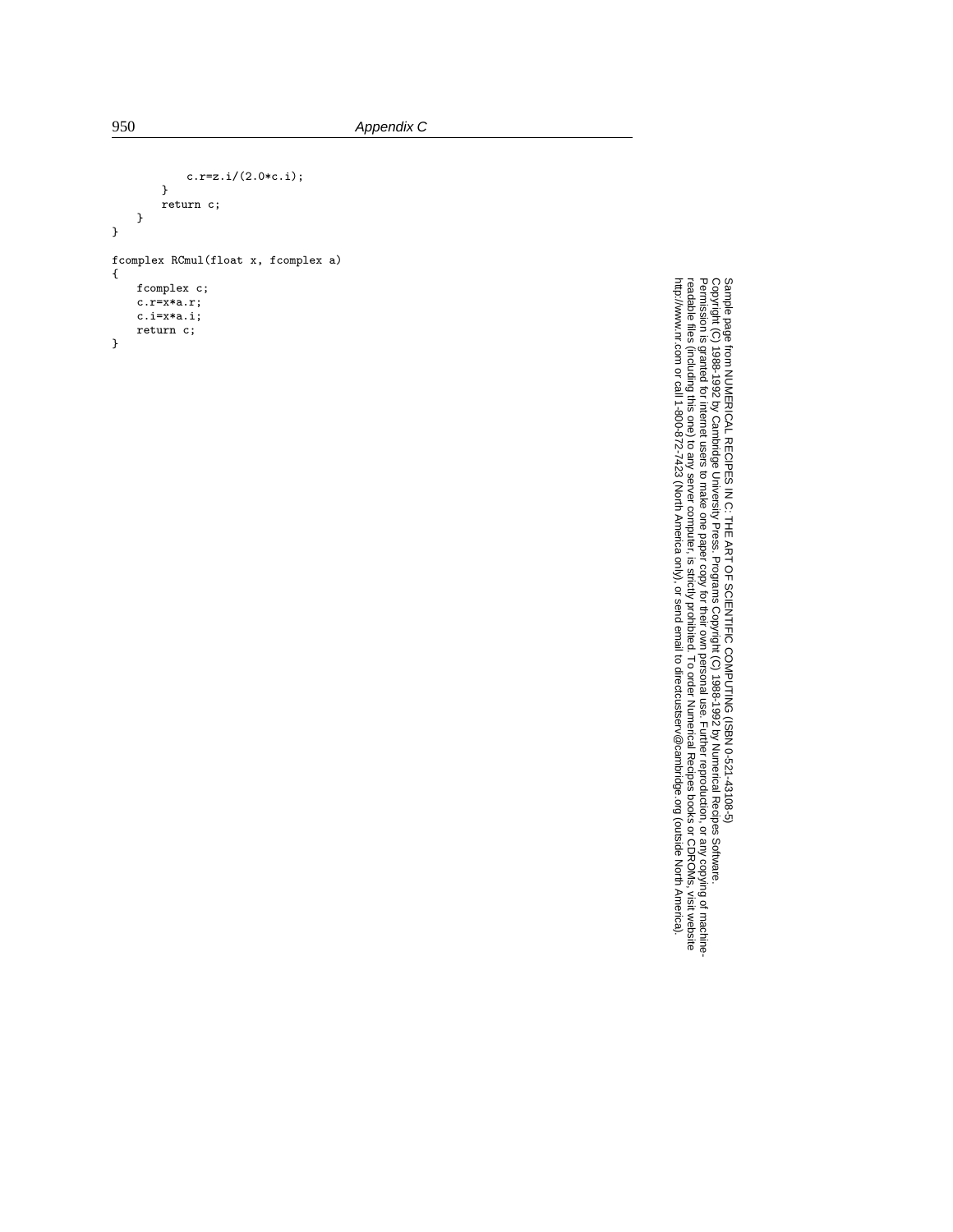### **Index of Programs and Dependencies**

The following table lists, in alphabetical order, all the routines in *Numerical Recipes*. When a routine requires subsidiary routines, either from this book or else user-supplied, the full dependency tree is shown: A routine calls directly all routines to which it is connected by a solid line in the column immediately to its right; it calls indirectly the connected routines in all columns to its right. Typographical conventions: Routines from this book are in typewriter font (e.g., eulsum, gammln). The smaller, slanted font is used for the second and subsequent occurences of a routine in a single dependency tree. (When you are getting routines from the *Numerical Recipes* diskettes, or their archive files, you need only specify names in the larger, upright font.) User-supplied routines are indicated by the use of text font and square brackets, e.g., [funcv]. Consult the text for individual specifications of these routines. The right-hand side of the table lists section and page numbers for each program.

|                                        | addint — interp                                                                      |      |  |  |  |  |  | $§19.6$ (p. 880)   |
|----------------------------------------|--------------------------------------------------------------------------------------|------|--|--|--|--|--|--------------------|
|                                        | airy — bessik —<br>$besgiy$ — beschb — chebev                                        |      |  |  |  |  |  | $§6.7$ (p. 250)    |
| amebsa $\text{---}$ ran1               | -amotsa —— [funk]<br>[funk]                                                          | ranl |  |  |  |  |  | $§10.9$ (p. 452)   |
|                                        | $ameba$ $\overline{\phantom{1}}$ amotry $\overline{\phantom{1}}$ [funk]<br>$-[funk]$ |      |  |  |  |  |  | $\S 10.4$ (p. 411) |
| $amotry$ - [funk]                      |                                                                                      |      |  |  |  |  |  | $§10.4$ (p. 412)   |
| amotsa $\overline{\phantom{a}}$ [funk] | ran1                                                                                 |      |  |  |  |  |  | $§10.9$ (p. 454)   |
| $anneal \rightarrow ran3$              | irbit1<br>trncst<br>$metrop \text{---} ran3$<br>-trnspt<br>revcst<br>reverse         |      |  |  |  |  |  | $§10.9$ (p. 448)   |
| anorm2                                 |                                                                                      |      |  |  |  |  |  | $§19.6$ (p. 887)   |
| arcmak                                 |                                                                                      |      |  |  |  |  |  | $§20.5$ (p. 912)   |
| arcode                                 | arcsum                                                                               |      |  |  |  |  |  | $\S 20.5$ (p. 913) |
| arcsum                                 |                                                                                      |      |  |  |  |  |  | $\S 20.5$ (p. 914) |
| avevar                                 |                                                                                      |      |  |  |  |  |  | $§14.2$ (p. 617)   |
| badluk <sup>-</sup>                    | julday<br>flmoon                                                                     |      |  |  |  |  |  | $§1.1$ (p. 13)     |
| balanc                                 |                                                                                      |      |  |  |  |  |  | $\S11.5$ (p. 483)  |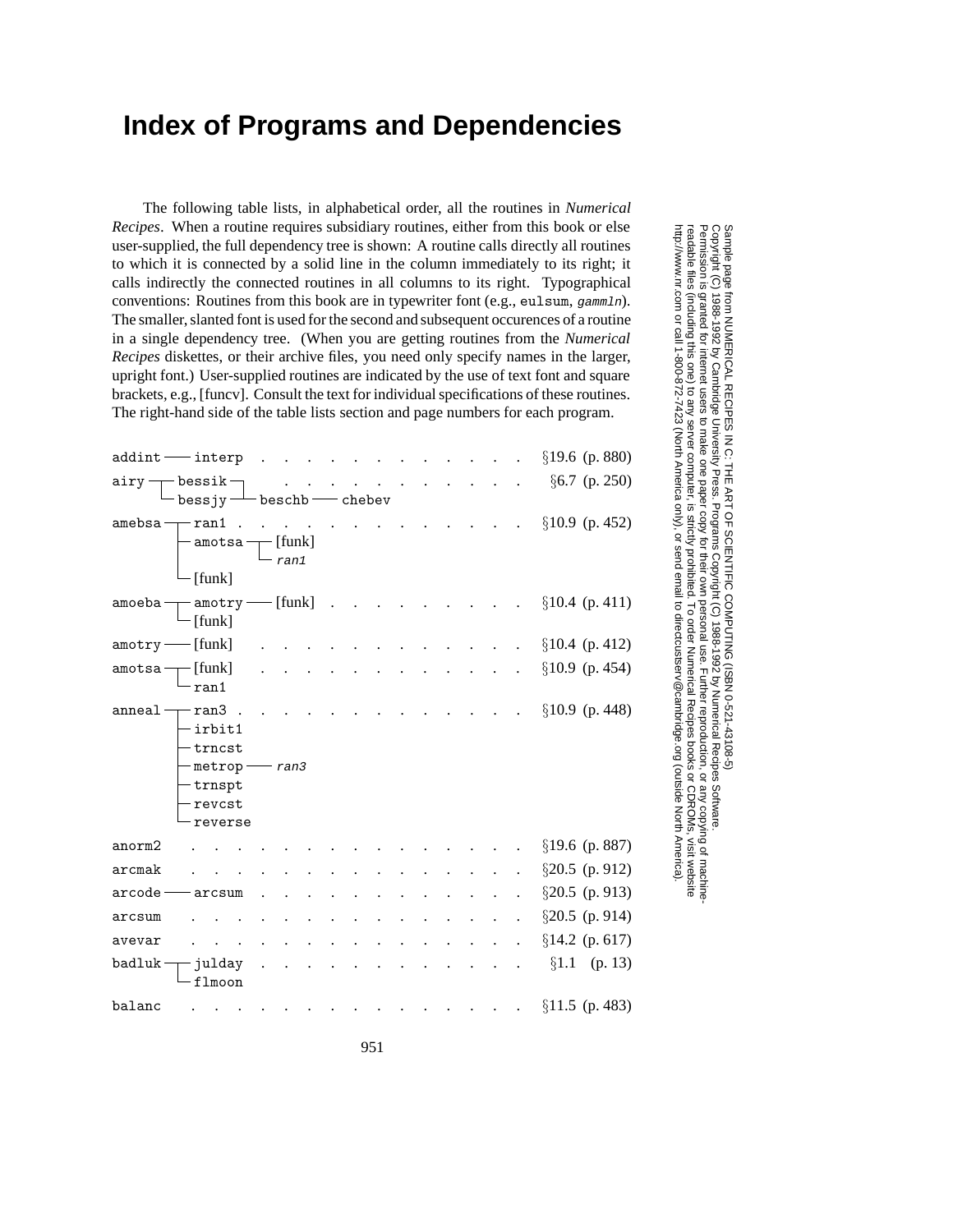| banbks                          |                                                                                                          |                                                                 |                      |  |  |               |  | $\S2.4$<br>(p. 54)            |  |
|---------------------------------|----------------------------------------------------------------------------------------------------------|-----------------------------------------------------------------|----------------------|--|--|---------------|--|-------------------------------|--|
| bandec                          |                                                                                                          |                                                                 |                      |  |  |               |  | §2.4<br>(p. 53)               |  |
| banmul                          |                                                                                                          |                                                                 |                      |  |  |               |  | (p. 52)<br>$\S2.4$            |  |
| bcucof                          |                                                                                                          |                                                                 |                      |  |  |               |  | $§3.6$ (p. 126)               |  |
| bcuint                          | - bcucof                                                                                                 |                                                                 |                      |  |  |               |  | $§3.6$ (p. 127)               |  |
| beschb                          | - chebev                                                                                                 |                                                                 |                      |  |  |               |  | $\S6.7$ (p. 245)              |  |
| bessi                           | — bessi0                                                                                                 |                                                                 |                      |  |  |               |  | $§6.6$ (p. 239)               |  |
| bessi0                          |                                                                                                          |                                                                 |                      |  |  |               |  | $§6.6$ (p. 237)               |  |
| bessi1                          | $\cdot$                                                                                                  | $\ddot{\phantom{a}}$<br>$\sim$ $\sim$                           | $\sim$ $\sim$        |  |  |               |  | $§6.6$ (p. 238)               |  |
|                                 | bessik - beschb - chebev                                                                                 |                                                                 |                      |  |  |               |  | $\S6.7$ (p. 248)              |  |
| $besg$ $\overline{\phantom{a}}$ | -bessj0<br>bessj1                                                                                        | $\sim$                                                          | $\sim$               |  |  |               |  | $§6.5$ (p. 235)               |  |
| bessj0                          |                                                                                                          |                                                                 |                      |  |  |               |  | $§6.5$ (p. 232)               |  |
| bessj1                          | $\mathbf{r} = \mathbf{r} + \mathbf{r}$                                                                   | and the contract of<br>$\sim$ $\sim$<br>$\sim$                  |                      |  |  |               |  | $§6.5$ (p. 233)               |  |
|                                 | bessjy — beschb — chebev                                                                                 |                                                                 |                      |  |  |               |  | $\S6.7$ (p. 243)              |  |
| besck                           | - bessk0 - bessi0                                                                                        |                                                                 |                      |  |  | $\sim$ $\sim$ |  | $§6.6$ (p. 239)               |  |
|                                 | $-bessk1$ bessil                                                                                         |                                                                 |                      |  |  |               |  |                               |  |
|                                 | $bessk0$ — $bessi0$                                                                                      |                                                                 |                      |  |  |               |  | $§6.6$ (p. 237)               |  |
|                                 | $bessk1$ bessi1                                                                                          | $\mathbf{1}$ and $\mathbf{1}$ and $\mathbf{1}$ and $\mathbf{1}$ |                      |  |  |               |  | $§6.6$ (p. 238)               |  |
| $besy -$                        | – bessy1 —— bessj1                                                                                       |                                                                 | $\ddot{\phantom{a}}$ |  |  |               |  | $§6.5$ (p. 234)               |  |
|                                 | -bessy0 — bessj0                                                                                         |                                                                 |                      |  |  |               |  |                               |  |
|                                 | $besgy0$ $-$ bessj0                                                                                      |                                                                 |                      |  |  |               |  | $§6.5$ (p. 232)               |  |
|                                 | $bessy1$ $-$ bessj1                                                                                      |                                                                 |                      |  |  |               |  | $§6.5$ (p. 233)               |  |
|                                 | $beta \longrightarrow gamma$ m.                                                                          |                                                                 |                      |  |  |               |  | $§6.1$ (p. 216)               |  |
| betacf                          | <b>Contract Contract Contract</b>                                                                        |                                                                 |                      |  |  |               |  | $§6.4$ (p. 227)               |  |
| betai –                         | ┬ gammln<br>-betacf                                                                                      |                                                                 |                      |  |  |               |  | $§6.4$ (p. 227)               |  |
|                                 | $bico$ - factln - gammln                                                                                 |                                                                 |                      |  |  |               |  | $§6.1$ (p. 215)               |  |
| bksub                           |                                                                                                          |                                                                 |                      |  |  |               |  | $\S 17.3$ (p. 770)            |  |
| $bn$ ldev $-$                   | $\bm{{\sf r}}$ ran1<br>$\ddot{\phantom{a}}$<br>$-$ gammln                                                |                                                                 |                      |  |  |               |  | $\S 7.3$ (p. 295)             |  |
|                                 | $brent$ [func]                                                                                           |                                                                 | $\sim$ $-$           |  |  |               |  | $\frac{1}{2}$ (p. 404)        |  |
|                                 | broydn $\top$ fmin $\neg$                                                                                |                                                                 |                      |  |  |               |  | §9.7 (p. 390)                 |  |
|                                 | -fdjac — [funcv]                                                                                         |                                                                 |                      |  |  |               |  |                               |  |
|                                 | -qrdcmp                                                                                                  | - - - - - - - - - rotate<br>- qrupdt - - rotate                 |                      |  |  |               |  |                               |  |
|                                 | rsolv                                                                                                    |                                                                 |                      |  |  |               |  |                               |  |
|                                 |                                                                                                          | -rsolv<br>-lnsrch — fmin — [funcv]                              |                      |  |  |               |  |                               |  |
|                                 | $\texttt{b} \texttt{s}$ step $\textcolor{red}{\textbf{--}}$ mmid $\textcolor{red}{\textbf{--}}$ [derivs] |                                                                 |                      |  |  |               |  | $\frac{1}{2}$ \[16.4 (p. 728) |  |
|                                 | - pzextr                                                                                                 |                                                                 |                      |  |  |               |  |                               |  |
| caldat                          |                                                                                                          |                                                                 |                      |  |  |               |  | $§1.1$ (p. 14)                |  |

Permission is granted for internet users to make one paper copy for their own personal use. Further reproduction, or any copyin

computer, is strictly prohibited. To order Numerical Recipes books

or send email to directcustserv@cambridge.org (outside North America).

Sample page from NUMERICAL RECIPES IN C: THE ART OF SCIENTIFIC COMPUTING (ISBN 0-521-43108-5)

Programs Copyright (C) 1988-1992 by Numerical Recipes Software.

g of machine-

or CDROMs, visit website

Copyright (C) 1988-1992 by Cambridge University Press.

readable files (including this one) to any server

http://www.nr.com or call 1-800-872-7423 (North America only),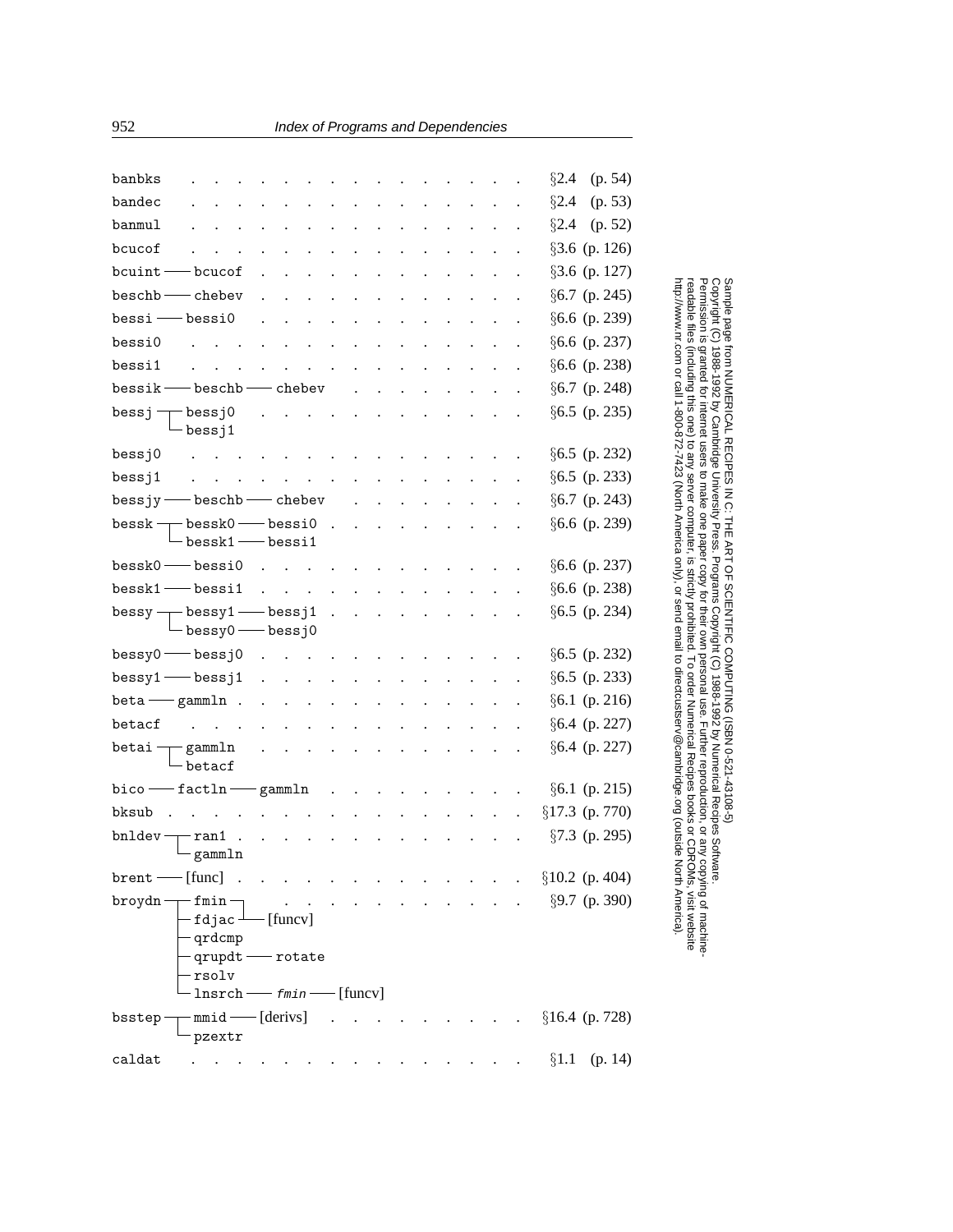| chder                       |                                                                          |                                                    |                      |           |                      |  |                                                                                            |                                              |                                     | $§5.9$ (p. 195)    |
|-----------------------------|--------------------------------------------------------------------------|----------------------------------------------------|----------------------|-----------|----------------------|--|--------------------------------------------------------------------------------------------|----------------------------------------------|-------------------------------------|--------------------|
| chebev                      |                                                                          |                                                    |                      |           |                      |  |                                                                                            |                                              |                                     | $§5.8$ (p. 193)    |
| $chebt$ —                   | $-[func]$                                                                |                                                    |                      |           |                      |  |                                                                                            |                                              |                                     | $§5.8$ (p. 192)    |
| chebpc                      |                                                                          |                                                    |                      |           |                      |  |                                                                                            |                                              |                                     | $§5.10$ (p. 197)   |
| chint                       |                                                                          |                                                    |                      |           |                      |  |                                                                                            |                                              |                                     | $§5.9$ (p. 195)    |
| chixy                       |                                                                          |                                                    |                      |           |                      |  |                                                                                            |                                              |                                     | $§15.3$ (p. 670)   |
| choldc                      |                                                                          |                                                    |                      |           |                      |  |                                                                                            |                                              | §2.9                                | (p. 97)            |
| cholsl                      |                                                                          |                                                    |                      |           |                      |  |                                                                                            |                                              | §2.9                                | (p. 97)            |
| chsone                      | gammq                                                                    | gser<br>$\text{gcf} \longrightarrow \text{gamma}$  |                      |           |                      |  |                                                                                            |                                              |                                     | $§14.3$ (p. 621)   |
| chstwo-                     | -gammq -                                                                 | -gser<br>$\text{gcf} \longrightarrow \text{gamma}$ |                      |           |                      |  |                                                                                            |                                              |                                     | $§14.3$ (p. 622)   |
| cisi                        |                                                                          |                                                    |                      |           |                      |  |                                                                                            |                                              |                                     | $§6.9$ (p. 258)    |
| $\mathtt{cntab1}$ $-$       | -gammq-                                                                  | – gser<br>$\text{gcf}$ –                           | -gammln              |           |                      |  |                                                                                            |                                              |                                     | $§14.4$ (p. 631)   |
| cntab2                      |                                                                          |                                                    |                      |           |                      |  |                                                                                            |                                              |                                     | $§14.4$ (p. 635)   |
| convlv                      | twofft<br>realft-                                                        | $-$ four $1$                                       |                      |           |                      |  |                                                                                            |                                              |                                     | $§13.1$ (p. 543)   |
| copy                        |                                                                          |                                                    |                      |           |                      |  |                                                                                            |                                              |                                     | $§19.6$ (p. 881)   |
| correl-                     | -twofft<br>realft-                                                       | -four1                                             |                      |           |                      |  |                                                                                            |                                              |                                     | $§13.2$ (p. 546)   |
| cosft1-                     | $-$ realft $-\!\!\!-\!\!\!-\!\!$ four1                                   |                                                    |                      |           |                      |  |                                                                                            |                                              |                                     | $\S 12.3$ (p. 518) |
| $costt2 -$                  | $-$ realft $-$ four1                                                     |                                                    |                      |           |                      |  |                                                                                            |                                              |                                     | $§12.3$ (p. 520)   |
| covsrt                      |                                                                          |                                                    |                      |           |                      |  |                                                                                            |                                              |                                     | $§15.4$ (p. 675)   |
| crank                       |                                                                          |                                                    |                      |           |                      |  |                                                                                            |                                              |                                     | $§14.6$ (p. 642)   |
| $cyclic -$                  | $-$ tridag                                                               |                                                    |                      |           |                      |  |                                                                                            |                                              |                                     | $\S2.7$ (p. 75)    |
| daub4                       |                                                                          |                                                    |                      |           |                      |  |                                                                                            |                                              |                                     | §13.10 (p. 595)    |
| dawson                      |                                                                          |                                                    |                      |           |                      |  |                                                                                            |                                              |                                     | $§6.10$ (p. 260)   |
| dbrent-                     | - [func]<br>[dfunc]                                                      |                                                    |                      |           |                      |  |                                                                                            |                                              |                                     | $\S 10.3$ (p. 406) |
| ddpoly                      |                                                                          |                                                    |                      | $\bullet$ |                      |  |                                                                                            |                                              |                                     | §5.3 (p. 174)      |
| decchk                      |                                                                          |                                                    |                      |           |                      |  |                                                                                            |                                              |                                     | $\S 20.3$ (p. 902) |
| $df1dim$ $\qquad$ $[dfunc]$ |                                                                          |                                                    |                      |           |                      |  |                                                                                            | $\mathbf{r} = \mathbf{r} \cdot \mathbf{r}$ . |                                     | $§10.6$ (p. 425)   |
| dfour1                      | $\mathbf{L} = \mathbf{L}$                                                |                                                    |                      |           |                      |  |                                                                                            |                                              | . double version of four 1, $q.v$ . |                    |
| $dfpmin$ [func]             | - [dfunc]                                                                | $\sim$                                             | $\ddot{\phantom{a}}$ |           | $\ddot{\phantom{0}}$ |  | $\mathbf{r} = \mathbf{r} + \mathbf{r} + \mathbf{r} + \mathbf{r} + \mathbf{r} + \mathbf{r}$ |                                              |                                     | $\S 10.7$ (p. 428) |
|                             | - lnsrch - [func]                                                        |                                                    |                      |           |                      |  |                                                                                            |                                              |                                     |                    |
| $dfridr$ - [func]           |                                                                          | $\ddot{\phantom{a}}$                               |                      |           |                      |  |                                                                                            |                                              |                                     | $\S 5.7$ (p. 188)  |
| dftcor                      | $\mathcal{L}^{\text{max}}$<br>$\mathbf{r} = \mathbf{r} \cdot \mathbf{r}$ |                                                    |                      |           |                      |  |                                                                                            |                                              |                                     | $§13.9$ (p. 587)   |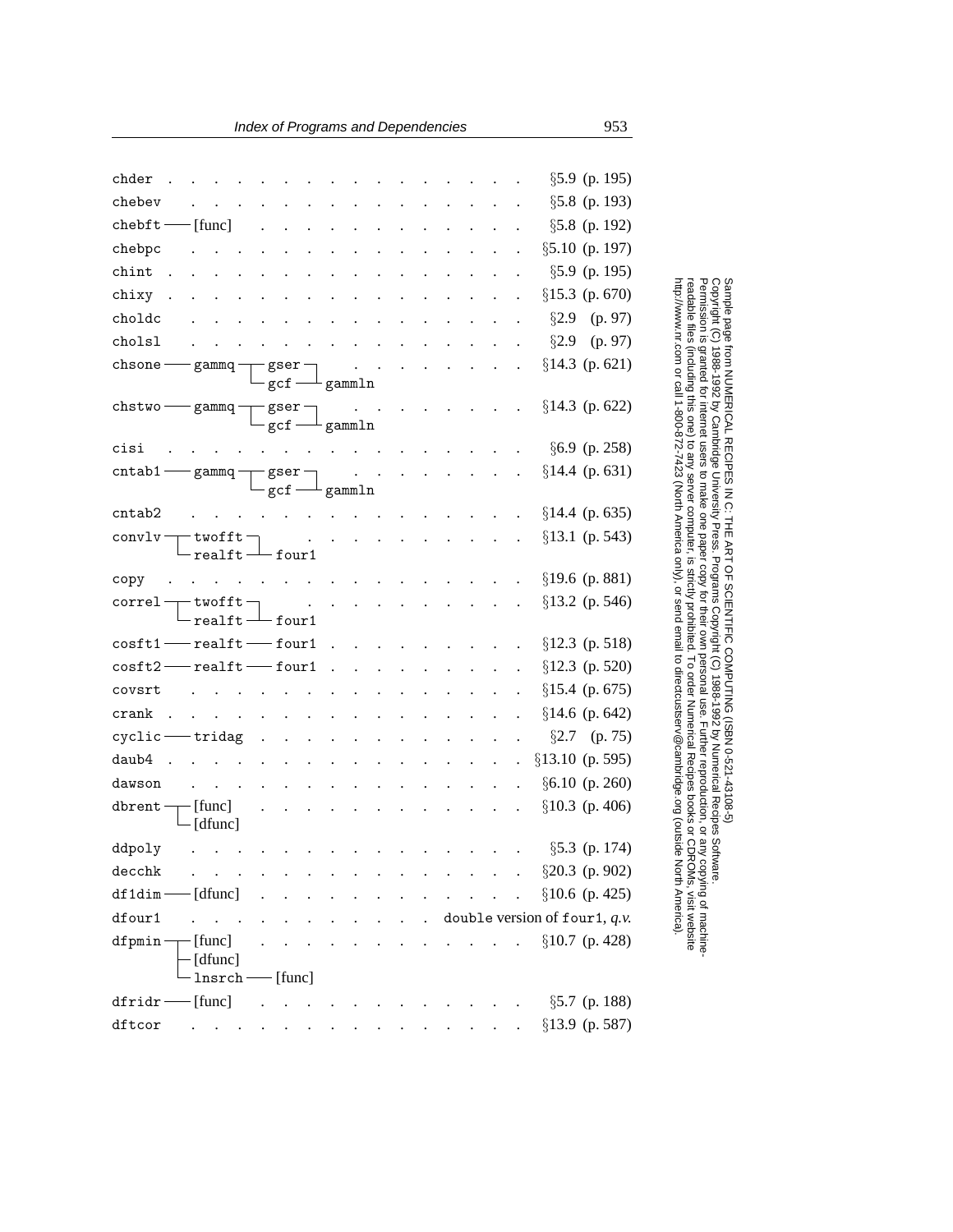| $\text{dftint} -$              | – [func]                                     |         |        |           |                |          |  |                                       |  |  | $§13.9$ (p. 588)                  |
|--------------------------------|----------------------------------------------|---------|--------|-----------|----------------|----------|--|---------------------------------------|--|--|-----------------------------------|
|                                | $realft$ -four1                              |         |        |           |                |          |  |                                       |  |  |                                   |
|                                | polint                                       |         |        |           |                |          |  |                                       |  |  |                                   |
|                                | dftcor                                       |         |        |           |                |          |  |                                       |  |  |                                   |
| difeq                          |                                              |         |        |           |                |          |  |                                       |  |  | $\S 17.4$ (p. 778)                |
| dlinmin-                       | $-$ mnbrak $-$ f1dim                         |         |        |           |                |          |  |                                       |  |  | $§10.6$ (p. 424)                  |
|                                | $d$ brent $-$                                |         |        | -df1dim - |                | - [func] |  |                                       |  |  |                                   |
| dpythag                        |                                              |         |        |           |                |          |  |                                       |  |  | double version of pythag, $q.v.$  |
| drealft                        |                                              |         |        |           |                |          |  |                                       |  |  | double version of realft, $q.v.$  |
| dsprsax                        |                                              |         |        |           |                |          |  |                                       |  |  | double version of sprsax, $q.v$ . |
| dsprstx                        |                                              |         |        |           |                |          |  |                                       |  |  | double version of sprstx, $q.v.$  |
| dsvbksb                        |                                              |         |        |           |                |          |  |                                       |  |  | double version of sybksb, $q.v$ . |
| dsvdcmp                        |                                              |         |        |           |                |          |  |                                       |  |  | double version of svdcmp, $q.v$ . |
| eclass                         |                                              |         |        |           |                |          |  |                                       |  |  | $\S 8.6$ (p. 346)                 |
| $eclazz$ [equiv]               |                                              |         |        |           |                |          |  |                                       |  |  | $\S 8.6$ (p. 346)                 |
| ei<br>$\sim$                   |                                              |         |        |           |                |          |  |                                       |  |  | $§6.3$ (p. 225)                   |
| eigsrt                         |                                              |         |        |           |                |          |  |                                       |  |  | $§11.1$ (p. 468)                  |
| elle $\neg$ rf                 |                                              | $\cdot$ |        |           |                |          |  |                                       |  |  | $§6.11$ (p. 268)                  |
| $ell = rf$                     | rd                                           |         |        |           |                |          |  |                                       |  |  | $\S 6.11$ (p. 268)                |
| ellpi $\overline{\phantom{a}}$ | – rf                                         |         |        |           |                |          |  |                                       |  |  | $§6.11$ (p. 269)                  |
|                                |                                              |         |        |           |                |          |  |                                       |  |  |                                   |
|                                | $\mathbf{r}$ j — rc                          | rf      |        |           |                |          |  |                                       |  |  |                                   |
| elmhes                         |                                              |         |        |           |                |          |  |                                       |  |  | $§11.5$ (p. 485)                  |
| $erff$ - gammp-                |                                              |         | -gser  |           |                |          |  |                                       |  |  | $§6.2$ (p. 220)                   |
|                                |                                              |         |        |           | -gcf —⊥gammln  |          |  |                                       |  |  |                                   |
| $\texttt{erfic}$ –             | $-$ gammp $-$                                |         | – gser |           |                |          |  |                                       |  |  | $§6.2$ (p. 220)                   |
|                                |                                              |         |        |           | -gcf —— gammln |          |  |                                       |  |  |                                   |
|                                | $gamma \rightarrow s$                        |         |        |           |                |          |  |                                       |  |  |                                   |
|                                |                                              |         |        |           | $-gcf$ gammln  |          |  |                                       |  |  |                                   |
| erfcc                          |                                              |         |        |           |                |          |  |                                       |  |  | §6.2(p. 221)                      |
| eulsum                         |                                              |         |        |           |                |          |  |                                       |  |  | $\S 5.1$ (p. 167)                 |
| evlmem                         | $\ddot{\phantom{0}}$<br>$\ddot{\phantom{a}}$ |         |        |           |                |          |  |                                       |  |  | $§13.7$ (p. 575)                  |
| $expdev$ $-$ ran1              |                                              |         |        |           |                |          |  |                                       |  |  | $\S 7.2$ (p. 287)                 |
| expint                         | $\sim 100$                                   |         |        |           |                |          |  |                                       |  |  | $§6.3$ (p. 223)                   |
| $f1dim$ $\qquad$ [func]        |                                              |         |        |           |                |          |  |                                       |  |  | $§10.5$ (p. 419)                  |
| $factor1n$ - gammln            |                                              |         |        |           |                |          |  |                                       |  |  | $§6.1$ (p. 215)                   |
| $factor1$ - gammln             |                                              |         |        |           |                |          |  |                                       |  |  | $§6.1$ (p. 214)                   |
| fasper-                        | -avevar                                      |         |        |           |                |          |  |                                       |  |  | $§13.8$ (p. 582)                  |
|                                | spread<br>$realft$ -four1                    |         |        |           |                |          |  |                                       |  |  |                                   |
| $fdjac$ - [funcv]              |                                              |         |        |           |                |          |  |                                       |  |  | $\S9.7$ (p. 388)                  |
|                                |                                              |         |        |           |                |          |  | والمتابع المتابعات والمتابع المتابعات |  |  |                                   |

Permission is granted for internet users to make one paper copy for their own personal use. Further reproduction, or any copyin Copyright (C) 1988-1992 by Cambridge University Press.Programs Copyright (C) 1988-1992 by Numerical Recipes Software. Sample page from NUMERICAL RECIPES IN C: THE ART OF SCIENTIFIC COMPUTING (ISBN 0-521-43108-5) g of machinereadable files (including this one) to any servercomputer, is strictly prohibited. To order Numerical Recipes booksor CDROMs, visit website

http://www.nr.com or call 1-800-872-7423 (North America only),

or send email to directcustserv@cambridge.org (outside North America).

954 Index of Programs and Dependencies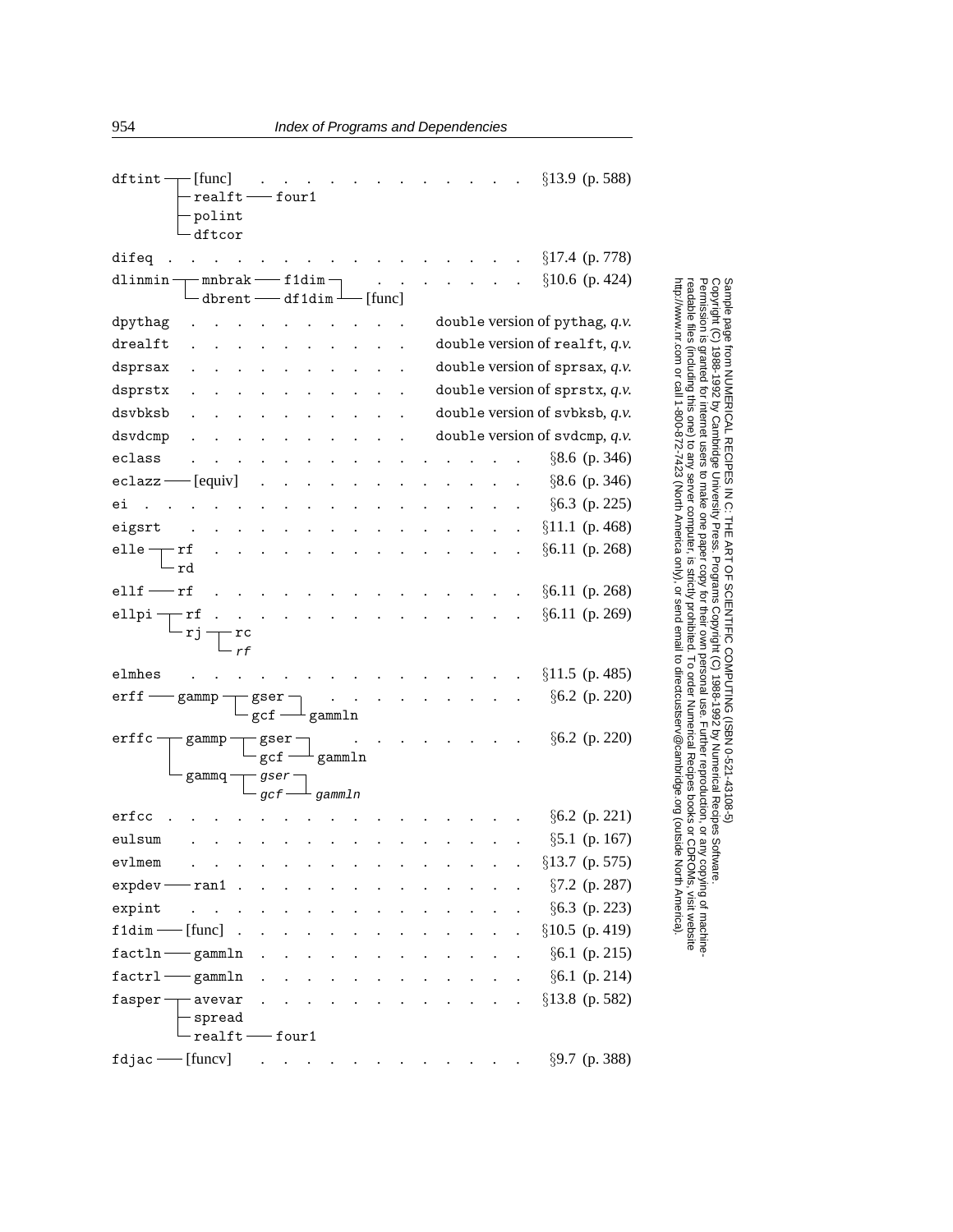| fgauss                  |                                                           |                                                             |                                                   |  |                                                   |  | $\S 15.5$ (p. 688) |
|-------------------------|-----------------------------------------------------------|-------------------------------------------------------------|---------------------------------------------------|--|---------------------------------------------------|--|--------------------|
| fill0                   |                                                           |                                                             |                                                   |  |                                                   |  | $\S 19.6$ (p. 881) |
| fit -                   | - gammq -                                                 | gser<br>$\gcd$ - gammln                                     |                                                   |  |                                                   |  | $§15.2$ (p. 665)   |
| ${\tt fitexy}$ $-$      | – avevar<br>$fit$ - gammq-<br>- chixy<br>-mnbrak<br>brent |                                                             | gser<br>$\text{gcf} \longrightarrow \text{gamma}$ |  |                                                   |  | $\S 15.3$ (p. 668) |
|                         | gammq —                                                   | gser<br>$gcf$ gammln<br>$z$ brent — $chixy$                 |                                                   |  |                                                   |  |                    |
|                         | fixrts - zroots - laguer                                  |                                                             |                                                   |  |                                                   |  | $§13.6$ (p. 569)   |
| fleg                    |                                                           |                                                             |                                                   |  |                                                   |  | §15.4 (p. 680)     |
| flmoon                  |                                                           |                                                             |                                                   |  |                                                   |  | $§1.0$ (p. 1)      |
| $fmin$ - [funcv]        |                                                           |                                                             |                                                   |  |                                                   |  | $§9.7$ (p. 388)    |
| four1                   |                                                           |                                                             |                                                   |  |                                                   |  | $§12.2$ (p. 507)   |
| fourew                  | $\sim$ $\sim$ $\sim$                                      |                                                             |                                                   |  |                                                   |  | $§12.6$ (p. 535)   |
|                         | $fourfs$ - fourew                                         |                                                             |                                                   |  |                                                   |  | $\S 12.6$ (p. 532) |
| fourn                   |                                                           |                                                             |                                                   |  |                                                   |  | §12.4 (p. 523)     |
| fpoly.                  |                                                           |                                                             |                                                   |  |                                                   |  | $§15.4$ (p. 680)   |
| $fred2 -$               | – gauleg<br>[ak]<br>[g]<br>-ludcmp<br><b>lubksb</b>       |                                                             |                                                   |  |                                                   |  | $§18.1$ (p. 793)   |
| ${\tt fredex}$ -        | $\overline{\phantom{a}}$ quadmx -<br>-ludcmp<br>-lubksb   | - wwghts - kermom                                           |                                                   |  |                                                   |  | $§18.3$ (p. 802)   |
| fredin-                 | - [ak]<br>[g]                                             |                                                             |                                                   |  |                                                   |  | $§18.1$ (p. 793)   |
| frenel                  |                                                           |                                                             |                                                   |  |                                                   |  | $\S6.9$ (p. 256)   |
| $f$ rprmn $\top$ [func] | - [dfunc]                                                 | $-$ linmin $+$ mnbrak $-$<br>$-$ brent $-$ f1dim $-$ [func] |                                                   |  | $\mathcal{L}$ and $\mathcal{L}$ and $\mathcal{L}$ |  | $$10.6$ (p. 423)   |
| ftest-                  |                                                           |                                                             |                                                   |  |                                                   |  | $§14.2$ (p. 619)   |
|                         | avevar.<br>$beta = \frac{1}{2}$                           | betacf                                                      |                                                   |  |                                                   |  |                    |
|                         | $\text{gamdev}$ $\text{ran1}$ .                           |                                                             |                                                   |  |                                                   |  | $\S 7.3$ (p. 292)  |
|                         | gammln                                                    |                                                             |                                                   |  |                                                   |  | $§6.1$ (p. 214)    |

Permission is granted for internet users to make one paper copy for their own personal use. Further reproduction, or any copyin

computer, is strictly prohibited. To order Numerical Recipes books

or send email to directcustserv@cambridge.org (outside North America).

Sample page from NUMERICAL RECIPES IN C: THE ART OF SCIENTIFIC COMPUTING (ISBN 0-521-43108-5)

Programs Copyright (C) 1988-1992 by Numerical Recipes Software.

g of machine-

or CDROMs, visit website

Copyright (C) 1988-1992 by Cambridge University Press.

readable files (including this one) to any server

http://www.nr.com or call 1-800-872-7423 (North America only),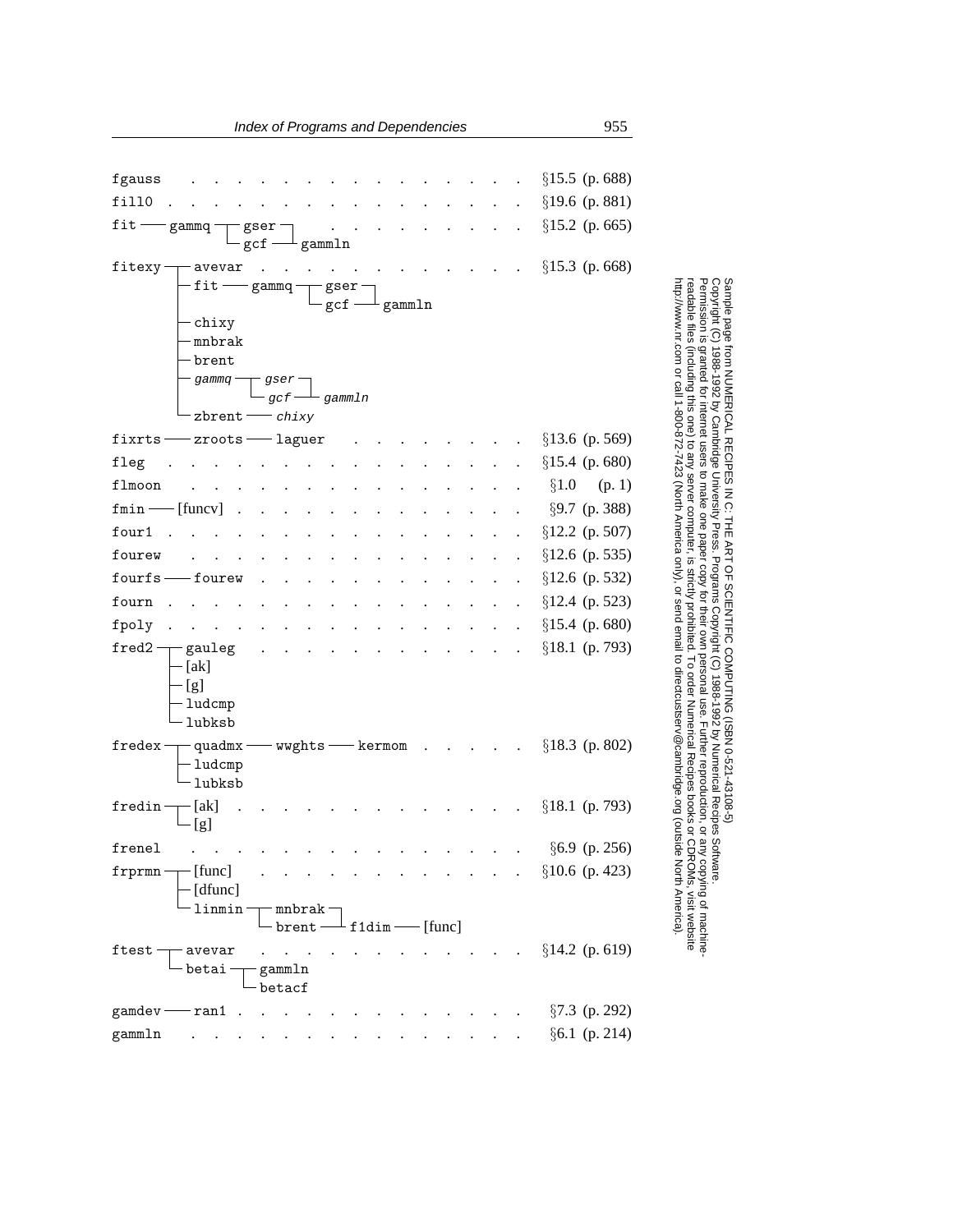| gammp —— gser-                     | $-\text{gcf} \longrightarrow \text{gamma}$                  |                  |          |  |       |           |         |                           |        |      | $§6.2$ (p. 218)                     |  |
|------------------------------------|-------------------------------------------------------------|------------------|----------|--|-------|-----------|---------|---------------------------|--------|------|-------------------------------------|--|
| $gamma$ gser $\neg$                | $\mathsf{L}_{\text{gcf}} \mathsf{L}_{\text{gamma}}$         |                  |          |  |       |           |         |                           |        |      | $\S 6.2$ (p. 218)                   |  |
|                                    | $gasdev$ $ ran1$                                            |                  |          |  |       |           |         |                           |        |      | $\S 7.2$ (p. 289)                   |  |
|                                    | $gaucof$ $\frac{1}{1}$ tqli $\frac{1}{1}$ pythag<br>-eigsrt |                  |          |  |       |           |         |                           |        |      | $§4.5$ (p. 157)                     |  |
| gauher                             |                                                             |                  |          |  |       |           |         |                           |        |      | $§4.5$ (p. 154)                     |  |
|                                    | gaujac —— gammln                                            |                  |          |  |       |           |         |                           |        |      | $§4.5$ (p. 155)                     |  |
| gaulag — gammln                    |                                                             |                  |          |  |       |           |         |                           |        |      | $§4.5$ (p. 152)                     |  |
| gauleg                             |                                                             |                  |          |  |       |           |         |                           |        |      | $§4.5$ (p. 152)                     |  |
| gaussj                             | $\mathcal{L}(\mathbf{A})$ and $\mathcal{L}(\mathbf{A})$     |                  |          |  |       |           |         |                           |        |      | $\S2.1$ (p. 39)                     |  |
| $\gcd$ - gammln                    | $\sim 10$                                                   |                  |          |  |       |           |         |                           |        |      | $§6.2$ (p. 219)                     |  |
| golden — [func]                    |                                                             | $\sim 100$ $\mu$ |          |  |       |           |         |                           |        |      | $§10.1$ (p. 401)                    |  |
|                                    | $gser$ - $gamm1n$                                           |                  |          |  |       |           |         |                           |        |      | $§6.2$ (p. 218)                     |  |
| $hpsel$ - sort                     |                                                             |                  |          |  |       |           |         |                           |        |      | $§8.5$ (p. 344)                     |  |
| hpsort                             |                                                             |                  |          |  |       | $\bullet$ |         |                           |        |      | $§8.3$ (p. 337)                     |  |
| hqr                                |                                                             |                  |          |  |       |           |         |                           |        |      | $§11.6$ (p. 491)                    |  |
| hufapp                             |                                                             |                  |          |  |       |           |         |                           |        |      | $\S 20.4$ (p. 907)                  |  |
| hufdec                             |                                                             |                  |          |  |       |           |         |                           |        |      | $\S 20.4$ (p. 908)                  |  |
| hufenc                             |                                                             |                  |          |  |       |           |         |                           |        |      | $\S 20.4$ (p. 907)                  |  |
| hufmak — hufapp                    |                                                             |                  |          |  |       |           |         |                           |        |      | $\S 20.4$ (p. 906)                  |  |
| hunt                               |                                                             |                  |          |  |       | $\cdot$   |         |                           |        |      | $§3.4$ (p. 118)                     |  |
| hypdrv                             | $\bullet$ . The second contribution of $\bullet$            |                  |          |  |       |           |         |                           |        |      | $§6.12$ (p. 273)                    |  |
| hypgeo –                           | – hypser                                                    |                  |          |  |       |           |         |                           |        |      | $\S 6.12$ (p. 272)                  |  |
|                                    | $odeint - 10$ bsstep -                                      |                  |          |  | -mmid |           |         |                           |        |      |                                     |  |
|                                    |                                                             |                  |          |  |       | - pzextr  |         |                           |        |      |                                     |  |
|                                    |                                                             |                  | - hypdrv |  |       |           |         |                           |        |      |                                     |  |
| hypser                             |                                                             |                  |          |  |       |           |         |                           |        |      | $§6.12$ (p. 273)                    |  |
| $\texttt{icrc}$ — $\texttt{icrc1}$ |                                                             |                  |          |  |       |           |         |                           |        |      | $\S 20.3$ (p. 900)                  |  |
| icrc1                              |                                                             |                  |          |  |       |           |         |                           |        |      | $\S 20.3$ (p. 900)                  |  |
| igray                              |                                                             |                  |          |  |       |           |         | $\mathbf{L}^{\text{max}}$ | $\Box$ |      | $\S 20.2$ (p. 896)                  |  |
| iindexx                            |                                                             |                  |          |  |       |           |         |                           |        |      | long int version of indexx, $q.v$ . |  |
| indexx                             |                                                             |                  |          |  |       |           | $\cdot$ |                           |        |      | $§8.4$ (p. 338)                     |  |
| interp                             |                                                             |                  |          |  |       |           |         |                           |        |      | $§19.6$ (p. 880)                    |  |
| irbit1                             |                                                             |                  |          |  |       |           |         |                           |        |      | $§7.4$ (p. 297)                     |  |
| irbit2                             |                                                             |                  |          |  |       |           |         |                           |        |      | $§7.4$ (p. 298)                     |  |
| jacobi                             |                                                             |                  |          |  |       |           |         |                           |        |      | $§11.1$ (p. 467)                    |  |
| jacobn                             |                                                             |                  |          |  |       |           |         |                           |        |      | $§16.6$ (p. 742)                    |  |
| julday                             |                                                             |                  |          |  |       |           |         |                           |        | §1.1 | (p. 11)                             |  |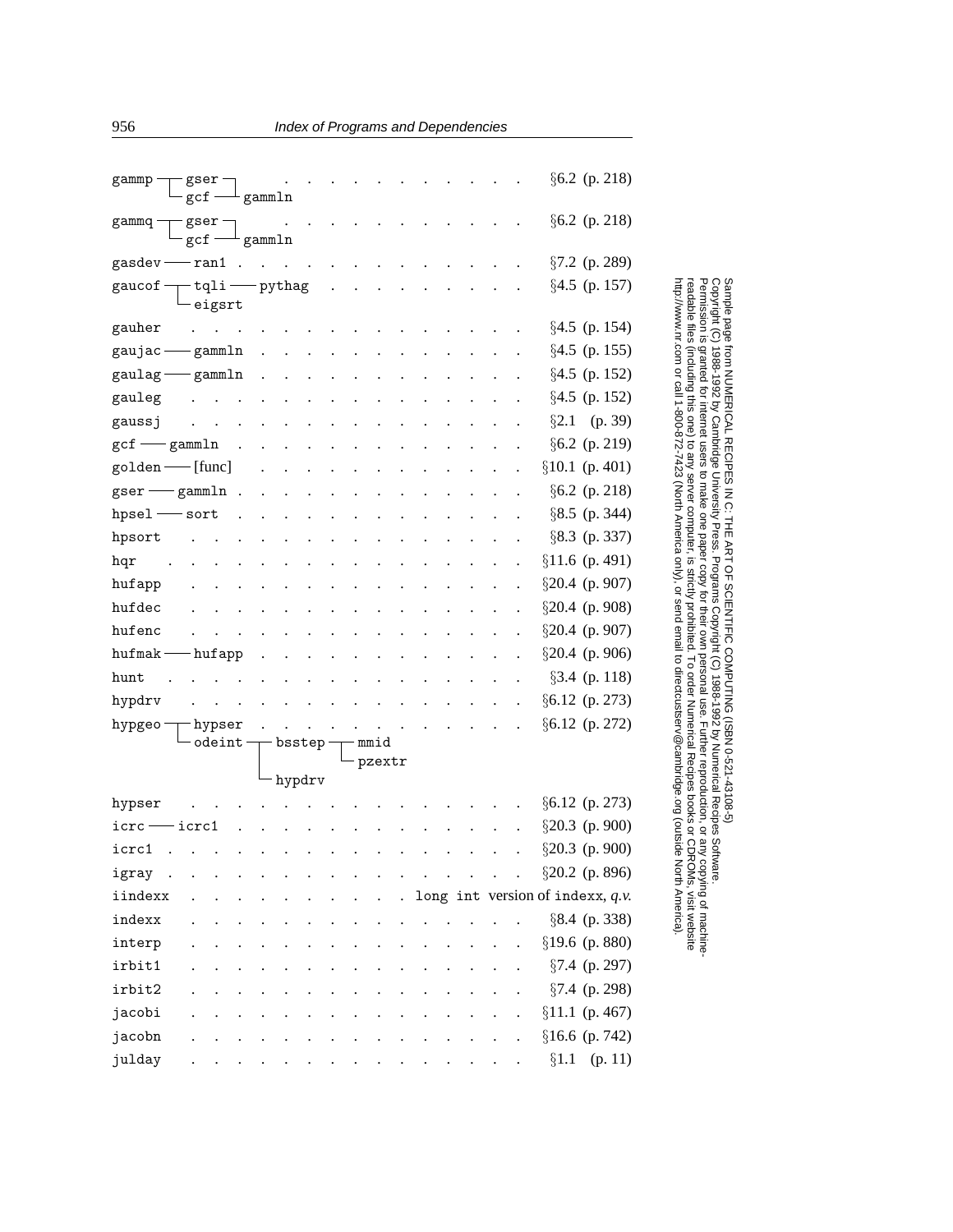|                      |                                                                                                                       | maox or ringramo ana Boponaonoros |                 |               |                |  |                                   |  |                         |                                                                                                                                                                                                                                   |
|----------------------|-----------------------------------------------------------------------------------------------------------------------|-----------------------------------|-----------------|---------------|----------------|--|-----------------------------------|--|-------------------------|-----------------------------------------------------------------------------------------------------------------------------------------------------------------------------------------------------------------------------------|
|                      |                                                                                                                       |                                   |                 |               |                |  |                                   |  |                         |                                                                                                                                                                                                                                   |
|                      | $kend11$ - erfcc                                                                                                      |                                   |                 |               |                |  |                                   |  |                         | $§14.6$ (p. 643)                                                                                                                                                                                                                  |
|                      | $kend12$ - erfcc                                                                                                      |                                   |                 |               |                |  | <b>Contract Contract Contract</b> |  |                         |                                                                                                                                                                                                                                   |
| kermom               |                                                                                                                       |                                   |                 |               |                |  |                                   |  |                         | $\frac{1}{2}$ \[\, \] \] \] \] \[\, \] \] \] \] \[\, \] \] \[\, \] \] \] \[\, \] \] \[\, \] \] \] \[\, \] \] \] \] \[\, \] \] \] \] \[\, \] \] \] \] \] \[\, \] \] \] \] \] \] \[\, \] \] \] \] \] \] \] \] \[\, \] \] \] \] \] \ |
|                      | $ks2d1s - quadct$                                                                                                     |                                   |                 |               |                |  |                                   |  | $\sim 100$              | $§14.7$ (p. 647)                                                                                                                                                                                                                  |
|                      | – quadvl                                                                                                              |                                   |                 |               |                |  |                                   |  |                         |                                                                                                                                                                                                                                   |
|                      | pearsn - betai - gammln<br>hetacf                                                                                     |                                   |                 |               | $-\text{beta}$ |  |                                   |  |                         |                                                                                                                                                                                                                                   |
|                      | - probks                                                                                                              |                                   |                 |               |                |  |                                   |  |                         |                                                                                                                                                                                                                                   |
|                      | $\text{ks2d2s}$ -quadct                                                                                               |                                   |                 |               |                |  |                                   |  |                         | $§14.7$ (p. 649)                                                                                                                                                                                                                  |
|                      | pearsn --- betai --- gammln<br>betacf                                                                                 |                                   |                 |               |                |  |                                   |  |                         |                                                                                                                                                                                                                                   |
|                      | - probks                                                                                                              |                                   |                 |               |                |  |                                   |  |                         |                                                                                                                                                                                                                                   |
| $\,$ ksone $\,$ $\,$ | – sort                                                                                                                |                                   |                 |               |                |  |                                   |  |                         | $§14.3$ (p. 625)                                                                                                                                                                                                                  |
|                      | – [func]<br>– probks                                                                                                  |                                   |                 |               |                |  |                                   |  |                         |                                                                                                                                                                                                                                   |
|                      |                                                                                                                       |                                   |                 |               |                |  |                                   |  |                         | $\frac{1}{2}$ \[14.3 (p. 625)                                                                                                                                                                                                     |
|                      | $\xspace\texttt{kstwo} \xrightarrow[]{} \texttt{sort} \quad.$                                                         |                                   |                 |               |                |  |                                   |  |                         |                                                                                                                                                                                                                                   |
| laguer               |                                                                                                                       |                                   |                 |               |                |  |                                   |  |                         | . $\S9.5$ (p. 373)                                                                                                                                                                                                                |
|                      | $1$ fit $\top$ [funcs].                                                                                               |                                   |                 |               |                |  |                                   |  |                         | $\frac{15.4}{15.4}$ (p. 674)                                                                                                                                                                                                      |
|                      | ├─ gaussj<br>- covsrt                                                                                                 |                                   |                 |               |                |  |                                   |  |                         |                                                                                                                                                                                                                                   |
|                      | $\frac{1}{\sqrt{1}}$ atimes                                                                                           |                                   |                 |               |                |  |                                   |  |                         | $\S2.7$ (p. 86)                                                                                                                                                                                                                   |
|                      | - snrm<br>-asolve                                                                                                     |                                   |                 |               |                |  |                                   |  |                         |                                                                                                                                                                                                                                   |
|                      | $\limmin$ $\frac{ }{\longrightarrow}$ mnbrak $\frac{ }{\longrightarrow}$                                              |                                   |                 |               |                |  |                                   |  | $\sim 100$ km s $^{-1}$ | $§10.5$ (p. 419)                                                                                                                                                                                                                  |
|                      | $\Box$ brent $\Box$ f1dim $\Box$ [func]                                                                               |                                   |                 |               |                |  |                                   |  |                         |                                                                                                                                                                                                                                   |
|                      | $\text{Insrch}$ [func]                                                                                                |                                   |                 |               |                |  |                                   |  |                         | . $§9.7$ (p. 385)                                                                                                                                                                                                                 |
| locate               |                                                                                                                       |                                   |                 |               |                |  |                                   |  |                         | $.$ §3.4 (p. 117)                                                                                                                                                                                                                 |
| lop                  | المنافس والمستنقل والمستنقل والمستنقل والمستنقل والمستنقل والمستنقل والمستنقل والمستنقل والمستنقل والمستنقل والمستنقل |                                   |                 |               |                |  |                                   |  |                         | $§19.6$ (p. 887)                                                                                                                                                                                                                  |
| lubksb               |                                                                                                                       |                                   |                 |               |                |  |                                   |  |                         | $\S 2.3$<br>(p. 47)                                                                                                                                                                                                               |
| ludcmp               |                                                                                                                       |                                   |                 |               |                |  |                                   |  |                         | $\S 2.3$<br>(p. 46)                                                                                                                                                                                                               |
| machar               |                                                                                                                       |                                   |                 |               |                |  |                                   |  |                         | $\S 20.1$ (p. 892)                                                                                                                                                                                                                |
| matadd               |                                                                                                                       |                                   |                 |               |                |  |                                   |  |                         | $§19.6$ (p. 887)                                                                                                                                                                                                                  |
| matsub               |                                                                                                                       |                                   | $\sim$ 10 $\pm$ |               |                |  |                                   |  |                         | $§19.6$ (p. 887)                                                                                                                                                                                                                  |
| $medfit$ –           | -rofunc - select                                                                                                      |                                   |                 |               |                |  |                                   |  |                         | $§15.7$ (p. 704)                                                                                                                                                                                                                  |
| memcof               | $\sim$ $\sim$ $\sim$                                                                                                  |                                   |                 | $\sim$ $\sim$ |                |  |                                   |  |                         | $§13.6$ (p. 568)                                                                                                                                                                                                                  |
|                      | $metrop$ $-$ rand $\ldots$ .                                                                                          |                                   | $\bullet$ .     | $\bullet$     | $\bullet$ .    |  | $\cdot$                           |  | $\ddot{\phantom{0}}$    | $§10.9$ (p. 451)                                                                                                                                                                                                                  |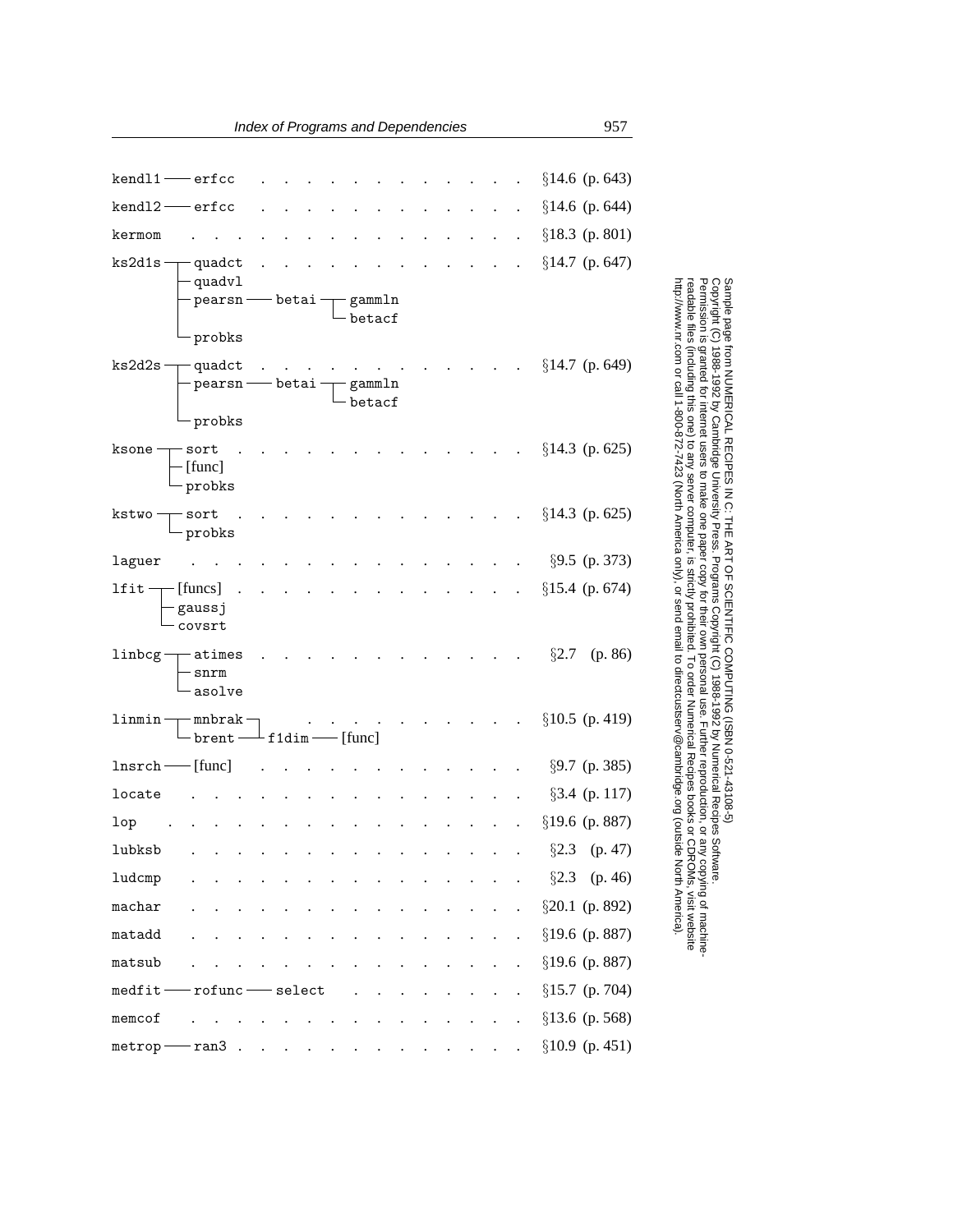| mgfas    | -rstrct<br>slvsm2<br>interp<br>copy<br>relax2<br>lop<br>matsub<br>anorm2<br>matadd                                                                                                                                                              | fill0                                 |  |  |  |                        |  |          | §19.6 (p. 885)                               |                                                                                                                                                                                                              |
|----------|-------------------------------------------------------------------------------------------------------------------------------------------------------------------------------------------------------------------------------------------------|---------------------------------------|--|--|--|------------------------|--|----------|----------------------------------------------|--------------------------------------------------------------------------------------------------------------------------------------------------------------------------------------------------------------|
| mglin-   | - rstrct<br>slvsml-<br>interp<br>copy<br>relax<br>resid<br>fill0<br>addint-                                                                                                                                                                     | fill0<br><i>-interp</i>               |  |  |  |                        |  |          | $§19.6$ (p. 878)                             | http://www.nr.com or call 1-800-872-7423 (North America only), or send email to directcustserv@cambridge.org (outside<br>readable files (including this one) to any server computer, is strictly prohibited. |
|          | $midinf$ - [func]                                                                                                                                                                                                                               |                                       |  |  |  |                        |  |          | $§4.4$ (p. 144)                              |                                                                                                                                                                                                              |
|          | midpnt - [func]                                                                                                                                                                                                                                 |                                       |  |  |  |                        |  |          | $§4.4$ (p. 142)                              |                                                                                                                                                                                                              |
| miser    | -ranpt<br>$-[func]$                                                                                                                                                                                                                             | -ran1                                 |  |  |  |                        |  |          | $\S 7.8$ (p. 325)                            |                                                                                                                                                                                                              |
|          | $mmid$ - [derivs]                                                                                                                                                                                                                               |                                       |  |  |  |                        |  |          | $§16.3$ (p. 723)                             |                                                                                                                                                                                                              |
|          | $mbrak$ $\qquad$ [func]                                                                                                                                                                                                                         |                                       |  |  |  |                        |  |          | $§10.1$ (p. 400)                             |                                                                                                                                                                                                              |
|          | $mewt$ [usrfun]<br>– ludcmp<br>lubksb                                                                                                                                                                                                           |                                       |  |  |  |                        |  |          | $§9.6$ (p. 381)                              |                                                                                                                                                                                                              |
| moment   |                                                                                                                                                                                                                                                 |                                       |  |  |  |                        |  |          | $§14.1$ (p. 613)                             |                                                                                                                                                                                                              |
| mp2dfr   | -mpops                                                                                                                                                                                                                                          |                                       |  |  |  |                        |  |          | $\S 20.6$ (p. 922)                           |                                                                                                                                                                                                              |
| mpdiv-   | mpinv<br>mpmu1<br>mpops                                                                                                                                                                                                                         | mpmul<br>mpops<br>$drealft$ $ dfour1$ |  |  |  | $-$ drealft $-$ dfour1 |  |          | $\S 20.6$ (p. 920)                           | To order Numerical Recipes books or CD                                                                                                                                                                       |
| mpinv    | mpmul<br>mpops                                                                                                                                                                                                                                  | $-$ drealft $-$ dfour1                |  |  |  |                        |  |          | §20.6 (p. 920)                               |                                                                                                                                                                                                              |
|          | mpmul - drealft - dfour1                                                                                                                                                                                                                        |                                       |  |  |  |                        |  |          | $§20.6$ (p. 918)                             |                                                                                                                                                                                                              |
| mpops.   | $\mathbf{a} = \mathbf{a} \times \mathbf{a}$ .                                                                                                                                                                                                   |                                       |  |  |  |                        |  |          | $\S 20.6$ (p. 916)                           |                                                                                                                                                                                                              |
| $mppi -$ | -mpsqrt                                                                                                                                                                                                                                         | mpops                                 |  |  |  |                        |  |          | -mpmul - drealft - dfour1 $\S 20.6$ (p. 923) | ROMs, visit website<br>North America).                                                                                                                                                                       |
|          | mpops<br>mpmul - drealft - dfour1<br>$\mathtt{mpinv} \hspace{-0.25cm}=\hspace{-0.25cm} \mathtt{mpmul} \hspace{-0.25cm} \longrightarrow \hspace{-0.25cm} \mathtt{drealft} \hspace{-0.25cm}=\hspace{-0.25cm} \mathtt{dfour1}$<br>$mp2dfr$ - mpops |                                       |  |  |  |                        |  |          |                                              |                                                                                                                                                                                                              |
|          | mprove — lubksb                                                                                                                                                                                                                                 | $\mathbf{L}^{(1)}$                    |  |  |  |                        |  | $\S 2.5$ | (p. 56)                                      |                                                                                                                                                                                                              |

Permission is granted for internet users to make one paper copy for their own personal use. Further reproduction, or any copyin

Sample page from NUMERICAL RECIPES IN C: THE ART OF SCIENTIFIC COMPUTING (ISBN 0-521-43108-5)

Programs Copyright (C) 1988-1992 by Numerical Recipes Software.

g of machine-

Copyright (C) 1988-1992 by Cambridge University Press.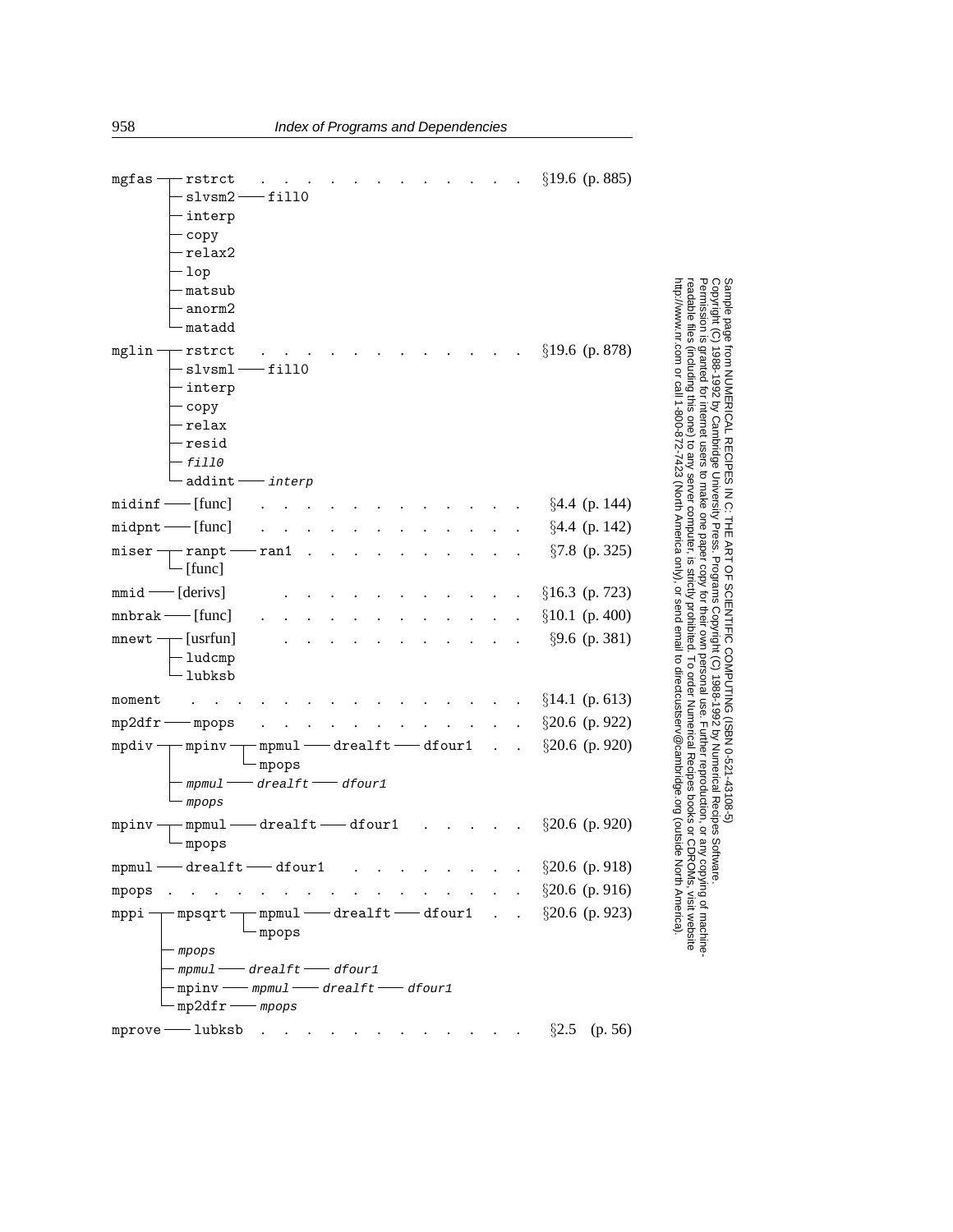| $m$ psqrt $\overline{\phantom{m}}$ | - mpmul -- drealft -- dfour1<br>- mpops                                    |                         |           |  |  |                 |  | $\S 20.6$ (p. 921)                     |
|------------------------------------|----------------------------------------------------------------------------|-------------------------|-----------|--|--|-----------------|--|----------------------------------------|
|                                    | $m$ rqcof $-$ [funcs]                                                      |                         |           |  |  |                 |  | $§15.5$ (p. 687)                       |
| $m$ rq $m$ in $-$                  | $-$ mrqcof $-$ [funcs]<br>-gaussj<br>covsrt                                |                         |           |  |  |                 |  | $§15.5$ (p. 685)                       |
| newt-                              | fmin<br>fdjac — [funcv]<br>-ludcmp<br>-lubksb                              |                         |           |  |  |                 |  | $\S9.7$ (p. 386)                       |
|                                    | $\text{Insrch} \longrightarrow \text{fmin} \longrightarrow [\text{funcv}]$ |                         |           |  |  |                 |  |                                        |
| odeint-                            | $\top$ [derivs]<br>$rkqs$ $\top$ [derivs]                                  | rkck - [derivs]         |           |  |  |                 |  | $§16.2$ (p. 721)                       |
| orthog                             |                                                                            |                         |           |  |  |                 |  | $§4.5$ (p. 159)                        |
| $_{\rm pade}$ $-$                  | -ludcmp .<br>lubksb                                                        |                         |           |  |  |                 |  | $\S 5.12$ (p. 202)                     |
|                                    | $mprove$ $1ubksb$                                                          |                         |           |  |  |                 |  |                                        |
| pccheb<br>pcshft                   |                                                                            |                         |           |  |  |                 |  | $\S 5.11$ (p. 199)<br>$§5.10$ (p. 198) |
|                                    |                                                                            |                         |           |  |  |                 |  | $§14.5$ (p. 638)                       |
| pearsn-                            | -betai —                                                                   | $\top$ gammln<br>betacf |           |  |  |                 |  |                                        |
|                                    | period — avevar                                                            |                         |           |  |  |                 |  | §13.8 (p. 579)                         |
| piksr2                             |                                                                            |                         |           |  |  |                 |  | $§8.1$ (p. 331)                        |
| piksrt                             |                                                                            |                         |           |  |  |                 |  | $§8.1$ (p. 330)                        |
| pinvs                              |                                                                            |                         |           |  |  |                 |  | $§17.3$ (p. 770)                       |
| plgndr                             |                                                                            |                         |           |  |  |                 |  | $§6.8$ (p. 254)                        |
| poidev-                            | -ran1<br>gammln                                                            |                         |           |  |  |                 |  | §7.3 (p. 294)                          |
| polcoe                             |                                                                            |                         |           |  |  |                 |  | $§3.5$ (p. 121)                        |
|                                    | polcof - polint                                                            |                         |           |  |  |                 |  | $\S3.5$ (p. 121)                       |
| poldiv                             | $\ddot{\phantom{0}}$<br>$\sim 10^{-11}$                                    |                         |           |  |  |                 |  | §5.3 (p. 175)                          |
| $p$ olin $2$ –                     | -polint                                                                    |                         |           |  |  |                 |  | $\S3.6$ (p. 124)                       |
| polint                             |                                                                            |                         |           |  |  |                 |  | $\S3.1$ (p. 109)                       |
| powell-                            | [func]                                                                     |                         |           |  |  |                 |  | $§10.5$ (p. 417)                       |
|                                    | linmin-                                                                    |                         | mnbrak-   |  |  |                 |  |                                        |
|                                    |                                                                            |                         | $brent -$ |  |  | $-t1dim$ [func] |  |                                        |
| predic                             |                                                                            |                         |           |  |  |                 |  | $§13.6$ (p. 570)                       |
| probks                             |                                                                            |                         |           |  |  |                 |  | $§14.3$ (p. 626)                       |
| psdes                              |                                                                            |                         |           |  |  |                 |  | $\S 7.5$ (p. 302)                      |
| pwt                                |                                                                            |                         |           |  |  |                 |  | $§13.10$ (p. 597)                      |
| pwtset                             |                                                                            |                         |           |  |  |                 |  | $§13.10$ (p. 596)                      |

Index of Programs and Dependencies 959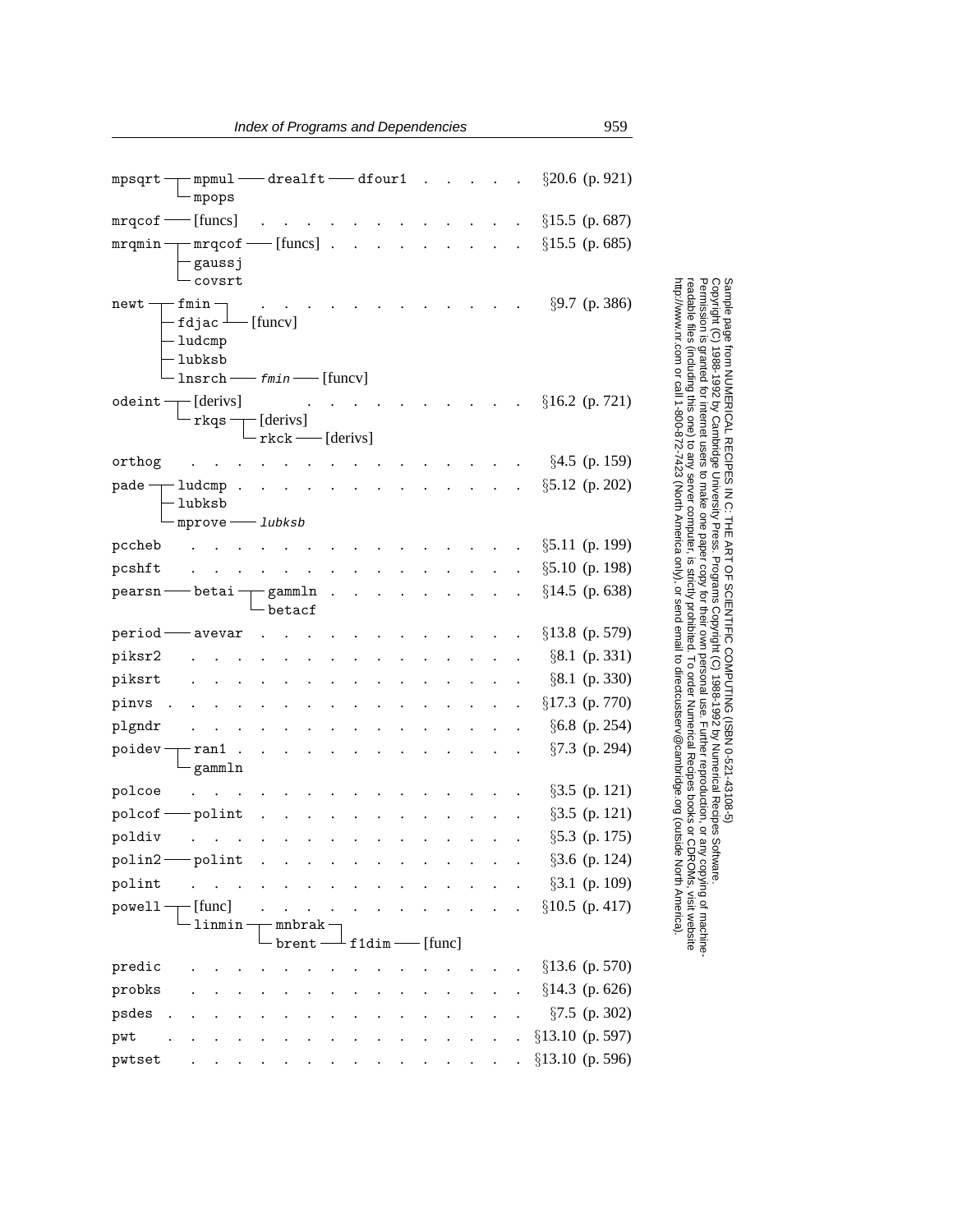| pythag                     |                                                                                                                                                                                                                                                                                                                                                                                                                                                           |               |                          |           |           |               |         |                          |  | $\S2.6$ (p. 70)    |
|----------------------------|-----------------------------------------------------------------------------------------------------------------------------------------------------------------------------------------------------------------------------------------------------------------------------------------------------------------------------------------------------------------------------------------------------------------------------------------------------------|---------------|--------------------------|-----------|-----------|---------------|---------|--------------------------|--|--------------------|
| pzextr                     |                                                                                                                                                                                                                                                                                                                                                                                                                                                           |               |                          |           | $\bullet$ | $\sim$ $\sim$ |         | $\sim$ 100 $\pm$         |  | $§16.4$ (p. 731)   |
| $qgaus$ — [func]           |                                                                                                                                                                                                                                                                                                                                                                                                                                                           |               |                          |           |           |               |         |                          |  | $§4.5$ (p. 148)    |
| qrdcmp                     |                                                                                                                                                                                                                                                                                                                                                                                                                                                           |               |                          |           |           |               |         |                          |  | $\S2.10$ (p. 99)   |
| $qromb -$                  | - trapzd —— [func]                                                                                                                                                                                                                                                                                                                                                                                                                                        |               |                          |           |           |               |         |                          |  | $§4.3$ (p. 140)    |
|                            | -polint                                                                                                                                                                                                                                                                                                                                                                                                                                                   |               |                          |           |           |               |         |                          |  |                    |
|                            | $q$ romo $\overline{\phantom{q}}$ midpnt $\overline{\phantom{q}}$ [func]                                                                                                                                                                                                                                                                                                                                                                                  |               |                          |           |           |               |         |                          |  | $§4.4$ (p. 143)    |
|                            | $-\text{point}$                                                                                                                                                                                                                                                                                                                                                                                                                                           |               |                          |           |           |               |         |                          |  |                    |
|                            | $qroot$ poldiv                                                                                                                                                                                                                                                                                                                                                                                                                                            |               |                          |           |           |               |         |                          |  | $§9.5$ (p. 378)    |
|                            | $qrsolv$ - $rsolv$                                                                                                                                                                                                                                                                                                                                                                                                                                        |               |                          |           |           |               |         |                          |  | $\S2.10$ (p. 100)  |
|                            | $qrupt$ - $rotate$                                                                                                                                                                                                                                                                                                                                                                                                                                        |               |                          |           |           |               |         |                          |  | $\S2.10$ (p. 101)  |
|                            | qsimp - trapzd - [func]                                                                                                                                                                                                                                                                                                                                                                                                                                   |               |                          |           |           |               |         |                          |  | §4.2 (p. 139)      |
|                            | qtrap - trapzd - [func]                                                                                                                                                                                                                                                                                                                                                                                                                                   |               |                          |           |           |               |         |                          |  | $§4.2$ (p. 137)    |
|                            | $quad3d$ $-$ qgaus $-$                                                                                                                                                                                                                                                                                                                                                                                                                                    |               | $-[func]$                |           |           |               |         |                          |  | $§4.6$ (p. 164)    |
|                            |                                                                                                                                                                                                                                                                                                                                                                                                                                                           |               | $-[y1]$<br>$-[y2]$       |           |           |               |         |                          |  |                    |
|                            |                                                                                                                                                                                                                                                                                                                                                                                                                                                           |               | $-[z1]$                  |           |           |               |         |                          |  |                    |
|                            |                                                                                                                                                                                                                                                                                                                                                                                                                                                           |               | [z2]                     |           |           |               |         |                          |  |                    |
| quadct                     |                                                                                                                                                                                                                                                                                                                                                                                                                                                           |               |                          |           |           |               |         |                          |  | $§14.7$ (p. 648)   |
|                            | $quadmx$ $\longrightarrow$ wwghts $\longrightarrow$ kermom                                                                                                                                                                                                                                                                                                                                                                                                |               |                          |           |           |               |         |                          |  | $§18.3$ (p. 802)   |
| quadvl                     |                                                                                                                                                                                                                                                                                                                                                                                                                                                           |               |                          |           |           |               |         |                          |  | §14.7 (p. 648)     |
| ran0                       |                                                                                                                                                                                                                                                                                                                                                                                                                                                           |               |                          |           |           |               |         |                          |  | $\S 7.1$ (p. 279)  |
| ran1                       |                                                                                                                                                                                                                                                                                                                                                                                                                                                           |               |                          |           |           |               |         |                          |  | $\S 7.1$ (p. 280)  |
| ran2                       |                                                                                                                                                                                                                                                                                                                                                                                                                                                           |               |                          |           |           |               |         |                          |  | $\S 7.1$ (p. 282)  |
| ran3                       |                                                                                                                                                                                                                                                                                                                                                                                                                                                           |               |                          |           |           |               |         |                          |  | $\S 7.1$ (p. 283)  |
| $ran4$ — psdes             |                                                                                                                                                                                                                                                                                                                                                                                                                                                           |               |                          |           |           |               |         |                          |  | $\S 7.5$ (p. 303)  |
| $\verb rank $              |                                                                                                                                                                                                                                                                                                                                                                                                                                                           |               |                          |           |           |               |         |                          |  | $§8.4$ (p. 341)    |
| ranpt-                     | — ran1                                                                                                                                                                                                                                                                                                                                                                                                                                                    |               |                          |           |           |               |         |                          |  | $\S 7.8$ (p. 327)  |
| ratint                     | $\mathcal{L}^{\mathcal{L}}(\mathcal{L}^{\mathcal{L}}(\mathcal{L}^{\mathcal{L}}(\mathcal{L}^{\mathcal{L}}(\mathcal{L}^{\mathcal{L}}(\mathcal{L}^{\mathcal{L}}(\mathcal{L}^{\mathcal{L}}(\mathcal{L}^{\mathcal{L}}(\mathcal{L}^{\mathcal{L}}(\mathcal{L}^{\mathcal{L}}(\mathcal{L}^{\mathcal{L}}(\mathcal{L}^{\mathcal{L}}(\mathcal{L}^{\mathcal{L}}(\mathcal{L}^{\mathcal{L}}(\mathcal{L}^{\mathcal{L}}(\mathcal{L}^{\mathcal{L}}(\mathcal{L}^{\mathcal{L$ | $\sim$ $\sim$ | $\sim 1000$ km s $^{-1}$ |           |           |               |         |                          |  | $§3.2$ (p. 112)    |
| ratlsq $\top$ [fn]         |                                                                                                                                                                                                                                                                                                                                                                                                                                                           |               |                          |           |           | $\bullet$     |         | and a state of the state |  | $\S 5.13$ (p. 206) |
|                            | -dsvdcmp —— dpythag                                                                                                                                                                                                                                                                                                                                                                                                                                       |               |                          |           |           |               |         |                          |  |                    |
|                            | -dsvbksb                                                                                                                                                                                                                                                                                                                                                                                                                                                  |               |                          |           |           |               |         |                          |  |                    |
|                            | ratval                                                                                                                                                                                                                                                                                                                                                                                                                                                    |               |                          |           |           |               |         |                          |  |                    |
| ratval                     |                                                                                                                                                                                                                                                                                                                                                                                                                                                           |               |                          |           |           |               |         |                          |  | $\S 5.3$ (p. 176)  |
| rc<br>$\ddot{\phantom{a}}$ |                                                                                                                                                                                                                                                                                                                                                                                                                                                           |               |                          |           |           |               |         |                          |  | $§6.11$ (p. 267)   |
| rd<br>$\sim$               |                                                                                                                                                                                                                                                                                                                                                                                                                                                           |               |                          |           |           |               |         |                          |  | $§6.11$ (p. 264)   |
|                            | $result$ four1                                                                                                                                                                                                                                                                                                                                                                                                                                            |               |                          |           |           |               |         |                          |  | $§12.3$ (p. 513)   |
| rebin<br>$\sim$            |                                                                                                                                                                                                                                                                                                                                                                                                                                                           |               |                          |           |           |               |         |                          |  | $§7.8$ (p. 323)    |
| red                        |                                                                                                                                                                                                                                                                                                                                                                                                                                                           |               |                          |           |           |               |         |                          |  | $§17.3$ (p. 771)   |
| relax                      |                                                                                                                                                                                                                                                                                                                                                                                                                                                           |               |                          |           |           |               |         |                          |  | $§19.6$ (p. 881)   |
| relax2                     |                                                                                                                                                                                                                                                                                                                                                                                                                                                           |               |                          | $\bullet$ | $\bullet$ |               | $\cdot$ |                          |  | $§19.6$ (p. 886)   |

Permission is granted for internet users to make one paper copy for their own personal use. Further reproduction, or any copyin

computer, is strictly prohibited. To order Numerical Recipes books

or send email to directcustserv@cambridge.org (outside North America).

Sample page from NUMERICAL RECIPES IN C: THE ART OF SCIENTIFIC COMPUTING (ISBN 0-521-43108-5)

Programs Copyright (C) 1988-1992 by Numerical Recipes Software.

g of machine-

or CDROMs, visit website

Copyright (C) 1988-1992 by Cambridge University Press.

readable files (including this one) to any server

http://www.nr.com or call 1-800-872-7423 (North America only),

#### 960 Index of Programs and Dependencies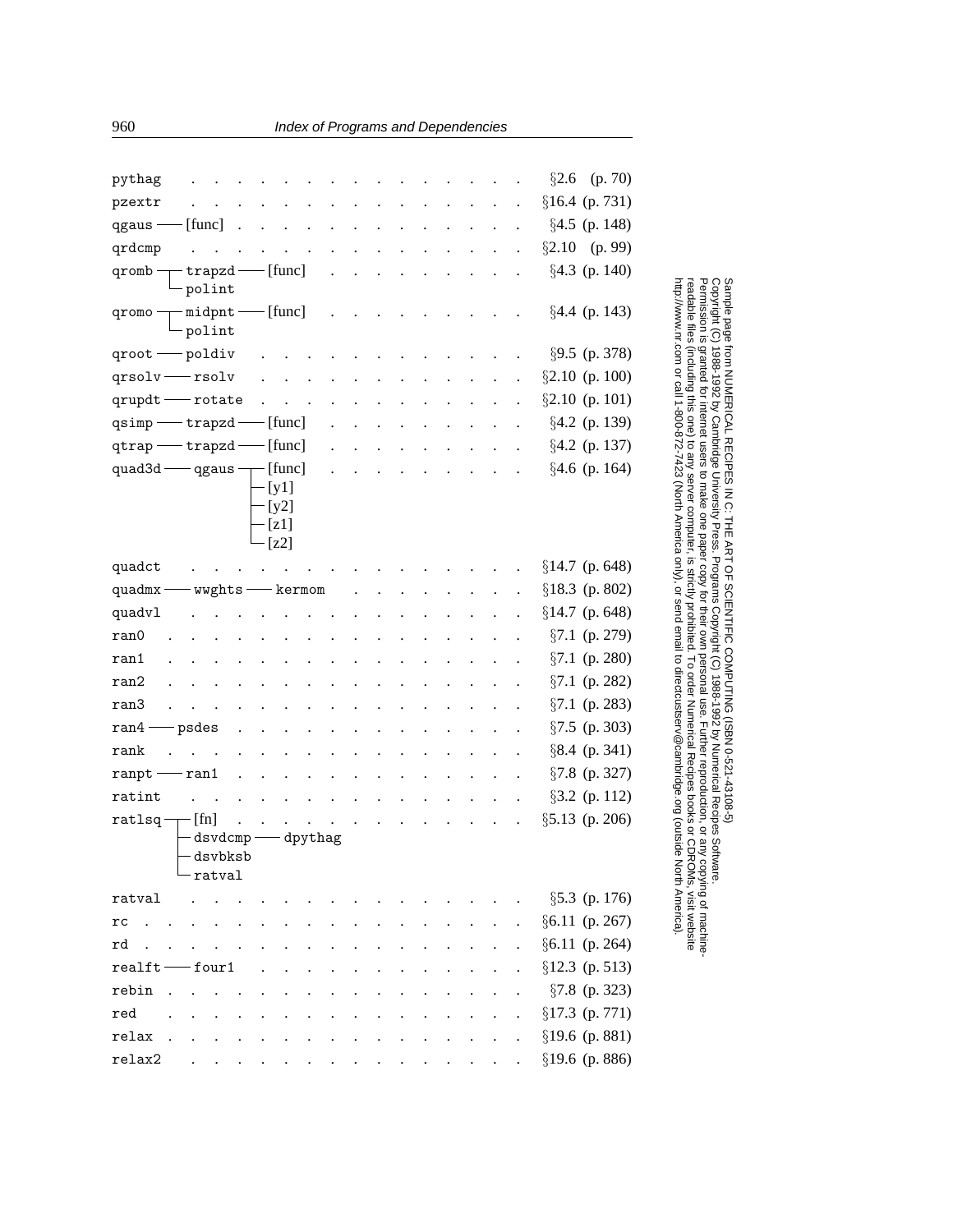| resid                                                                                                                                                                                                                                                                                                                                       |                                  |                           |                                          |        |  |               |               |  | $§19.6$ (p. 881)                                                                   |
|---------------------------------------------------------------------------------------------------------------------------------------------------------------------------------------------------------------------------------------------------------------------------------------------------------------------------------------------|----------------------------------|---------------------------|------------------------------------------|--------|--|---------------|---------------|--|------------------------------------------------------------------------------------|
| revcst                                                                                                                                                                                                                                                                                                                                      |                                  |                           |                                          |        |  |               |               |  | $§10.9$ (p. 449)                                                                   |
| reverse                                                                                                                                                                                                                                                                                                                                     |                                  |                           |                                          |        |  |               |               |  | $§10.9$ (p. 449)                                                                   |
| rf<br>$\mathbf{r}$                                                                                                                                                                                                                                                                                                                          |                                  |                           |                                          |        |  |               |               |  | $§6.11$ (p. 264)                                                                   |
| rj.<br>- rc<br>rf.                                                                                                                                                                                                                                                                                                                          |                                  |                           | $\mathbf{z} = \mathbf{z} + \mathbf{z}$ . |        |  | $\sim$ $\sim$ | $\sim$ $\sim$ |  | $§6.11$ (p. 265)                                                                   |
| $rk4$ — [derivs]                                                                                                                                                                                                                                                                                                                            |                                  |                           |                                          |        |  |               |               |  | $§16.1$ (p. 712)                                                                   |
| $rkck$ - [derivs]                                                                                                                                                                                                                                                                                                                           |                                  |                           |                                          |        |  |               |               |  | $§16.2$ (p. 719)                                                                   |
| $rk$ dumb $\overline{ }$ [derivs]                                                                                                                                                                                                                                                                                                           |                                  |                           |                                          |        |  |               |               |  | $§16.1$ (p. 713)                                                                   |
| $rk4$ - [derivs]                                                                                                                                                                                                                                                                                                                            |                                  |                           |                                          |        |  |               |               |  |                                                                                    |
| rkqs - rkck - [derivs]                                                                                                                                                                                                                                                                                                                      |                                  |                           |                                          |        |  |               |               |  | $§16.2$ (p. 719)                                                                   |
| $rlft3$ --- fourn                                                                                                                                                                                                                                                                                                                           |                                  |                           |                                          |        |  |               |               |  | $\S 12.5$ (p. 528)                                                                 |
| $\text{rofunc} \longrightarrow \text{select}$                                                                                                                                                                                                                                                                                               | <b>Contract Contract</b>         |                           |                                          |        |  |               |               |  | §15.7 (p. 704)                                                                     |
| rotate                                                                                                                                                                                                                                                                                                                                      |                                  |                           |                                          |        |  |               |               |  | $\S2.10$ (p. 101)                                                                  |
| rsolv                                                                                                                                                                                                                                                                                                                                       |                                  |                           |                                          |        |  |               |               |  | $\S2.10$ (p. 100)                                                                  |
| rstrct<br><b>Carl Carl</b>                                                                                                                                                                                                                                                                                                                  |                                  |                           |                                          |        |  |               |               |  | $§19.6$ (p. 880)                                                                   |
| $rtbis$ $[func]$ .                                                                                                                                                                                                                                                                                                                          | $\sim$ 10 $\pm$<br>$\sim$ $\sim$ |                           | $\sim$ 100 $\sim$ 100 $\sim$             |        |  |               |               |  | $\S9.1$ (p. 354)                                                                   |
| $rtflsp$ [func]                                                                                                                                                                                                                                                                                                                             |                                  |                           |                                          |        |  |               |               |  | $§9.2$ (p. 356)                                                                    |
| rtnewt - [funcd]                                                                                                                                                                                                                                                                                                                            |                                  |                           |                                          |        |  |               |               |  | $§9.4$ (p. 365)                                                                    |
| rtsafe - [funcd]                                                                                                                                                                                                                                                                                                                            | $\sim$                           | $\bullet$                 |                                          |        |  |               |               |  | $§9.4$ (p. 366)                                                                    |
| $rtsec$ $\qquad$ $\qquad$ $\qquad$ $\qquad$ $\qquad$ $\qquad$ $\qquad$ $\qquad$ $\qquad$ $\qquad$ $\qquad$ $\qquad$ $\qquad$ $\qquad$ $\qquad$ $\qquad$ $\qquad$ $\qquad$ $\qquad$ $\qquad$ $\qquad$ $\qquad$ $\qquad$ $\qquad$ $\qquad$ $\qquad$ $\qquad$ $\qquad$ $\qquad$ $\qquad$ $\qquad$ $\qquad$ $\qquad$ $\qquad$ $\qquad$ $\qquad$ |                                  |                           |                                          |        |  |               |               |  | §9.2 (p. 357)                                                                      |
| rzextr<br>$\mathcal{A}=\mathcal{A}=\mathcal{A}=\mathcal{A}=\mathcal{A}$                                                                                                                                                                                                                                                                     |                                  |                           |                                          |        |  |               |               |  | $§16.4$ (p. 731)                                                                   |
| savgol —<br>$-$ ludcmp<br>lubksb                                                                                                                                                                                                                                                                                                            |                                  |                           |                                          |        |  |               |               |  | $§14.8$ (p. 652)                                                                   |
| scrsho - [func]                                                                                                                                                                                                                                                                                                                             |                                  |                           |                                          |        |  |               |               |  | $§9.0$ (p. 349)                                                                    |
| select<br>$\sim$ $\sim$                                                                                                                                                                                                                                                                                                                     |                                  |                           |                                          |        |  |               |               |  | $§8.5$ (p. 342)                                                                    |
| $self$ $\longrightarrow$ shell.                                                                                                                                                                                                                                                                                                             | $\sim$ $\sim$                    |                           |                                          |        |  |               |               |  | $\S 8.5$ (p. 343)                                                                  |
| $\text{sfroid} \longrightarrow \text{plgndr}$                                                                                                                                                                                                                                                                                               |                                  | $\mathbf{L} = \mathbf{L}$ |                                          | $\sim$ |  |               |               |  | $§17.4$ (p. 777)                                                                   |
| solvde-                                                                                                                                                                                                                                                                                                                                     | -difeq                           |                           |                                          |        |  |               |               |  |                                                                                    |
|                                                                                                                                                                                                                                                                                                                                             | pinvs<br>red                     |                           |                                          |        |  |               |               |  |                                                                                    |
|                                                                                                                                                                                                                                                                                                                                             | bksub                            |                           |                                          |        |  |               |               |  |                                                                                    |
| shell                                                                                                                                                                                                                                                                                                                                       |                                  |                           |                                          |        |  |               |               |  | $\therefore$ $\therefore$ $\therefore$ $\therefore$ $\therefore$ $\S 8.1$ (p. 332) |
|                                                                                                                                                                                                                                                                                                                                             |                                  |                           |                                          |        |  |               |               |  |                                                                                    |
|                                                                                                                                                                                                                                                                                                                                             |                                  |                           |                                          |        |  |               |               |  |                                                                                    |
| - odeint [derivs]<br>rkqs — rkck — [derivs]<br>[score]                                                                                                                                                                                                                                                                                      |                                  |                           |                                          |        |  |               |               |  |                                                                                    |
| shootf $\leftarrow$ [load1] §17.2 (p. 761)                                                                                                                                                                                                                                                                                                  |                                  |                           |                                          |        |  |               |               |  |                                                                                    |
|                                                                                                                                                                                                                                                                                                                                             |                                  |                           |                                          |        |  |               |               |  |                                                                                    |
| - odeint [derivs]<br>rkqs — rkck — [derivs]                                                                                                                                                                                                                                                                                                 |                                  |                           |                                          |        |  |               |               |  |                                                                                    |
| $-[score]$                                                                                                                                                                                                                                                                                                                                  |                                  |                           |                                          |        |  |               |               |  |                                                                                    |
| $-[load2]$                                                                                                                                                                                                                                                                                                                                  |                                  |                           |                                          |        |  |               |               |  |                                                                                    |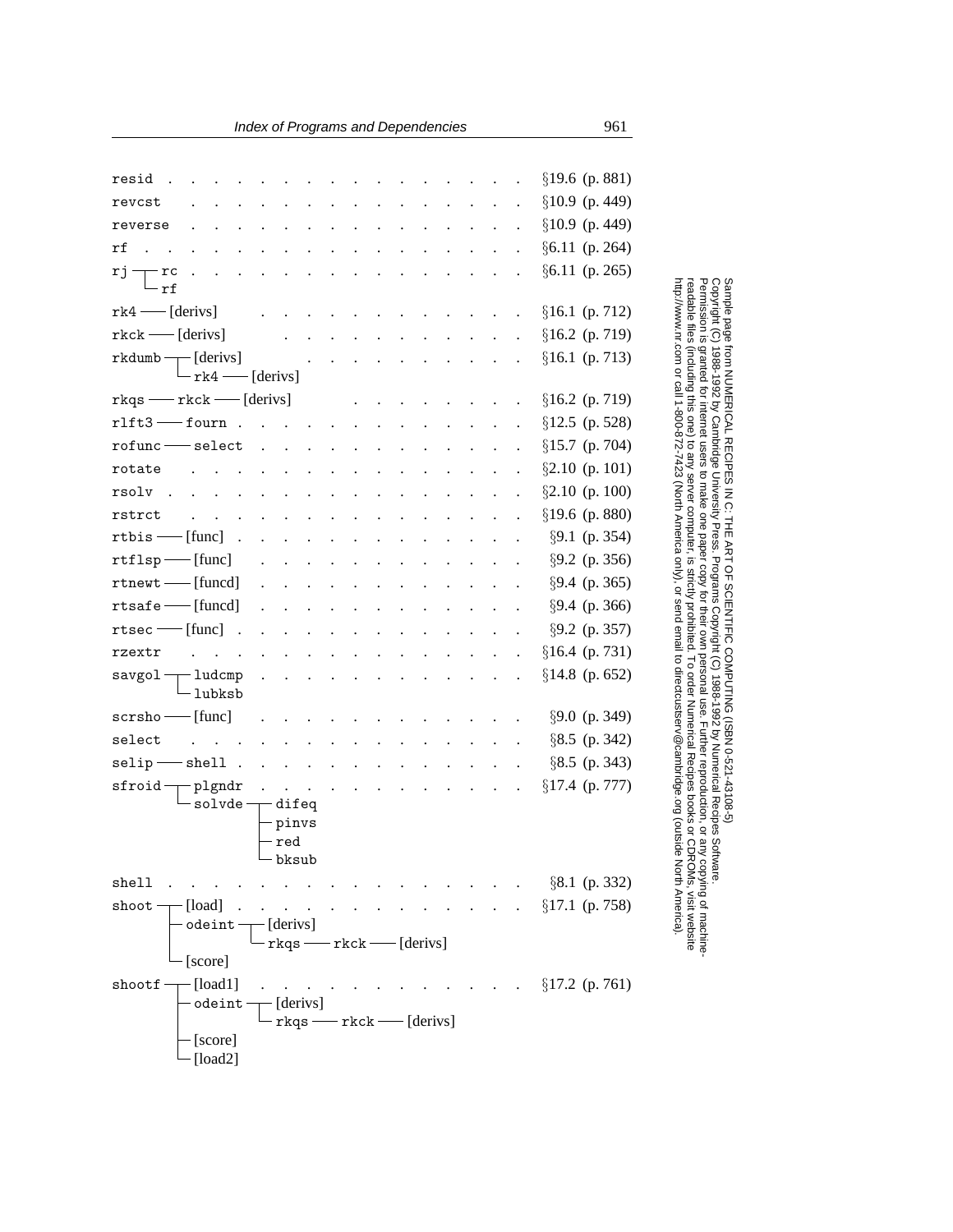| simp1                             |                                     |                         |                                    |  |                                                                                        |  |                                      |  | $§10.8$ (p. 441) |                                                                                                                       |
|-----------------------------------|-------------------------------------|-------------------------|------------------------------------|--|----------------------------------------------------------------------------------------|--|--------------------------------------|--|------------------|-----------------------------------------------------------------------------------------------------------------------|
| simp2                             |                                     |                         |                                    |  |                                                                                        |  |                                      |  | $§10.8$ (p. 442) |                                                                                                                       |
| simp3                             |                                     |                         |                                    |  |                                                                                        |  |                                      |  | $§10.8$ (p. 442) |                                                                                                                       |
| simplx                            | simp1<br>simp2<br>simp3             |                         |                                    |  |                                                                                        |  |                                      |  | $§10.8$ (p. 439) |                                                                                                                       |
| simpr-                            | -ludcmp<br>lubksb<br>[derivs]       |                         |                                    |  |                                                                                        |  |                                      |  | $§16.6$ (p. 743) |                                                                                                                       |
| sinft.                            | realft                              |                         | -four1                             |  |                                                                                        |  |                                      |  | $§12.3$ (p. 517) |                                                                                                                       |
| $slvsm2$ -fill0                   |                                     |                         |                                    |  |                                                                                        |  |                                      |  | $§19.6$ (p. 887) |                                                                                                                       |
| $slvsm1$ -fill0                   |                                     |                         |                                    |  |                                                                                        |  |                                      |  | $§19.6$ (p. 880) |                                                                                                                       |
| sncndn                            |                                     |                         |                                    |  |                                                                                        |  |                                      |  | $§6.11$ (p. 270) |                                                                                                                       |
| snrm                              |                                     |                         |                                    |  |                                                                                        |  |                                      |  | $\S2.7$ (p. 88)  |                                                                                                                       |
| sobseq                            |                                     |                         |                                    |  |                                                                                        |  |                                      |  | §7.7 (p. 312)    |                                                                                                                       |
| solvde                            | difeq                               |                         |                                    |  |                                                                                        |  |                                      |  | $§17.3$ (p. 768) |                                                                                                                       |
|                                   | pinvs<br>red<br>bksub               |                         |                                    |  |                                                                                        |  |                                      |  |                  |                                                                                                                       |
| sor                               |                                     |                         |                                    |  |                                                                                        |  |                                      |  | $§19.5$ (p. 869) |                                                                                                                       |
| sort                              |                                     |                         |                                    |  |                                                                                        |  |                                      |  | $§8.2$ (p. 333)  |                                                                                                                       |
| sort2                             |                                     |                         |                                    |  |                                                                                        |  |                                      |  | §8.2 (p. 334)    |                                                                                                                       |
| $sort3 -$                         | $-$ indexx                          |                         |                                    |  |                                                                                        |  |                                      |  | §8.4 (p. 340)    |                                                                                                                       |
| spctrm -- four1                   |                                     |                         |                                    |  |                                                                                        |  |                                      |  | $§13.4$ (p. 557) |                                                                                                                       |
| spear                             | - sort2<br>crank<br>erfcc<br>betai- | -gammln                 |                                    |  |                                                                                        |  |                                      |  | $§14.6$ (p. 641) | nttp://www.nr.com or call 1-800-872-7423 (North America only), or send email to directoustserv@cambridge.org (outside |
| sphbes - bessjy - beschb - chebev |                                     | betacf                  |                                    |  |                                                                                        |  |                                      |  | $§6.7$ (p. 251)  |                                                                                                                       |
|                                   | - newt -                            |                         |                                    |  | $-fdjac$ = shootf $(q.v.)$                                                             |  |                                      |  |                  |                                                                                                                       |
| sphfpt                            |                                     | lnsrch<br>$\verb fmin $ | ludcmp<br>lubksb                   |  | shootf $(q.v.)$                                                                        |  |                                      |  | $§17.4$ (p. 781) | North America).                                                                                                       |
| $s$ phoot - newt                  |                                     |                         | lnsrch<br>fmin<br>ludcmp<br>lubksb |  | $-f \ddot{\text{d}} \text{jac} \longrightarrow \text{shoot}(q.v.)$ .<br>shoot $(q.v.)$ |  | $\mathbf{L} = \mathbf{L} \mathbf{L}$ |  | $§17.4$ (p. 780) |                                                                                                                       |
| $splite2$ - $splite$              |                                     |                         |                                    |  |                                                                                        |  |                                      |  | $§3.6$ (p. 128)  |                                                                                                                       |
| splin2                            | splint<br>spline                    |                         |                                    |  |                                                                                        |  |                                      |  | $§3.6$ (p. 128)  |                                                                                                                       |

Permission is granted for internet users to make one paper copy for their own personal use. Further reproduction, or any copyin Copyright (C) 1988-1992 by Cambridge University Press.Programs Copyright (C) 1988-1992 by Numerical Recipes Software. Sample page from NUMERICAL RECIPES IN C: THE ART OF SCIENTIFIC COMPUTING (ISBN 0-521-43108-5) g of machinereadable files (including this one) to any servercomputer, is strictly prohibited. To order Numerical Recipes booksor CDROMs, visit website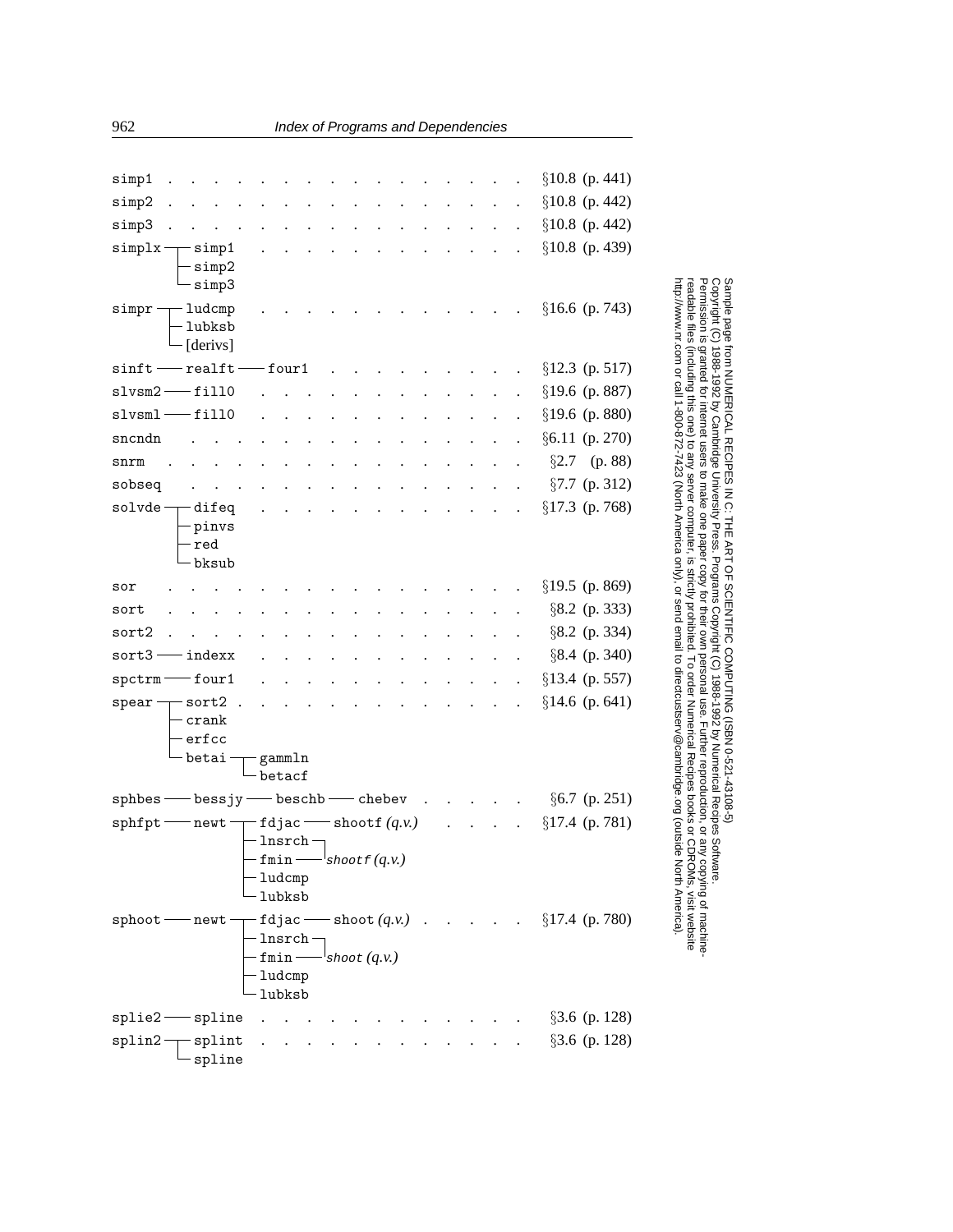| spline        |                         |                      |        |  |  |  |                                 |  | $\S 3.3$ (p. 115)                   |
|---------------|-------------------------|----------------------|--------|--|--|--|---------------------------------|--|-------------------------------------|
| splint        |                         |                      |        |  |  |  |                                 |  | $\S 3.3$ (p. 116)                   |
| spread        |                         |                      |        |  |  |  |                                 |  | $§13.8$ (p. 583)                    |
| $sprs$ ax     |                         |                      |        |  |  |  |                                 |  | $\S2.7$ (p. 79)                     |
| sprsin        |                         |                      |        |  |  |  |                                 |  | (p. 79)<br>$\S2.7$                  |
| sprspm        |                         |                      |        |  |  |  |                                 |  | §2.7<br>(p. 82)                     |
| sprstm        |                         |                      |        |  |  |  |                                 |  | (p. 82)<br>$\S2.7$                  |
| sprstp        | -iindexx                |                      |        |  |  |  |                                 |  | $\S2.7$<br>(p. 80)                  |
| sprstx        |                         |                      |        |  |  |  |                                 |  | $\S2.7$<br>(p. 80)                  |
| stifbs-       | – jacobn                |                      |        |  |  |  |                                 |  | $§16.6$ (p. 744)                    |
|               | simpr-                  | - ludcmp             |        |  |  |  |                                 |  |                                     |
|               |                         | -lubksb<br>-[derivs] |        |  |  |  |                                 |  |                                     |
|               | - pzextr                |                      |        |  |  |  |                                 |  |                                     |
|               | $\text{stiff}$ - jacobn |                      |        |  |  |  |                                 |  | $§16.6$ (p. 739)                    |
|               | - ludcmp                |                      |        |  |  |  |                                 |  |                                     |
|               | - lubksb<br>- [derivs]  |                      |        |  |  |  |                                 |  |                                     |
|               | stoerm - [derivs]       |                      |        |  |  |  |                                 |  |                                     |
| svbksb        |                         |                      |        |  |  |  |                                 |  | $§16.5$ (p. 733)<br>$\S2.6$ (p. 64) |
|               | svdcmp - pythag         |                      |        |  |  |  |                                 |  | $\S2.6$ (p. 67)                     |
| $s$ vdfit $-$ | - [funcs]               |                      |        |  |  |  |                                 |  | $§15.4$ (p. 678)                    |
|               | - svdcmp --- pythag     |                      |        |  |  |  |                                 |  |                                     |
|               | svbksb                  |                      |        |  |  |  |                                 |  |                                     |
| svdvar        |                         |                      |        |  |  |  |                                 |  | $§15.4$ (p. 679)                    |
| toeplz        |                         |                      |        |  |  |  |                                 |  | $§2.8$ (p. 95)                      |
| tptest        | -avevar                 |                      |        |  |  |  |                                 |  | $§14.2$ (p. 618)                    |
|               | betai.                  | -gammln              |        |  |  |  |                                 |  |                                     |
|               |                         | -betacf              |        |  |  |  |                                 |  |                                     |
|               | $tqli$ - pythag.        |                      |        |  |  |  |                                 |  | $§11.3$ (p. 480)                    |
|               | $trapzd$ - [func]       |                      |        |  |  |  |                                 |  | $\S4.2$ (p. 137)                    |
| tred2         |                         |                      |        |  |  |  |                                 |  | $§11.2$ (p. 474)                    |
| tridag        |                         |                      |        |  |  |  |                                 |  | $\S2.4$ (p. 51)                     |
| trncst        |                         |                      |        |  |  |  |                                 |  | $§10.9$ (p. 450)                    |
| trnspt        |                         |                      |        |  |  |  |                                 |  | $§10.9$ (p. 450)                    |
| ttest-        | -avevar<br>betai-       | -gammln              |        |  |  |  |                                 |  | $§14.2$ (p. 616)                    |
|               |                         | betacf               |        |  |  |  |                                 |  |                                     |
| tutest-       | - avevar                |                      |        |  |  |  |                                 |  | $§14.2$ (p. 617)                    |
|               | betai-                  | -gammln              |        |  |  |  |                                 |  |                                     |
|               |                         |                      | betacf |  |  |  |                                 |  |                                     |
|               | $twofft$ - four1        |                      |        |  |  |  | the contract of the contract of |  | $§12.3$ (p. 511)                    |

Permission is granted for internet users to make one paper copy for their own personal use. Further reproduction, or any copyin readable files (including this one) to any serverhttp://www.nr.com or call 1-800-872-7423 (North America only),

Copyright (C) 1988-1992 by Cambridge University Press.

Sample page from NUMERICAL RECIPES IN C: THE ART OF SCIENTIFIC COMPUTING (ISBN 0-521-43108-5)

Programs Copyright (C) 1988-1992 by Numerical Recipes Software.

computer, is strictly prohibited. To order Numerical Recipes books

or send email to directcustserv@cambridge.org (outside North America).

g of machine-

or CDROMs, visit website